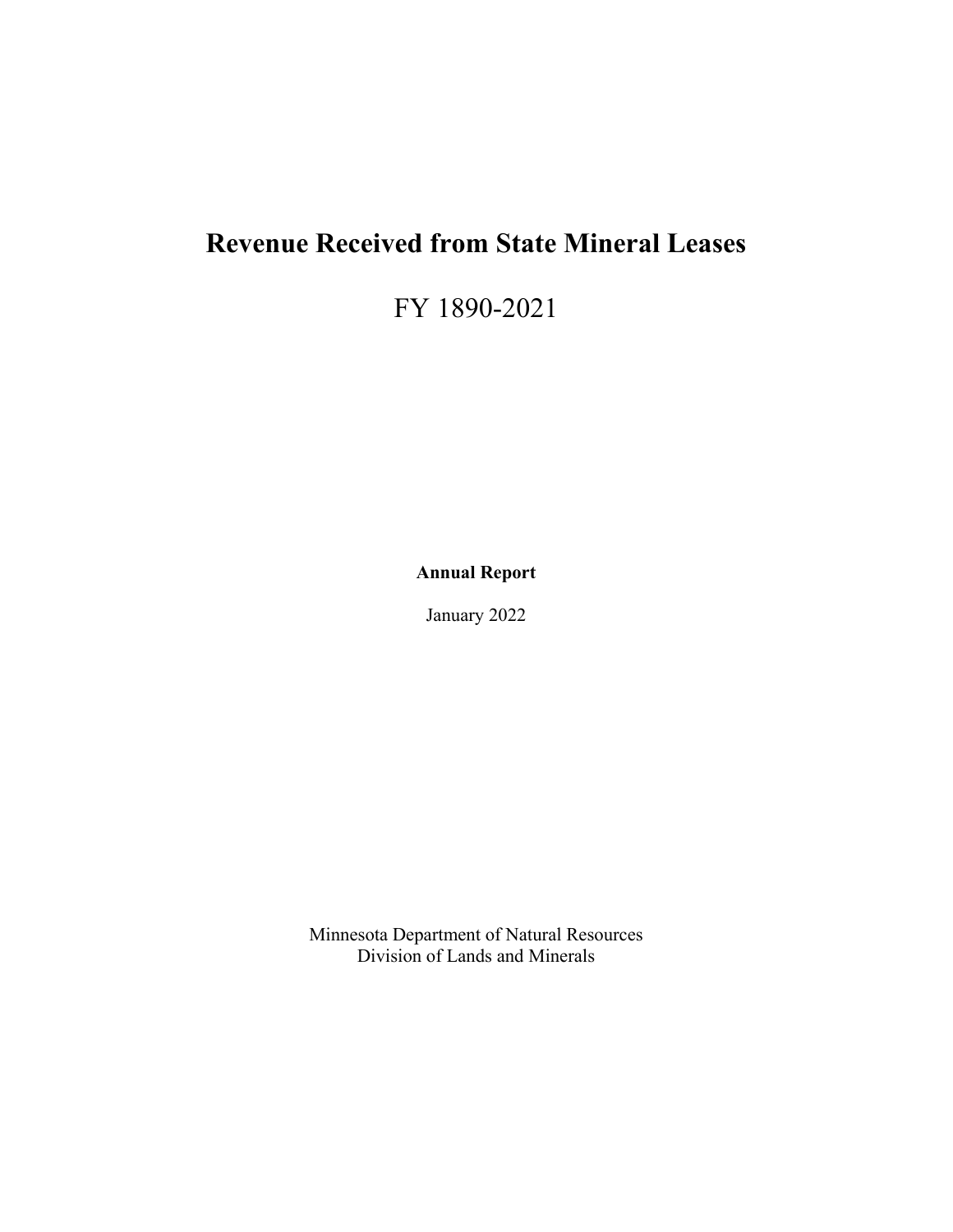# **Contents**

| LAND CLASSIFICATION AND FUNDS; WHERE DOES THE MONEY GO?5                                                                                                                            |
|-------------------------------------------------------------------------------------------------------------------------------------------------------------------------------------|
|                                                                                                                                                                                     |
|                                                                                                                                                                                     |
| Table 1. Accumulated revenue from state mineral leases, by lease type, FY 1890-2021 9                                                                                               |
| Table 2. Mineral Revenue (in thousands), FY 2012-2021 (with bar chart).  10                                                                                                         |
|                                                                                                                                                                                     |
| Table 4. Net Minerals Management Account for Permanent School and Permanent University                                                                                              |
|                                                                                                                                                                                     |
| Table 5. Total annual revenue from iron ore and taconite leases, by land class, FY 1890-202112                                                                                      |
| Table 6. Distribution of revenue from state iron ore and taconite leases, by land class, FY1890-                                                                                    |
| Table 7. Distribution of revenue from state iron ore and taconite leases to the School and University                                                                               |
| Table 8. Distribution of revenue from state iron ore and taconite leases to Mineral Management<br>Account by Land Type, FY 2006-2021 (Does not include transfers in to Minerals     |
| Table 9. Accumulated iron ore and taconite lease revenue from tax-forfeited lands, by county, FY                                                                                    |
| Table 10. Distribution of iron ore and taconite lease revenue from tax-forfeited lands, by county,                                                                                  |
| Table 11. Annual revenue from iron ore and taconite leases from Con-Con Lands and from<br>Gift/General Lands, by county, FY1950-1958 and FY1998-2021 18                             |
|                                                                                                                                                                                     |
| Table 12. Annual and total metallic minerals lease revenue, by land class, FY1967-2021 19                                                                                           |
| Table 13. Distribution of revenue from metallic minerals leases to Mineral Management Account,<br>by land class, FY 2006-2021 (Does not include transfers in to Minerals Management |
| Table 14. Distribution of accumulated revenue from metallic minerals leases, by land class,                                                                                         |
| Table 15. Revenue distributed to counties from metallic minerals leases, FY 1967-202121                                                                                             |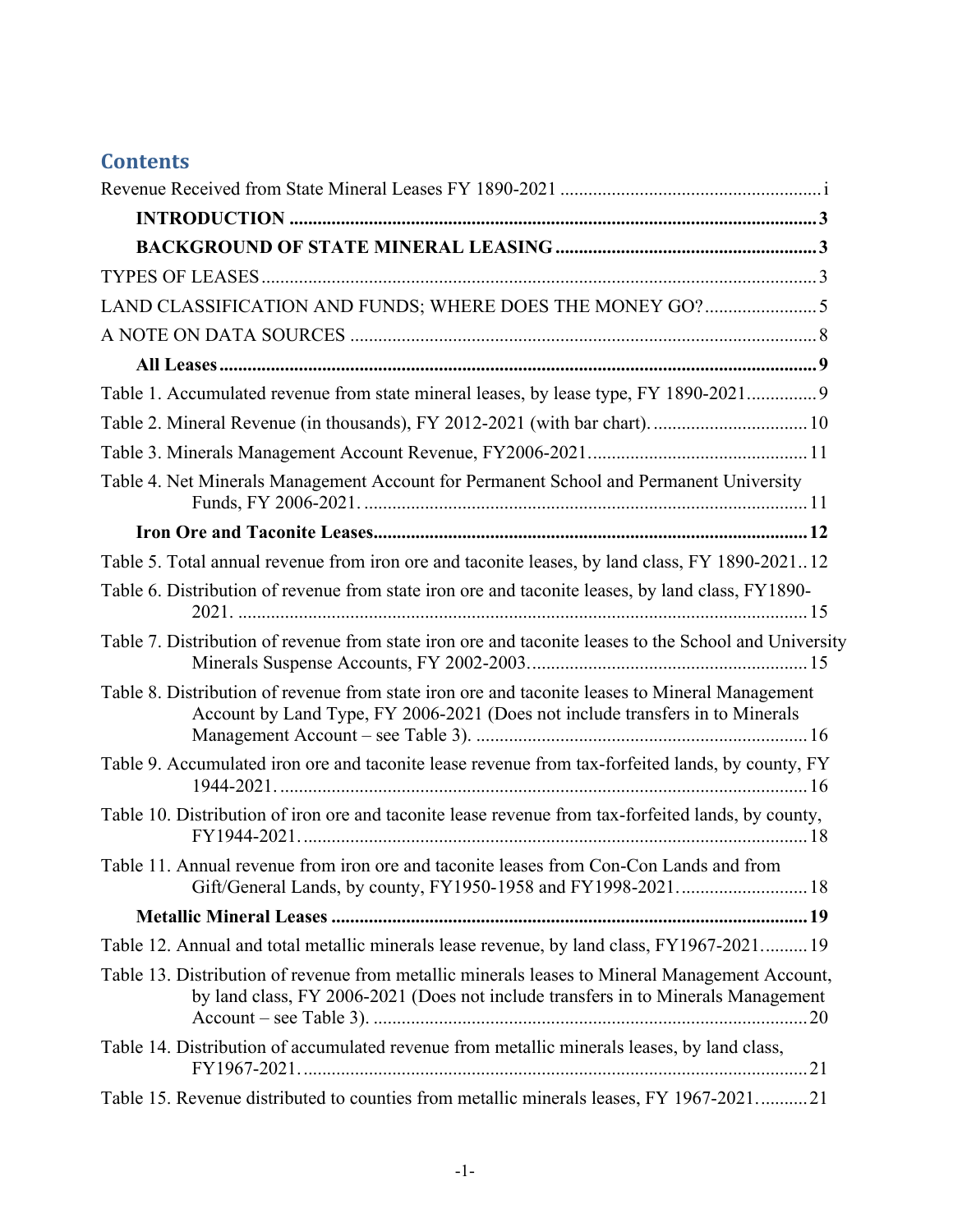| Table 16. Annual metallic minerals lease revenue from tax-forfeited lands and minerals, by county,  |
|-----------------------------------------------------------------------------------------------------|
| Table 17. Distribution of metallic minerals lease revenue from tax-forfeited lands and minerals, by |
| Table 18. Annual metallic minerals lease revenue from Consolidated Conservation (Con-Con)           |
| Table 19. Distribution of metallic minerals lease revenue from Consolidated Conservation (Con-      |
| Table 20. Annual metallic minerals lease revenue from State Forest & L.U.P. lands, by county,       |
| Table 21. Distribution of metallic minerals lease revenue from State Forest & L.U.P. lands, by      |
| Table 22. Annual metallic minerals lease revenue from Volstead lands, by county, FY1967-2021.26     |
| Table 23. Distribution of metallic minerals lease revenue from Volstead lands, by county, FY1967-   |
| Table 24. Annual metallic minerals lease revenue from other lands, by land class, FY1986-2021.27    |
| Table 25. Accumulated metallic minerals lease revenue from other lands, by county, FY1986-2021.     |
|                                                                                                     |
|                                                                                                     |
| Table 27. Distribution of peat lease revenue, by land class, FY1980-202130                          |
|                                                                                                     |
|                                                                                                     |
| Table 29. Annual industrial minerals lease revenue, by land class, FY1996-2021. 31                  |
| Table 30. Distribution of industrial minerals lease revenue, by land class, FY1996-202131           |
| Table 31. Industrial minerals lease revenue received by counties, by land class, FY1996-2021. 32    |
| Table 32. Industrial minerals lease revenue from tax-forfeited lands, by county, FY1996-2021.32     |
| Table 33. Distribution of Industrial minerals lease revenue from tax-forfeited lands, by county,    |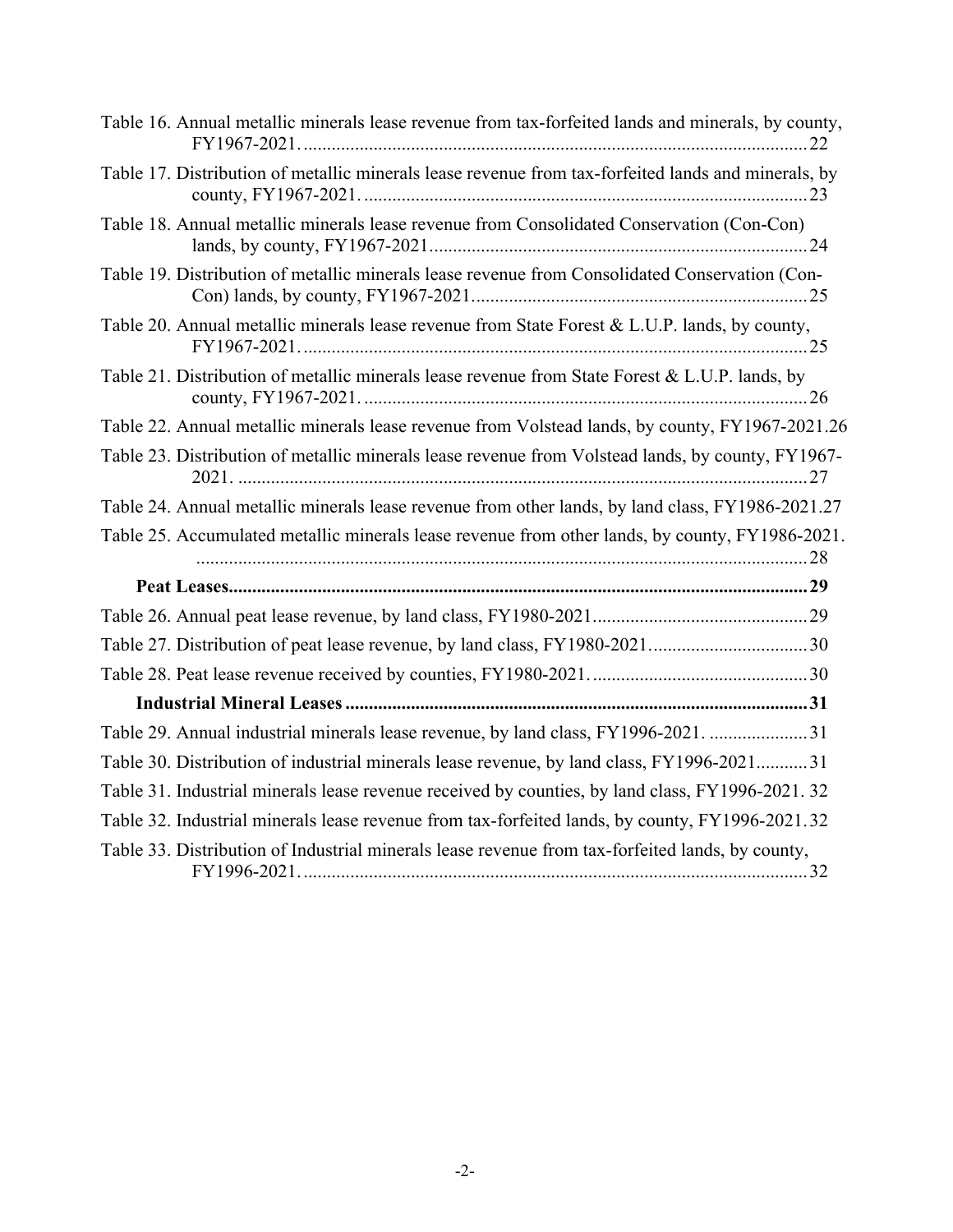### **INTRODUCTION**

<span id="page-3-0"></span>Minnesota benefits from a historically strong mining economy that feeds the nation's need for steel, provides jobs and a strong tax base, and creates additional revenue for the state through state mineral leases.

Documenting the value of revenue collected from leasing state-owned minerals requires an interesting historical accounting of state-owned mineral wealth and provides valuable insight into the state's mineral leasing program.

Since 1889, when the State of Minnesota issued its first mineral lease, the state has issued about 5,959 leases for the exploration and mining of various minerals. The state has collected over \$856 million in rental and royalties from mineral leases.

State iron ore leasing has seen two boom periods in its history. In the 1930's the state received significant revenue from leases as open pit mining became a feasible means of production and fed the nation's steel needs. After World War II, state iron ore royalties again increased as the economy thrived and the desire for durable goods expanded. Today the state receives considerable revenue from taconite leases.

Since 1966, exploration efforts for gold, copper, nickel and other metals has also resulted in the issuance of many state metallic minerals leases, although no mining has occurred under these leases. Peat leasing continues to produce revenue for the state. A new industrial minerals leasing program was initiated in 1995.

# **BACKGROUND OF STATE MINERAL LEASING**

### <span id="page-3-2"></span><span id="page-3-1"></span>**TYPES OF LEASES**

The state has issued many leases at different times in its history and for different minerals. In terms of revenue generated, the most important leases have been iron ore and taconite related leases, which have generated more than \$829 million dollars in royalties and rental. Metallic minerals leases have also generated a considerable amount of revenue, more than \$22 million. Several other types of leases have also generated revenue.

The laws relating to state mineral leasing and the different types of leases date back to the 19th century. The first, an act of 1889 (Chapter 22), provided for the issuing of mineral leases which could be converted to 50 year mineral "contracts" at a royalty rate of \$0.25 per ton of crude iron ore mined and an annual rental rate of \$100 when no ore was mined. Mining units (tracts of land covered by a single lease) were limited to 160 acres. Under the act, a lease would be granted to the first applicant to apply. A total of 871 iron ore leases and one coal lease were issued under this act, 49 of which eventually produced iron ore.

In 1907 the mineral leasing provisions of the 1889 act were repealed because legislators and state officials felt the \$0.25 royalty rate was too low. This removed the state's authority to lease state owned mineral rights (except for lake beds) until 1921.

In 1917 an act (Chapter 110) was passed which authorized the leasing of beds of public lakes and rivers for iron ore. The royalty rate was set at \$0.50 per ton with a rental rate of \$5,000 per year when no ore was mined. Two lake bed leases were issued under this law under Syracuse and Rabbit Lakes. Rabbit Lake, however, was determined by the court (*State v. Adams*. 251 Minn. 521. 89 N.W. 2d 661 (1957)) not to be a navigable water body at the time of statehood, and thus, the state did not own the mineral rights to the lake bed.

In 1921 an act (Chapter 412) once again authorized the issuing of mineral permits which could be converted to leases. This time the permits were issued by public sale to the highest bidder. Mining units were generally limited to 80 acres. The royalty rate was based on the iron content of the crude ore which caused it to vary from 12 to 66 cents per ton. The rental rate was \$1,250 the first year and \$5,000 each additional year. A 1927 act amended the 1921 act slightly but the leasing provisions remained essentially the same. Under this act (from 1921 to 1941) 12 iron ore leases, 60 gold permits resulting in 17 gold leases, six copper-silver permits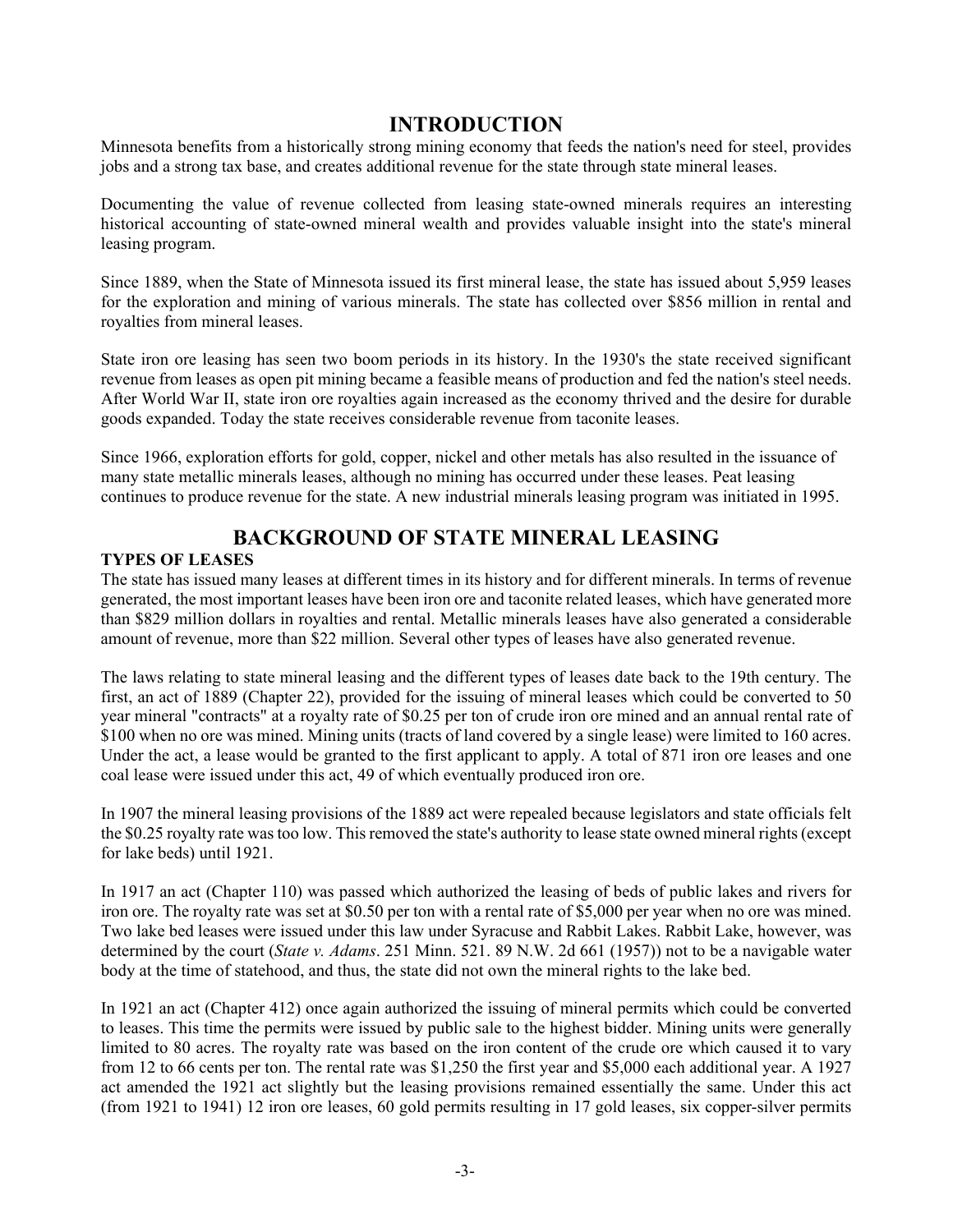and one emeralite lease were issued.

A 1935 law (Chapter 42) allowed prospecting for minerals other than iron ore under the waters of any meandered lake or stream in Minnesota. Five gold permits and one gravel lease were issued under this law.

In 1941, an act (Chapter 546) was passed which was intended to promote the development and mining of stateowned low grade ore and underground ore. The act was similar to the 1921-1927 laws with regard to the size of mining units and bidding. The major difference was that the 1941 act acknowledged that some ores require more processing than others, which makes them less marketable. Under this act the royalty rate was based on the iron content of the ore when it was actually shipped, not when it was mined. In addition, seven different royalty schedules were provided to cover three classes of open pit ore, three classes of underground ore, and a special schedule for taconite concentrates. This act is the basis for present state iron ore and taconite leasing law.

A 1943 act (Chapter 208) repealed the 1917 lake bed leasing law and enacted new provisions for lake bed leasing. Ten permits were issued under this law.

Another 1943 law (Chapter 277, amended in 1951 (Chapter 171)), known as the "Wildcat Law", encouraged wildcat prospecting (prospecting where no known deposits existed) for iron ore on state lands. All counties in the state were subject to the act except St. Louis, Lake, Itasca, Crow Wing and Fillmore counties. However, areas in these five counties that were more than five miles from any known iron-bearing formation could also be classified as subject to this act upon approval of the State Executive Council. From 1943 to 1963, 519 permits were issued under this law, 56 of which were converted to leases, five of which were for uranium.

A 1951 law (Chapter 616) restructured the iron ore lease form. The act added an escalation clause which increased royalties relative to increases in the market value of standard-grade Mesabi non-Bessemer ore.

A 1957 law (Chapter 722) provided that the Commissioner, with the approval of the Executive Council and upon application of the lessee, may extend the term of a taconite iron ore lease an additional 25 years.

In 1966 the first rules relating to what were then termed "copper, nickel, and associated minerals leases" were adopted (NR94, renumbered 6MCAR 1.0094 in 1982, and now numbered Minnesota Rules, parts 6125.0100 -.0700). The rules provide for 50-year leases covering a wide variety of non-ferrous metallic minerals. Rental rates and base royalty rates are standard terms, and the bidding at public lease sales is an additional royalty percentage above the base rate.

From 1966 to 1973 a total of 1,044 copper, nickel, and associated minerals leases covering 424,000 acres were issued by the state. Six of the leases were issued through negotiation, with the majority issued by public sale. By 1989 all of these leases had terminated. In 1974 the Environmental Quality Council, the predecessor to the Environmental Quality Board, initiated a study looking at the social, environmental and economic impacts associated with copper-nickel mining. No state lease sales were held until after the study was completed in 1979. From 1981 to 1987 the state issued 980 copper-nickel leases, five of which were negotiated, covering 460,000 acres.

In 1988 and 1995 the state copper, nickel, and associated minerals leasing rules were amended again. The name was changed to "metallic minerals lease" to more accurately describe the minerals covered by the lease. From 1988 through FY 2021, the state issued 1,708 non-ferrous metallic mineral leases, 147 of which were negotiated and 123 of which were issued from the preference rights list, covering a total of 673,886 acres.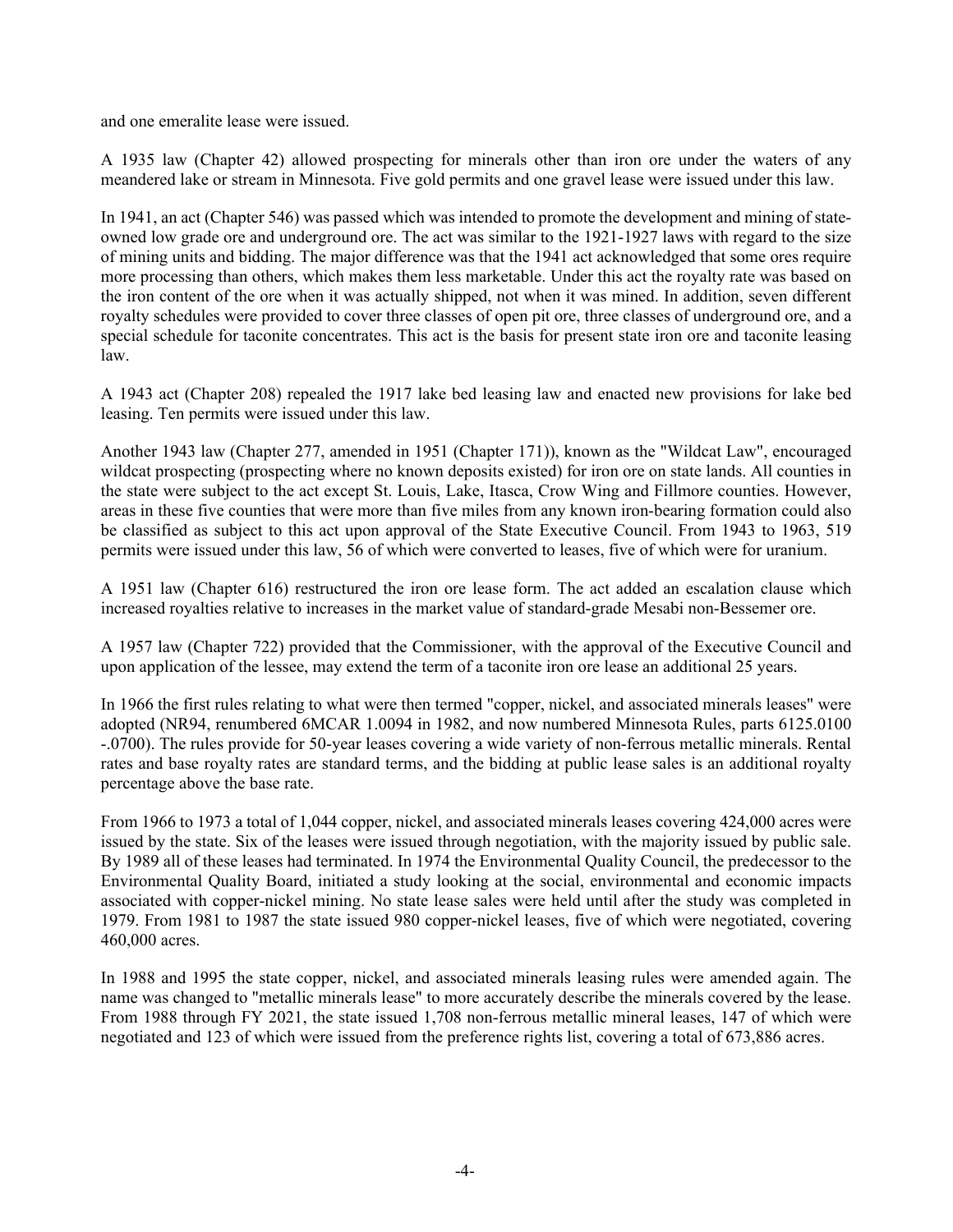In 1995, Minnesota Rules, parts 6125.8000 - 6125.8700 were adopted to cover leasing of lands for the exploration, mining and removal of certain industrial minerals. Industrial minerals include: apatite, diamonds, dimension stone, feldspar, gemstones, graphite, kaolin, marl, quartz, and silica sand. The leases are primarily issued through negotiation upon application by an interested party. Leases may also be issued through public lease sale. The first industrial minerals lease, covering diamonds, was issued in 1996.

In 2008, under the authority of Minnesota Statute, sec. 93.285, subd. 3, the DNR issued its first lease for the removal of iron content from iron ore tailings basins.

### <span id="page-5-0"></span>**LAND CLASSIFICATION AND FUNDS; WHERE DOES THE MONEY GO?**

The state has acquired mineral rights by various methods (usually with surface acquisitions). The revenue generated from these mineral rights is distributed based on the constitutional and statutory requirements relating to the way in which the state acquired the minerals.

The 2005 Minnesota Legislature enacted a law that created a minerals management account. Twenty percent of the payments made under all state mineral leases is credited to the minerals management account as costs for the administration and management of the state mineral resources by the commissioner of natural resources. Money in the minerals management account is appropriated by the legislature to the commissioner of natural resources for mineral resource management and projects to enhance future mineral income and promote new mineral resource opportunities.

The minerals management account was designed to create a \$3 million principal that could be drawn upon in the event that future income generation drops. The \$3 million level was reached in Fiscal Year 2007. At the end of each calendar quarter the amount exceeding \$3 million is distributed to the Permanent School Fund, Permanent University Fund, and Local taxing districts (tax-forfeited land) in the same proportion as the total mineral lease revenue received in the previous biennium from these three land types.

### *TRUST LANDS AND MINERALS*

**School Trust Lands** include school, swamp and indemnity school lands that were granted to the state from the federal government. From FY 1890 to FY 2001, income from these minerals was deposited directly into the Permanent School Fund (PSF) as provided by Minn. Const. Art. XI, Sec. 8. For FY 2002 and FY 2003, under Laws of MN 2001, First Special Session, Chapter 6, Art. 1, Secs. 1-3, the income from iron ore and taconite minerals from School Trust Land minerals was deposited into an interest-bearing School Trust Minerals Lease Suspense Account. At the end of FY 2002, 80% of the deposits and 100% of the interest was deposited into the PSF, and the remaining 20% of the income was deposited to the general fund and certified as costs for administration and management of mineral leases on school trust land. This law was repealed as of July 1, 2003, and all mineral lease income in FY 2003 through FY 2005 from school trust lands was deposited into the PSF. All mineral lease income from FY2006 to present is distributed 20% to the minerals management account and 80% to the PUF as provided by Minn. Stat. Sec. 93.22, Subd. 1.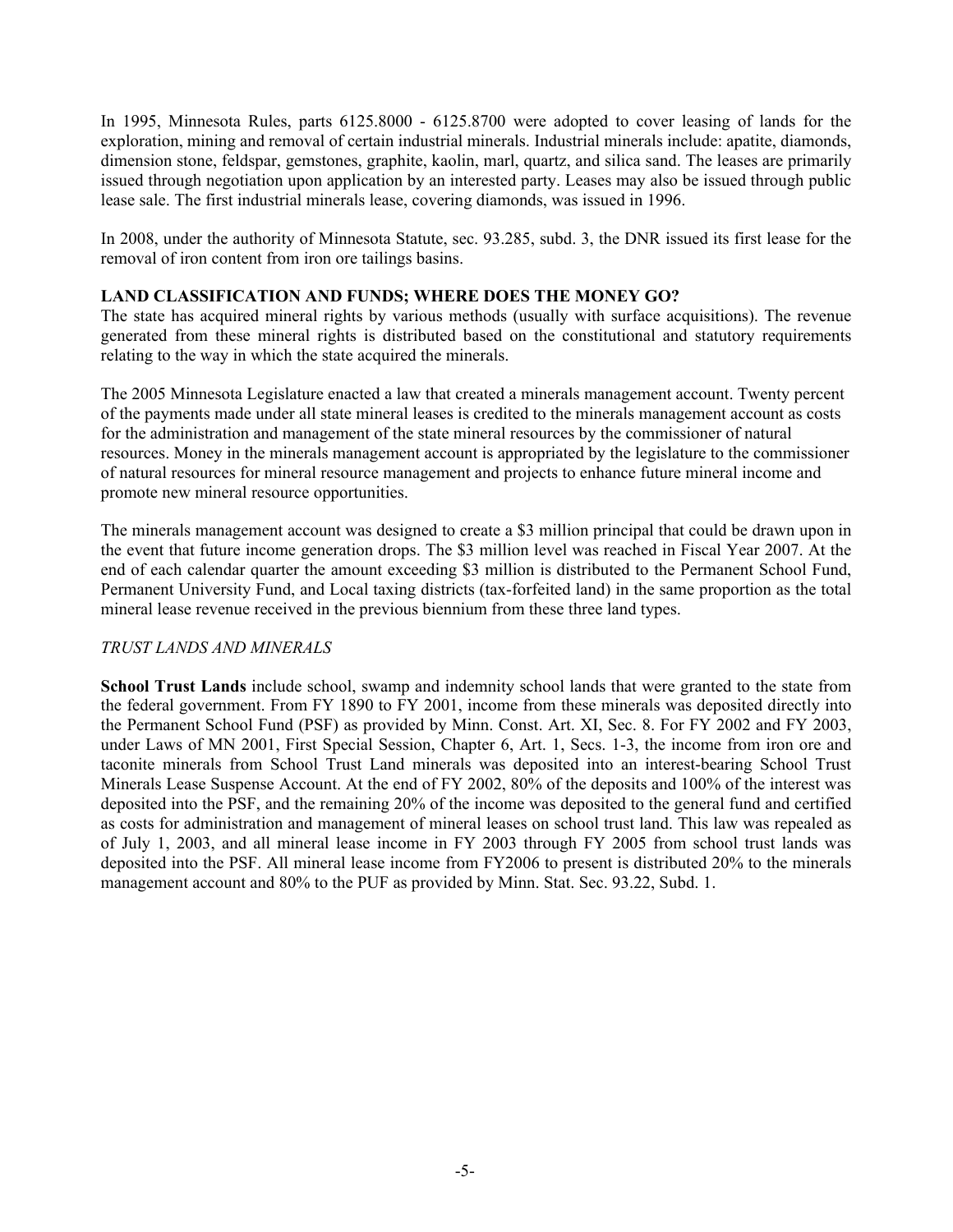**University Trust Lands** were patented to the state from the federal government. From FY 1891 to FY1996 and from FY1998 to FY 2001, income from these minerals was deposited into the Permanent University Fund (PUF) as provided by Territorial Laws of 1851, Ch. 3, Sec. 2, and Minn. Const. Art. XIII, Sec. 3. For FY 1997, there was a one-time appropriation of \$250,000 of the income from state minerals from the university trust lands to cover administrative and management costs.

For FY 2002 and FY 2003, under Laws of MN 2001, First Special Session, Chapter 6, Art 1, Secs. 1-3, the income from iron ore and taconite minerals from University Trust Land minerals was deposited into an interestbearing University Trust Minerals Lease Suspense Account. At the end of FY 2002, 80% of the deposits and 100% of the interest were deposited into the PUF, and the remaining 20% of the income was deposited to the general fund and certified as costs for administration and management of mineral leases on university trust land. This law was repealed as of July 1, 2003, and all income in FY 2003 through FY 2005 from university trust lands was deposited into the PUF. All mineral income from FY2006 to present is distributed 20% to the minerals management account and 80% to the PUF as provided by Minn. Stat., Sec. 93.22, Sudb. 1.

In addition, the Laws of MN 2001, First Special Session, Chapter 6, Art. 1, Secs. 1-3, created two programs to award grants to taconite mining companies and for the purpose of transferring technology from the Coleraine laboratory to taconite mining companies. The grants were for efforts related to taconite pellet product improvements, value-added production of taconite, and cost-savings production improvements. The money for these grants was appropriated from the general fund, and was equal to the amount of money transferred to the general fund from School Trust Minerals Lease Suspense Account and the University Trust Minerals Lease Suspense Account. The law appropriating money to the grant programs was repealed in 2003.

### *FORFEITED LANDS AND MINERALS*

**Tax Forfeited Lands** are lands (including mineral rights if owned by the land owner) forfeited to the state for nonpayment of general real estate taxes. Income from these minerals is distributed to the county in which the minerals lie (80%) and the minerals management account (20%), as provided by Minn. Stat. Sec. 93.22, Subd. 1.

**Tax Forfeited Minerals** are severed mineral interests that have forfeited to the state for nonpayment of severed mineral interests taxes. Income from these minerals is distributed to the county (80%) and the minerals management account (20%), as provided by Minn. Stat. Secs. 272.04, Subd. 1 and 93.22, Subd. 1.

**Forfeited Nonregistered Severed Minerals** are severed mineral interests that have forfeited to the state through court proceedings for failure to comply with the severed mineral interests registration laws. Income from these minerals is distributed to the county (80%) and the minerals management account (20%), as provided by Minn. Stat. Sec. 93.22, Subd. 1, pursuant to authority to lease provided in Minn. Stat. Sec. 93.55, Subd. 3.

**Nonregistered Severed Minerals** are severed mineral interests in which the owner has failed to file a verified statement required by Minn. Stat. Sec. 93.52 before the dates specified in Minn. Stat. Sec. 93.55, subd. 1. (A lessee holding a lease covering these nonregistered severed minerals may not mine the nonregistered severed minerals until a court has adjudged the forfeiture of the mineral interest to be absolute.) Income from these minerals is distributed to the county (80%) and the minerals management account (20%), as provided by Minn. Stat. Sec 93.22, Subd. 1, pursuant to authority to lease provided in Minn. Stat. Sec. 93.55, Subd. 3.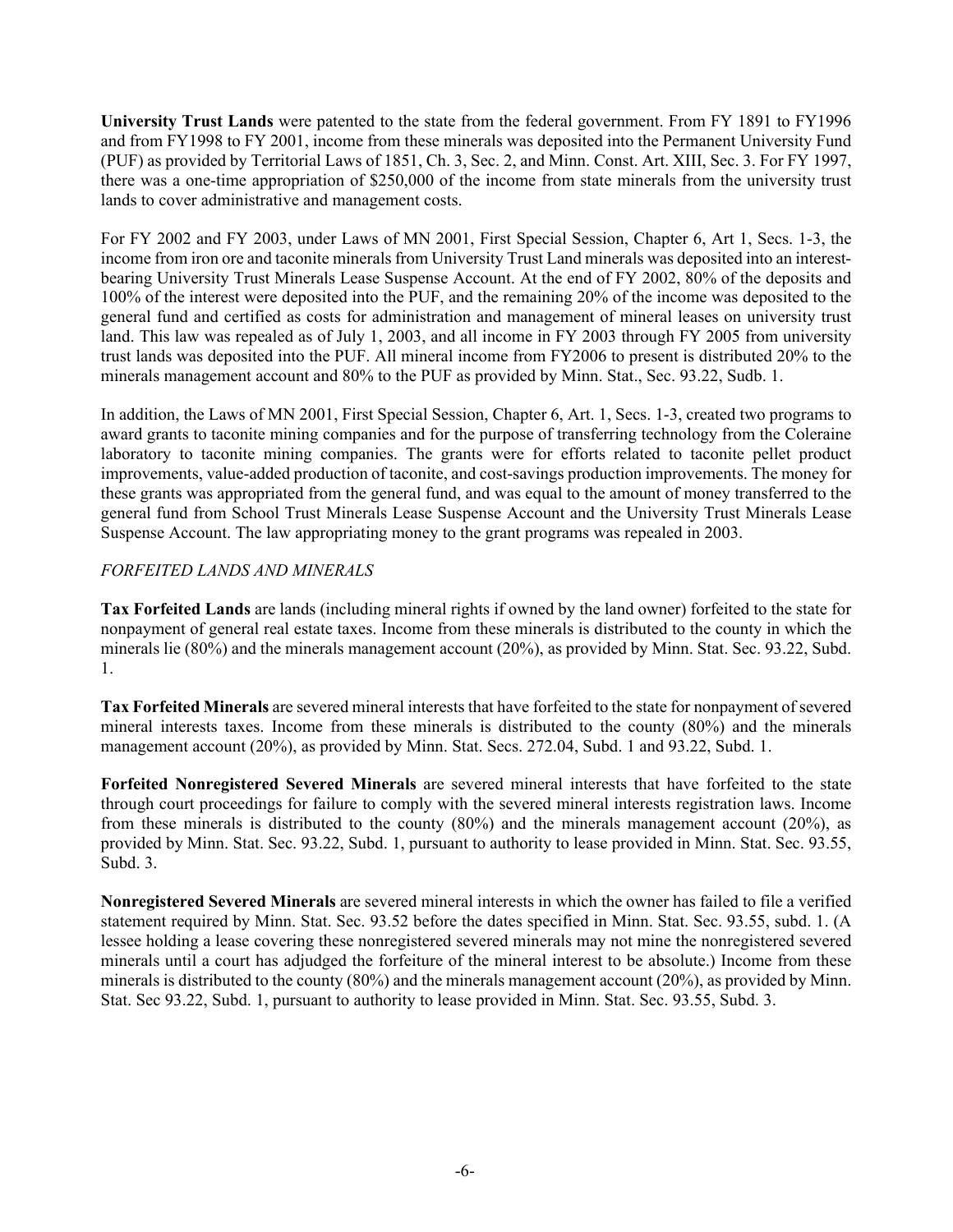### *ACQUIRED LANDS*

**Consolidated Conservation Areas Lands** were acquired as the result of tax forfeitures and legislative action. The state holds these lands and minerals free from the trust in favor of the taxing districts. Income from these minerals is distributed to the minerals management account (20%), the consolidated conservation area account (30%) and to the county in which the minerals lie (50%), with the remaining balance in the consolidated conservation account transferred to the general fund as provided by Minn. Stat. Sec. 84A.51, Laws 1961, Chapter 612, and Minn. Stat. Sec. 93.22, Subd. 1.

**Volstead Lands** are Federal Public Domain Lands that had been subject to Volstead liens for drainage projects and that have subsequently been purchased by the State of Minnesota. Income from these minerals is distributed 20% to the minerals management account, 40% to the county in which the minerals lie, and 40% to the general fund as provided by Minn. Stat. Sec. 89.035; Laws 1961, Chapter 472; Laws 1963, Chapter 390, and Minn. Stat. Sec. 93.22, Subd. 1.

**State Forest Lands** are acquired and managed by the Division of Forestry, Department of Natural Resources, for state forest purposes. Income from these minerals is now distributed 20% to the minerals management account and 80% to the general fund as provided by Minn. Stat. Sec. 89.035, and 93.22, Subd. 1.

**Land Utilization Project Lands** were purchased by the United States Government from private individuals and subsequently deeded to the State of Minnesota. In deeding LUP Lands to the state, the U. S. reserved an undivided three-fourths interest in all minerals not of record in third parties, and also reserved the remaining one-fourth interest in all fissionable materials located in these lands. Income from these minerals is now distributed 20% to the minerals management account and 80% to the general fund as provided by Minn. Stat. Sec. 89.035, and 93.22, Subd. 1.

**Rural Credit Lands** were acquired by the state through mortgage foreclosure proceedings under the Rural Credit laws. Minerals and mineral rights were reserved when the Minnesota Department of Rural Credit subsequently sold such lands. These minerals are managed by the Department of Natural Resources. Income from these minerals is credited 20% to the minerals management account and 80% to the general fund.

**General Fund Lands** are tax-forfeited lands acquired free from the trust in favor of taxing districts pursuant to resolution of a county board. Income from these minerals is credited 20% to the minerals management account and 80% to the general fund, as provided by Minn. Stat. Sec. 282.01, Subd. 2, and 93.22, Subd.1.

**General Gift Lands and Minerals** are lands and mineral rights granted to the state through gift with no specific fund designated for distribution of any revenue. Income from these minerals is credited 20% to the minerals management account and 80% to the general fund.

**Department of Transportation (DOT) Lands** were acquired by the Department of Transportation. Income from these minerals is deposited into the trunk highway fund as provided by Minn. Stat. Sec. 161.433, Subd. 2.

**Game and Fish Fund Lands** were acquired by purchase for game and fish purposes and managed by the Division of Fish and Wildlife, Department of Natural Resources. Income from these minerals is credited 20% to the minerals management account and 80% to the game and fish fund, as provided by Minn. Stat. Sec. 97A.055, and 93.22, Subd. 1.

**Natural Resources Fund Lands** were acquired by the state for the Iron Range Off-Highway Vehicle Recreation Area. Income from the sale of stockpile materials, aggregate or other earth materials pursuant to Minn. Stat., Sec. 93.41 is deposited into the natural resources fund as provided by Minn. Stat., Sec. 85.052, Subd. 4(c). Income from mineral leases issued under Minn. Stat., Secs. 93.14 to 93.285 is distributed 20% to the minerals management account and 80% to the natural resources fund as provided by Minn. Stat., Sec. 85.052, Subd. 4(c).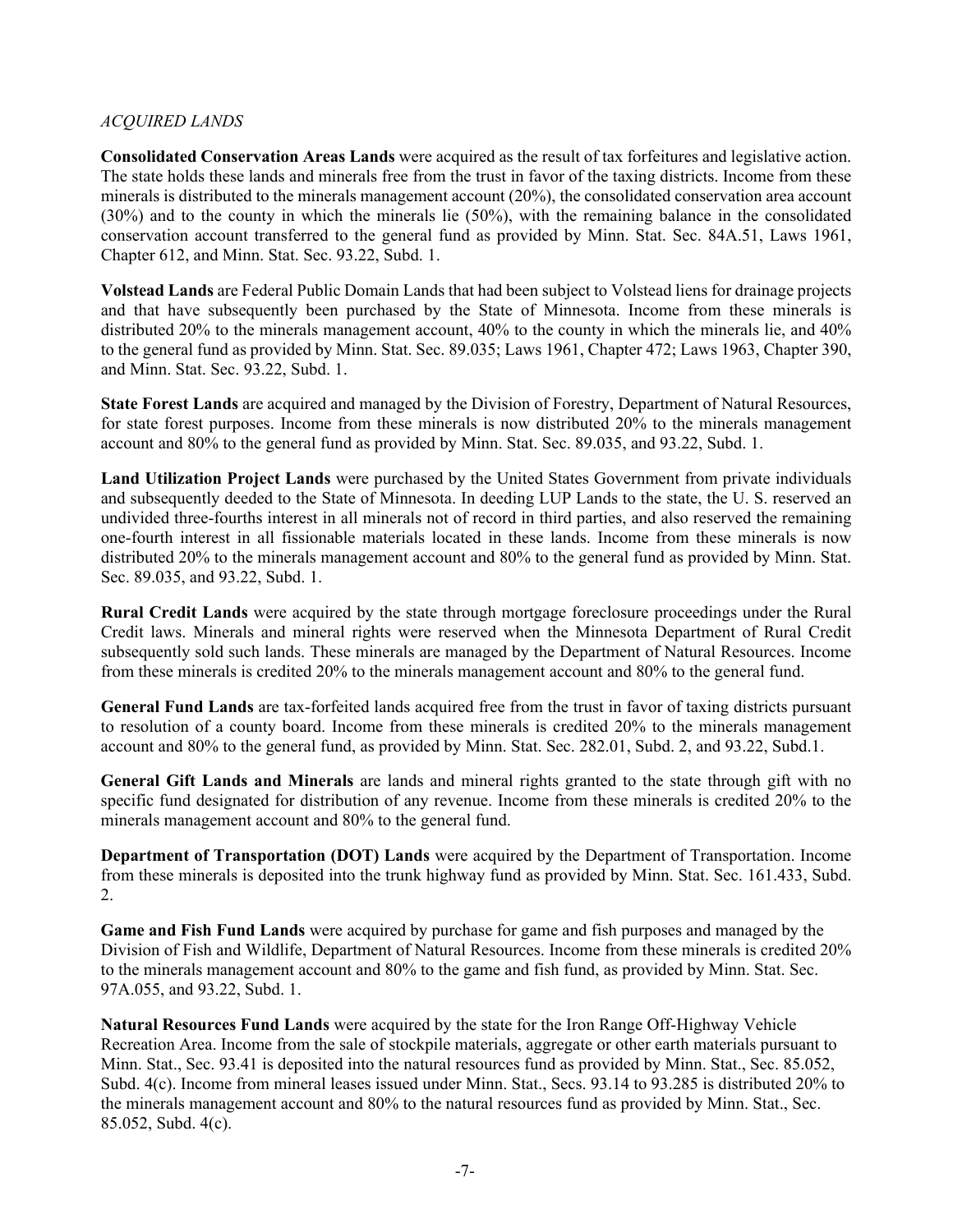### **A NOTE ON DATA SOURCES**

<span id="page-8-0"></span>From the first mineral leases payment in fiscal year 1890 to the late 1980s, all revenue from state mineral leases has been recorded in ledgers. Information in the ledgers has been digitized and compiled for this report. Although a few errors are likely to exist both in the written ledgers and the subsequent electronic files, data in the report are believed to be reliable.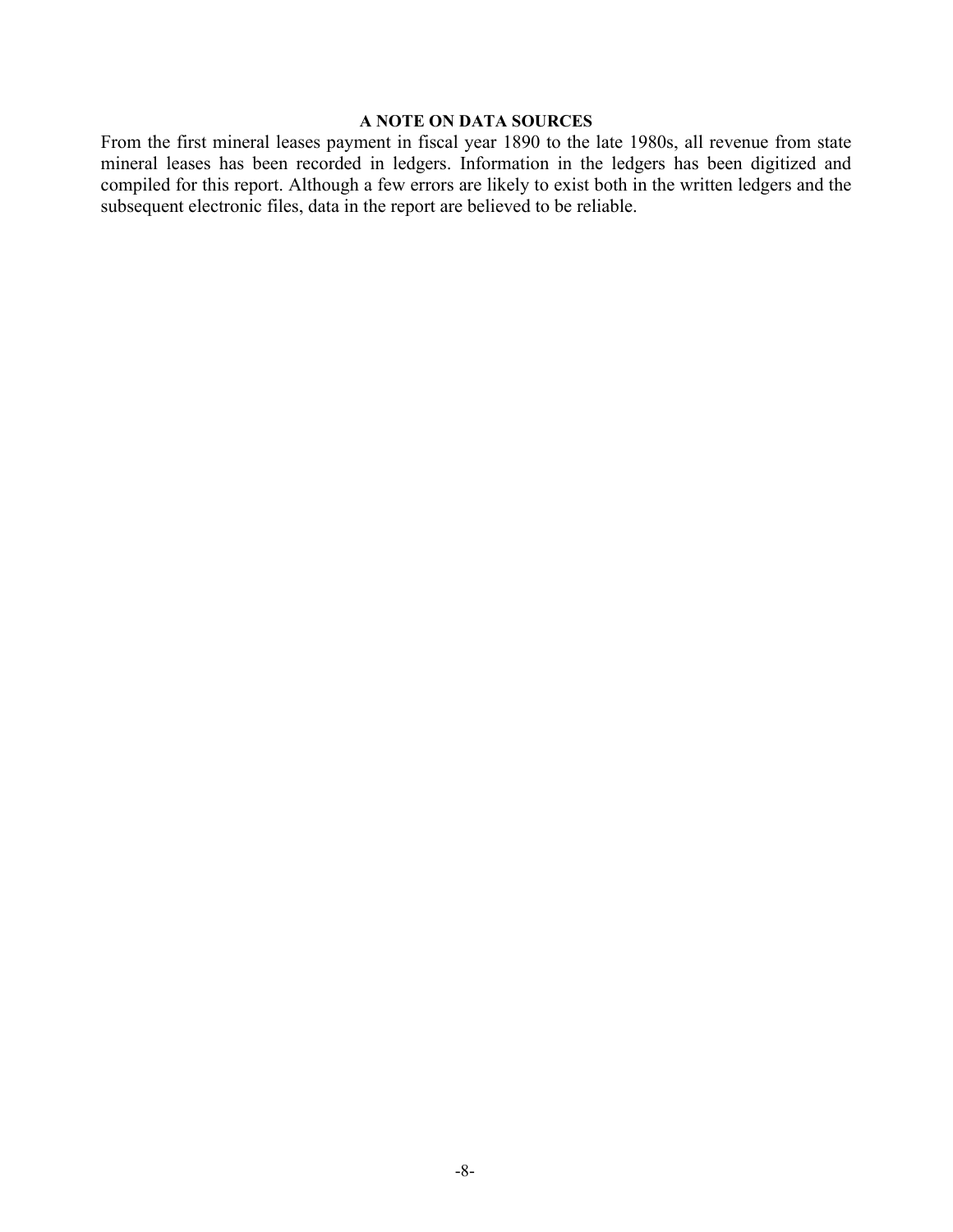<span id="page-9-1"></span><span id="page-9-0"></span>

| <b>Lease Type</b>                 | <b>First</b>                         | Latest                                        | <b>Accumulated</b> |
|-----------------------------------|--------------------------------------|-----------------------------------------------|--------------------|
|                                   | Revenue                              | Revenue                                       | Revenue            |
|                                   | <b>Ferrous Metallic Minerals</b>     |                                               |                    |
|                                   |                                      |                                               |                    |
| Iron Ore/Taconite                 | 1890                                 | 2021                                          | \$812,705,965      |
| Iron Ore Stockpile                | 1947                                 | 1969                                          | \$1,030,339        |
| Lake Bed                          | 1934                                 | 1958                                          | \$193,825          |
| Miscellaneous (low-grade) Ore     | 1971                                 | 2021                                          | \$2,807,470        |
| <b>Taconite Stockpile</b>         | 1947                                 | 1981                                          | \$66,580           |
| <b>Wildcat Iron Ore</b>           | 1944                                 | 1972                                          | \$154,412          |
| <b>Tailings Basin</b>             | 2008                                 | 2021                                          | \$12,712,380       |
|                                   |                                      | Sub-total                                     | \$829,670,971      |
|                                   | <b>Non-Ferrous Metallic Minerals</b> |                                               |                    |
| Gold                              | 1926                                 | 1947                                          | \$6,309            |
| Metallic Minerals (Copper-Nickel) | 1967                                 | 2021                                          | \$22,694,758       |
| Source Material                   | 1958                                 | 1963                                          | \$1,409            |
| <b>Wildcat Uranium</b>            | 1955                                 | 1961                                          | \$293              |
|                                   |                                      | Sub-total                                     | \$22,702,769       |
|                                   | <b>Industrial Minerals</b>           |                                               |                    |
| Emeralite                         | 1936                                 | 1937                                          | \$110              |
| Granite                           | 1934                                 | 2020                                          | \$1,264,358        |
| Peat                              | 1980                                 | 2020                                          | \$3,224,025        |
| Diamonds                          | 1996                                 | 1996                                          | \$588              |
|                                   |                                      | Sub-total                                     | \$4,489,081        |
|                                   | <b>Other Minerals</b>                |                                               |                    |
| Coal                              | 1903                                 | 1903                                          | \$100              |
|                                   |                                      | Sub-total                                     | \$100              |
|                                   |                                      | <b>Total Revenue Accumulated FY1890-2021:</b> | \$856,862,921      |

**All Leases**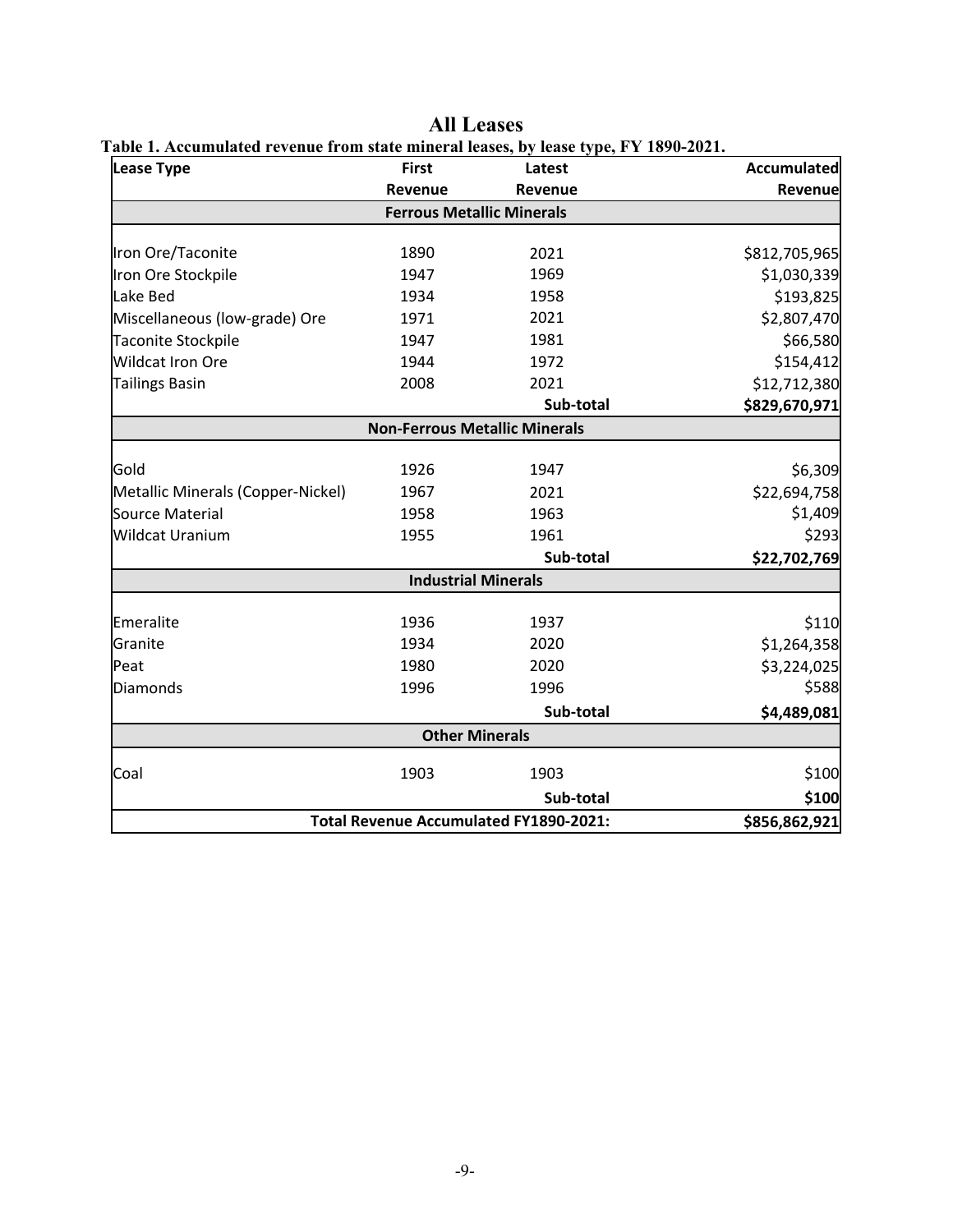| <b>FY</b> | <b>School Trust</b><br>Lands | University<br><b>Trust Lands</b> | Tax-Forfeited<br>Lands and<br><b>Minerals</b> | Other Land<br><b>Classes</b> | Special<br>Advance<br>Royalties | Total<br>Revenue |
|-----------|------------------------------|----------------------------------|-----------------------------------------------|------------------------------|---------------------------------|------------------|
| 2012      | \$33,383                     | \$12,496                         | \$4,481                                       | \$245                        | \$389                           | \$50,994         |
| 2013      | \$32,176                     | \$12,063                         | \$4,763                                       | \$198                        | $-5109$                         | \$49,090         |
| 2014      | \$53,578                     | \$15,379                         | \$4,418                                       | \$287                        | \$366                           | \$74,028         |
| 2015      | \$30,515                     | \$5,937                          | \$4,640                                       | \$228                        | \$206                           | \$41,526         |
| 2016      | \$16,429                     | \$678                            | \$4,862                                       | \$273                        | \$258                           | \$22,499         |
| 2017      | \$12,339                     | \$291                            | \$3,822                                       | \$318                        | \$186                           | \$16,956         |
| 2018      | \$15,276                     | \$4,411                          | \$6,177                                       | \$371                        | \$190                           | \$26,426         |
| 2019      | \$24,190                     | \$1,987                          | \$4,209                                       | \$318                        | \$190                           | \$30,894         |
| 2020      | \$27,934                     | \$1,993                          | \$1,262                                       | \$280                        | \$190                           | \$31,658         |
| 2021      | \$28,526                     | \$6,821                          | \$6,601                                       | \$288                        | \$190                           | \$42,426         |
| Total     | \$274,345                    | \$62,055                         | \$45,236                                      | \$2,805                      | \$2,055                         | \$386,496        |

<span id="page-10-0"></span>

Notes: These values include all revenue from iron ore/taconite, metallic minerals, peat, industrial minerals, M-Leases, stockpile leases, and interest. "Other land classes" include Game & Fish Fund, Volstead Lands, General Fund, Consolidated Conservation (Con-Con) lands, and Professional Services Account.

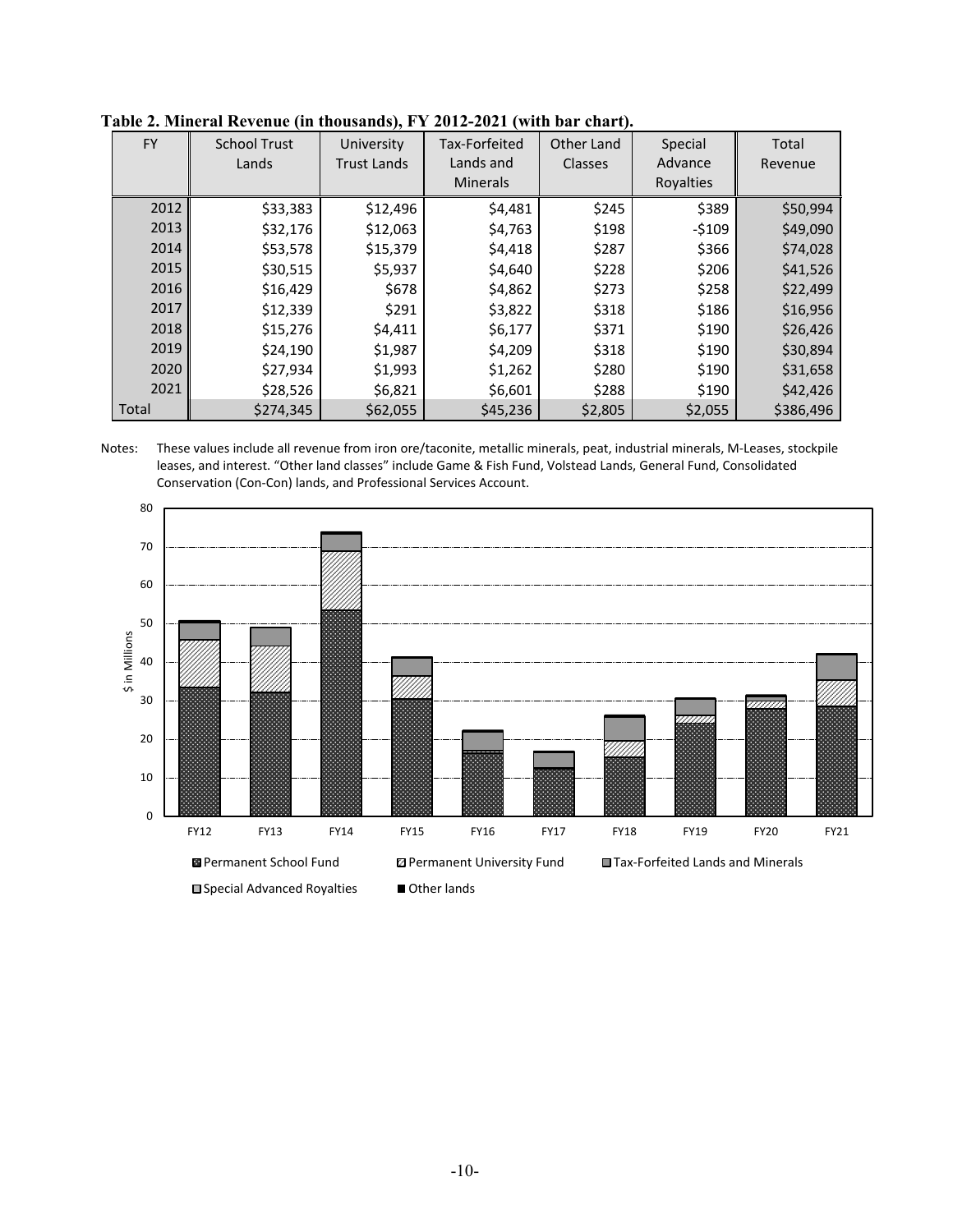|           |                     |                   | Tax-Forfeited   |              |          |               |
|-----------|---------------------|-------------------|-----------------|--------------|----------|---------------|
|           | <b>School Trust</b> | <b>University</b> | Lands and       | Consolidated |          | Total         |
| <b>FY</b> | Lands               | Trust Lands       | <b>Minerals</b> | Conservation | Other    | Revenue       |
| 2006      | \$2.165.778         | \$1,417,795       | \$255.107       | \$10.130     | \$1.211  | \$3.850.021   |
| 2007      | \$3.254.288         | \$1.991.639       | \$314.992       | \$12.562     | \$2.641  | \$5.576.122   |
| 2008      | \$4.154.194         | \$1,876,064       | \$104,359       | \$9,874      | \$4,495  | \$6,148,985   |
| 2009      | \$3,254,808         | \$1,648,862       | \$145,909       | \$13,895     | \$6,698  | \$5,070,172   |
| 2010      | \$2,071,993         | \$451,195         | \$136,194       | \$30,241     | \$10,124 | \$2,699,747   |
| 2011      | \$4.248.263         | \$2.503.345       | \$162.737       | \$23.971     | \$18.578 | \$6,956,894   |
| 2012      | \$6,639,050         | \$2,494,469       | \$889.380       | \$25.620     | \$19.150 | \$10.067.669  |
| 2013      | \$6,381,052         | \$2,408,773       | \$941,740       | \$24,896     | \$25     | \$9,756,486   |
| 2014      | \$10.672.739        | \$3,074,198       | \$872,350       | \$38,375     | \$10,161 | \$14,667,823  |
| 2015      | \$6,097,488         | \$1,186,652       | \$927,400       | \$41,685     | \$734    | \$8,253,958   |
| 2016      | \$3.261.192         | \$134.401         | \$966,184       | \$44,701     | \$331    | \$4,406,809   |
| 2017      | \$2.371.814         | \$53.885          | \$756.641       | \$54.725     | \$299    | \$3.237.364   |
| 2018      | \$3,028,637         | \$881,952         | \$1.231.268     | \$67,496     | \$354    | \$5.209.707   |
| 2019      | \$4,796,179         | \$394,807         | \$822,162       | \$43,616     | \$606    | \$6,057,370   |
| 2020      | \$5,557,717         | \$398,515         | \$237,276       | \$45,160     | (\$26)   | \$6,238,642   |
| 2021      | \$5,678,842         | \$1,363,922       | \$1,309,430     | \$48,600     | \$319    | \$8,401,113   |
|           | \$73.634.034        | \$22,280,474      | \$10.073.129    | \$535,547    | \$75.700 | \$106,598,882 |

<span id="page-11-0"></span>**Table 3. Minerals Management Account Revenue, FY2006-2021.** 

(\*)MS 93.2236: Balance above \$3,000,000 in the account at FY2007 closing is returned to Trust Funds.

<span id="page-11-1"></span>

| Table 4. Net Minerals Management Account for Permanent School and Permanent University Funds, |  |
|-----------------------------------------------------------------------------------------------|--|
| FY 2006-2021.                                                                                 |  |

|           | <b>School Trust</b> |                |              | University       |                |             | <b>Tax Forfeit</b> |               |               |
|-----------|---------------------|----------------|--------------|------------------|----------------|-------------|--------------------|---------------|---------------|
| <b>FY</b> | Fee                 | Transfer In    | <b>Net</b>   | <b>Trust Fee</b> | Transfer In    | <b>Net</b>  | Fee                | Transfer In   | <b>Net</b>    |
| 2006      | \$2,165,778         |                | \$2,165,778  | \$1,417,795      |                | \$1,417,795 |                    |               |               |
| 2007      | \$3,254,288         | $-$1,728,892$  | \$1,525,396  | \$1,991,639      | -\$1,059,644   | \$931,995   |                    |               |               |
| 2008      | \$4,154,194         | $-52,385,261$  | \$1,768,933  | \$1,876,064      | -\$1,485,017   | \$391,047   |                    |               |               |
| 2009      | \$3,254,808         | $-$1,357,777$  | \$1,897,031  | \$1,648,862      | $-$638,827$    | \$1,010,035 |                    |               |               |
| 2010      | \$2,071,993         | $-$20,034$     | \$2,051,959  | \$451,195        | -\$9,417       | \$441,778   |                    |               |               |
| 2011      | \$4,248,263         | $-52,752,285$  | \$1,495,978  | \$2,503,345      | $-$1,285,875$  | \$1,217,470 |                    |               |               |
| 2012      | \$6,639,050         | $-$4,931,329$  | \$1,707,721  | \$2,494,469      | -\$2,303,931   | \$190,538   | \$889,380          | -\$234,417    | \$654,963     |
| 2013      | \$6,381,052         | $-$4,458,371$  | \$1,922,681  | \$2,408,773      | -\$1,675,139   | \$733,634   | \$941,740          | -\$624,960    | \$316,780     |
| 2014      | \$10,672,739        | $-$7,874,197$  | \$2,798,542  | \$3,074,198      | -\$2,958,563   | \$115,635   | \$872,350          | -\$1,103,779  | $-5231,429$   |
| 2015      | \$6,097,488         | $-53,869,953$  | \$2,227,535  | \$1,186,652      | -\$982,414     | \$204,238   | \$927,400          | -\$414,679    | \$512,721     |
| 2016*     | \$3,261,192         | $-$1,267,060$  | \$1,994,132  | \$134,401        | -\$644,716     | $-$510,315$ | \$966,184          | -\$135,770    | \$830,414     |
| 2017      | \$2,371,814         | $-$347,444$    | \$2,024,370  | \$53,885         | $-$ \$88,201   | $-534,316$  | \$756,641          | -\$37,230     | \$719,411     |
| 2018      | \$3,028,637         | $-$137,001$    | \$2,891,636  | \$881,952        | $-$46,577$     | \$835,375   | \$1,231,268        | -\$411,577    | \$819,691     |
| 2019      | \$4,796,179         | $-52,111,812$  | \$2,684,367  | \$394,807        | -\$71,798      | \$323,009   | \$822,162          | $-$634,433$   | \$187,729     |
| 2020      | \$5,557,717         | $-$2,376,752$  | \$3,180,965  | \$398,515        | -\$388,346     | \$10,169    | \$237,276          | $-$623,321$   | $-$ \$386,045 |
| 2021      | \$5,678,842         | $-53,350,226$  | \$2,328,616  | \$1,363,922      | -\$547,405     | \$816,517   | \$1,309,430        | -\$878,621    | \$430,809     |
| Total     | \$73,634,034        | $-538,968,392$ | \$34,665,642 | \$22,280,474     | $-$14,185,870$ | \$8,094,604 | \$8,953,831        | $-$5,098,787$ | \$3,855,044   |

\*The 2016 Transfer In to University Trust Fee includes a \$323,064 adjustment from FY2015 which was paid in FY2016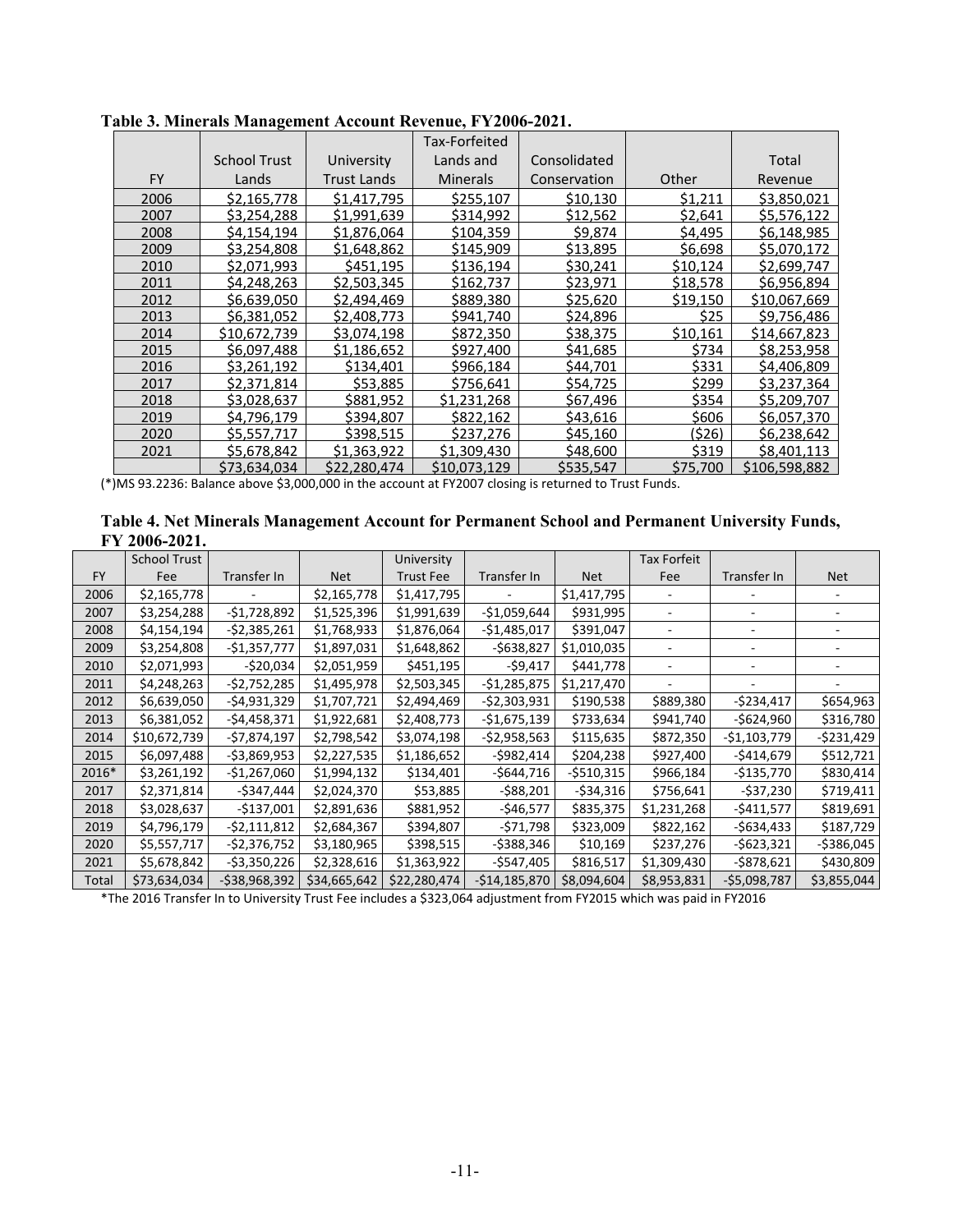# **Iron Ore and Taconite Leases**

<span id="page-12-1"></span><span id="page-12-0"></span>

|              | Table 5. Total annual revenue from iron ore and taconite leases, by land class, FY 1890-2021. |                                                |                    |                                            |                                                      |                                                      |                                                      |                                                      |                                    |                        |
|--------------|-----------------------------------------------------------------------------------------------|------------------------------------------------|--------------------|--------------------------------------------|------------------------------------------------------|------------------------------------------------------|------------------------------------------------------|------------------------------------------------------|------------------------------------|------------------------|
| <b>FY</b>    | <b>School Trust</b>                                                                           | School Mineral University Trust Univ. Minerals |                    |                                            | Tax-forfeited                                        | C.C.A.                                               | Gift/                                                | Natural                                              | Game                               | Total                  |
|              |                                                                                               | Lease Suspense                                 |                    | Lease Suspense                             |                                                      |                                                      | General                                              | Resource & Fish                                      |                                    |                        |
|              |                                                                                               | Account**                                      |                    | Account***                                 |                                                      |                                                      |                                                      | Fund***                                              | Fund                               |                        |
| 1890         | \$600                                                                                         |                                                | ۰.                 |                                            | $\overline{\phantom{a}}$                             | -                                                    |                                                      |                                                      |                                    | \$600                  |
| 1891         | \$2,800                                                                                       | $\blacksquare$                                 | \$400              | $\blacksquare$                             | $\blacksquare$                                       | $\overline{\phantom{a}}$                             | $\overline{\phantom{a}}$                             |                                                      | $\overline{\phantom{a}}$           | \$3,200                |
| 1892         | \$21,600                                                                                      | $\blacksquare$                                 | \$4,600            | $\overline{\phantom{a}}$                   | $\overline{\phantom{a}}$                             | $\overline{\phantom{a}}$                             | ٠                                                    |                                                      |                                    | \$26,200               |
| 1893         | \$25,258                                                                                      |                                                | \$3,900            | $\Box$                                     | ä,                                                   | ä,                                                   | $\frac{1}{2}$                                        |                                                      | $\Box$                             | \$29,158               |
| 1894         | \$136,963                                                                                     | $\omega$                                       | \$2,400            | $\blacksquare$                             | $\overline{\phantom{a}}$                             | $\overline{\phantom{a}}$                             | $\overline{\phantom{a}}$                             | $\overline{\phantom{a}}$                             | $\overline{\phantom{a}}$           | \$139,363              |
| 1895         | \$38,359                                                                                      | $\overline{\phantom{a}}$                       | \$2,600            | $\overline{\phantom{a}}$                   | $\overline{\phantom{a}}$                             | $\overline{\phantom{a}}$                             | $\overline{\phantom{a}}$                             | $\overline{\phantom{a}}$                             | $\overline{\phantom{a}}$           | \$40,959               |
| 1896         | \$37,983                                                                                      | $\blacksquare$                                 | \$2,500            | $\overline{\phantom{a}}$                   | $\overline{\phantom{a}}$                             | $\overline{\phantom{a}}$                             | $\overline{\phantom{a}}$                             | $\overline{\phantom{a}}$                             | $\overline{\phantom{a}}$           | \$40,483               |
| 1897         | \$38,136                                                                                      | $\blacksquare$                                 | \$2,000            | $\overline{\phantom{a}}$                   | $\blacksquare$                                       | $\overline{\phantom{a}}$                             |                                                      | $\overline{\phantom{a}}$                             |                                    | \$40,136               |
| 1898         | \$26,857                                                                                      |                                                | \$200              | $\Box$                                     | ä,                                                   | $\frac{1}{2}$                                        | ÷.                                                   |                                                      | $\Box$                             | \$27,057               |
| 1899         | \$10,450                                                                                      | $\omega$                                       | \$400              | $\blacksquare$                             | $\overline{\phantom{a}}$                             | $\overline{\phantom{a}}$                             | $\overline{\phantom{a}}$                             | $\blacksquare$                                       | $\overline{\phantom{a}}$           | \$10,850               |
| 1900         | \$32,918                                                                                      | $\overline{\phantom{a}}$                       | \$2,300            |                                            |                                                      |                                                      | $\overline{\phantom{a}}$                             |                                                      | $\overline{\phantom{a}}$           | \$35,218               |
| 1901         | \$16,582                                                                                      | $\blacksquare$                                 | \$2,700            | $\blacksquare$<br>$\blacksquare$           | $\overline{\phantom{a}}$<br>$\overline{\phantom{a}}$ | $\overline{\phantom{a}}$<br>$\overline{\phantom{a}}$ | $\overline{\phantom{a}}$                             | $\overline{\phantom{a}}$<br>$\overline{\phantom{a}}$ | $\overline{\phantom{a}}$           | \$19,282               |
| 1902         | \$36,519                                                                                      | $\blacksquare$                                 | \$5,100            |                                            | $\blacksquare$                                       |                                                      | ٠                                                    |                                                      | $\overline{\phantom{a}}$           | \$41,619               |
| 1903         |                                                                                               |                                                |                    | $\overline{\phantom{a}}$<br>$\Box$         | ä,                                                   | $\overline{\phantom{a}}$<br>$\overline{\phantom{a}}$ | $\frac{1}{2}$                                        | $\overline{\phantom{a}}$                             | $\Box$                             |                        |
|              | \$514,684                                                                                     | $\omega$                                       | \$5,200            |                                            |                                                      |                                                      |                                                      |                                                      |                                    | \$519,884<br>\$79,062  |
| 1904         | \$76,662                                                                                      |                                                | \$2,400            | $\blacksquare$                             | $\overline{\phantom{a}}$                             | $\overline{\phantom{a}}$                             | $\overline{\phantom{a}}$                             | $\overline{\phantom{a}}$                             | $\blacksquare$                     |                        |
| 1905         | \$397,118                                                                                     | $\overline{\phantom{a}}$                       | \$3,600            | $\overline{\phantom{a}}$                   | $\overline{\phantom{a}}$                             | $\overline{\phantom{a}}$                             | $\overline{\phantom{a}}$                             | $\overline{\phantom{a}}$                             | $\overline{\phantom{a}}$           | \$400,718              |
| 1906<br>1907 | \$165,140<br>\$153,669                                                                        | $\blacksquare$<br>$\blacksquare$               | \$4,752<br>\$5,413 | $\overline{\phantom{a}}$                   | $\overline{\phantom{a}}$                             | $\overline{\phantom{a}}$                             | $\overline{\phantom{a}}$                             | $\overline{\phantom{a}}$                             | $\overline{\phantom{a}}$           | \$169,892<br>\$159,082 |
| 1908         | \$261,076                                                                                     | $\omega$                                       | \$9,747            | $\overline{\phantom{a}}$<br>$\Box$         | $\blacksquare$<br>$\Box$                             | $\overline{\phantom{a}}$<br>$\frac{1}{2}$            | ÷.                                                   | $\overline{\phantom{a}}$<br>$\Box$                   | $\overline{\phantom{a}}$<br>$\Box$ | \$270,823              |
| 1909         | \$119,850                                                                                     | $\omega$                                       | \$12,147           | $\sim$                                     | $\overline{\phantom{a}}$                             | $\overline{\phantom{a}}$                             | $\overline{\phantom{a}}$                             | $\blacksquare$                                       | $\blacksquare$                     | \$131,997              |
| 1910         | \$277,882                                                                                     | $\overline{\phantom{a}}$                       | \$11,350           |                                            |                                                      |                                                      |                                                      |                                                      | $\overline{\phantom{a}}$           | \$289,232              |
| 1911         | \$332,651                                                                                     | $\blacksquare$                                 | \$11,000           | $\overline{\phantom{a}}$<br>$\blacksquare$ | $\overline{\phantom{a}}$<br>$\overline{\phantom{a}}$ | $\overline{\phantom{a}}$<br>$\overline{\phantom{a}}$ | $\overline{\phantom{a}}$<br>$\overline{\phantom{a}}$ | $\overline{\phantom{a}}$<br>$\overline{\phantom{a}}$ | $\overline{\phantom{a}}$           | \$343,651              |
| 1912         | \$192,178                                                                                     | $\blacksquare$                                 | \$11,271           | $\overline{\phantom{a}}$                   | $\blacksquare$                                       | $\overline{\phantom{a}}$                             | $\overline{\phantom{a}}$                             | $\overline{\phantom{a}}$                             | $\overline{\phantom{a}}$           | \$203,449              |
| 1913         | \$406,101                                                                                     | $\omega$                                       | \$11,344           | ÷.                                         | $\Box$                                               | ä,                                                   | $\frac{1}{2}$                                        |                                                      | $\Box$                             | \$417,445              |
| 1914         | \$761,212                                                                                     | $\omega$                                       | \$10,750           | $\mathcal{L}_{\mathcal{A}}$                | $\overline{\phantom{a}}$                             | $\overline{\phantom{a}}$                             | $\overline{\phantom{a}}$                             | $\blacksquare$                                       | $\blacksquare$                     | \$771,962              |
| 1915         | \$239,845                                                                                     | $\overline{\phantom{a}}$                       | \$12,008           | $\overline{\phantom{a}}$                   | $\overline{\phantom{a}}$                             | $\overline{\phantom{a}}$                             | $\overline{\phantom{a}}$                             | $\overline{\phantom{a}}$                             | $\overline{\phantom{a}}$           | \$251,853              |
| 1916         | \$655,469                                                                                     | $\blacksquare$                                 | \$13,636           | $\overline{\phantom{a}}$                   | $\overline{\phantom{a}}$                             | $\overline{\phantom{a}}$                             | $\overline{\phantom{a}}$                             | $\overline{\phantom{a}}$                             | $\overline{\phantom{a}}$           | \$669,105              |
| 1917         | \$943,833                                                                                     | $\blacksquare$                                 | \$79,548           | $\overline{\phantom{a}}$                   | $\blacksquare$                                       | $\overline{\phantom{a}}$                             |                                                      | $\overline{\phantom{a}}$                             | $\overline{\phantom{a}}$           | \$1,023,381            |
| 1918         | \$905,987                                                                                     | $\omega$                                       | 48,500             | $\Box$                                     | $\overline{a}$                                       | ä,                                                   | $\blacksquare$                                       | $\Box$                                               | $\Box$                             | \$954,487              |
| 1919         | \$1,124,562                                                                                   | $\omega$                                       | \$90,547           | $\mathcal{L}_{\mathcal{A}}$                | $\overline{\phantom{a}}$                             | $\overline{\phantom{a}}$                             | $\blacksquare$                                       | $\blacksquare$                                       | $\blacksquare$                     | \$1,215,109            |
| 1920         | \$889,008                                                                                     | $\overline{\phantom{a}}$                       | \$105,385          | $\overline{\phantom{a}}$                   | $\overline{\phantom{a}}$                             | $\overline{\phantom{a}}$                             |                                                      |                                                      |                                    | \$994,393              |
| 1921         | \$1,412,207                                                                                   | $\blacksquare$                                 | \$94,448           | $\blacksquare$                             | $\blacksquare$                                       | $\overline{\phantom{a}}$                             | $\overline{\phantom{a}}$                             | $\overline{\phantom{a}}$                             | $\overline{\phantom{a}}$           | \$1,506,655            |
| 1922         | \$753,632                                                                                     | $\blacksquare$                                 | \$24,778           | $\overline{\phantom{a}}$                   | $\blacksquare$                                       | $\overline{\phantom{a}}$                             | ÷.                                                   | $\overline{\phantom{a}}$                             | $\overline{\phantom{a}}$           | \$778,410              |
| 1923         | \$1,408,642                                                                                   | $\mathcal{L}$                                  | \$53,842           | ÷.                                         | $\overline{a}$                                       | ä,                                                   | $\blacksquare$                                       | $\Box$                                               |                                    | \$1,462,484            |
| 1924         | \$1,873,661                                                                                   | $\omega$                                       | \$70,135           | $\mathcal{L}_{\mathcal{A}}$                | $\blacksquare$                                       | $\overline{\phantom{a}}$                             | $\overline{\phantom{a}}$                             | $\blacksquare$                                       | $\blacksquare$                     | \$1,943,796            |
| 1925         | \$1,657,014                                                                                   | $\blacksquare$                                 | \$22,042           | $\overline{\phantom{a}}$                   | $\overline{\phantom{a}}$                             | $\overline{\phantom{a}}$                             | $\overline{\phantom{a}}$                             | $\overline{\phantom{a}}$                             | $\overline{\phantom{a}}$           | \$1,679,056            |
| 1926         | \$2,374,288                                                                                   | $\blacksquare$                                 | \$13,750           | $\blacksquare$                             | $\blacksquare$                                       | $\overline{\phantom{a}}$                             | $\overline{\phantom{a}}$                             | $\overline{\phantom{a}}$                             | $\overline{\phantom{a}}$           | \$2,388,038            |
| 1927         | \$1,106,210                                                                                   | $\overline{\phantom{a}}$                       | \$13,750           |                                            | $\overline{\phantom{a}}$                             |                                                      |                                                      |                                                      | $\overline{\phantom{a}}$           | \$1,119,960            |
| 1928         | \$1,968,616                                                                                   |                                                | \$13,750           |                                            |                                                      |                                                      |                                                      |                                                      |                                    | \$1,982,366            |
| 1929         | \$2,175,928                                                                                   | $\blacksquare$                                 | \$36,557           | $\blacksquare$                             | $\blacksquare$                                       | $\overline{\phantom{a}}$                             | $\overline{\phantom{a}}$                             | $\blacksquare$                                       | $\overline{\phantom{a}}$           | \$2,212,485            |
| 1930         | \$2,772,532                                                                                   | $\overline{\phantom{a}}$                       | \$218,577          | $\overline{\phantom{a}}$                   | $\overline{\phantom{a}}$                             | $\blacksquare$                                       | $\overline{\phantom{a}}$                             | $\blacksquare$                                       | $\overline{\phantom{a}}$           | \$2,991,109            |
| 1931         | \$2,048,644                                                                                   | $\blacksquare$                                 | \$218,725          | $\blacksquare$                             | $\overline{\phantom{a}}$                             | $\overline{\phantom{a}}$                             | $\overline{\phantom{a}}$                             | $\overline{\phantom{a}}$                             | $\overline{\phantom{a}}$           | \$2,267,369            |
| 1932         | \$893,446                                                                                     | $\blacksquare$                                 | \$48,626           | $\overline{\phantom{a}}$                   | $\overline{\phantom{a}}$                             |                                                      |                                                      |                                                      |                                    | \$942,072              |
| 1933         | \$125,967                                                                                     | $\overline{\phantom{a}}$                       | \$97,732           | ÷.                                         | $\overline{a}$                                       | ä,                                                   |                                                      |                                                      |                                    | \$223,699              |
| 1934         | \$742,825                                                                                     | $\overline{\phantom{a}}$                       | \$178,946          | $\blacksquare$                             | $\overline{\phantom{a}}$                             | $\overline{\phantom{a}}$                             | ÷.                                                   | $\blacksquare$                                       | $\overline{\phantom{a}}$           | \$921,771              |
| 1935         | \$671,111                                                                                     | $\overline{\phantom{a}}$                       | \$280,139          | $\overline{\phantom{a}}$                   | $\overline{\phantom{a}}$                             | $\overline{\phantom{a}}$                             | $\overline{\phantom{a}}$                             | $\blacksquare$                                       | $\overline{\phantom{a}}$           | \$951,250              |
| 1936         | \$937,103                                                                                     | $\blacksquare$                                 | \$300,458          | $\overline{\phantom{a}}$                   | $\overline{\phantom{a}}$                             | $\overline{\phantom{a}}$                             | $\overline{\phantom{a}}$                             |                                                      | $\overline{\phantom{a}}$           | \$1,237,561            |
| 1937         | \$1,861,011                                                                                   | $\blacksquare$                                 | \$313,834          | $\overline{\phantom{a}}$                   | $\overline{\phantom{a}}$                             |                                                      |                                                      |                                                      |                                    | \$2,174,845            |
| 1938         | \$2,461,410                                                                                   | $\omega$                                       | \$302,249          | ÷.                                         | $\overline{a}$                                       |                                                      |                                                      |                                                      |                                    | \$2,763,659            |
| 1939         | \$915,707                                                                                     | $\blacksquare$                                 | \$309,315          | $\blacksquare$                             | $\overline{\phantom{a}}$                             | ÷.                                                   | ÷.                                                   | $\blacksquare$                                       | $\overline{\phantom{a}}$           | \$1,225,022            |
| 1940         | \$2,406,817                                                                                   | $\blacksquare$                                 | \$344,920          | $\blacksquare$                             | $\overline{\phantom{a}}$                             | $\overline{\phantom{a}}$                             | $\overline{\phantom{a}}$                             | $\blacksquare$                                       | $\overline{\phantom{a}}$           | \$2,751,737            |
| 1941         | \$3,105,094                                                                                   | $\blacksquare$                                 | \$407,462          | $\overline{\phantom{a}}$                   | $\overline{\phantom{a}}$                             | $\overline{\phantom{a}}$                             | $\overline{\phantom{a}}$                             | $\overline{\phantom{a}}$                             | $\overline{\phantom{a}}$           | \$3,512,556            |
| 1942         | \$3,400,999                                                                                   | $\blacksquare$                                 | \$938,084          | $\overline{\phantom{a}}$                   | $\overline{\phantom{a}}$                             |                                                      |                                                      |                                                      |                                    | \$4,339,083            |
| 1943         | \$2,345,019                                                                                   | ä,                                             | \$1,464,190        | ÷.                                         | L.                                                   | ÷.                                                   |                                                      | ÷,                                                   | $\overline{\phantom{a}}$           | \$3,809,209            |
| 1944         | \$3,532,699                                                                                   | $\omega$                                       | \$844,494          | $\omega$                                   | \$1,200                                              | $\mathbf{r}$                                         | ÷.                                                   | $\blacksquare$                                       | $\blacksquare$                     | \$4,378,393            |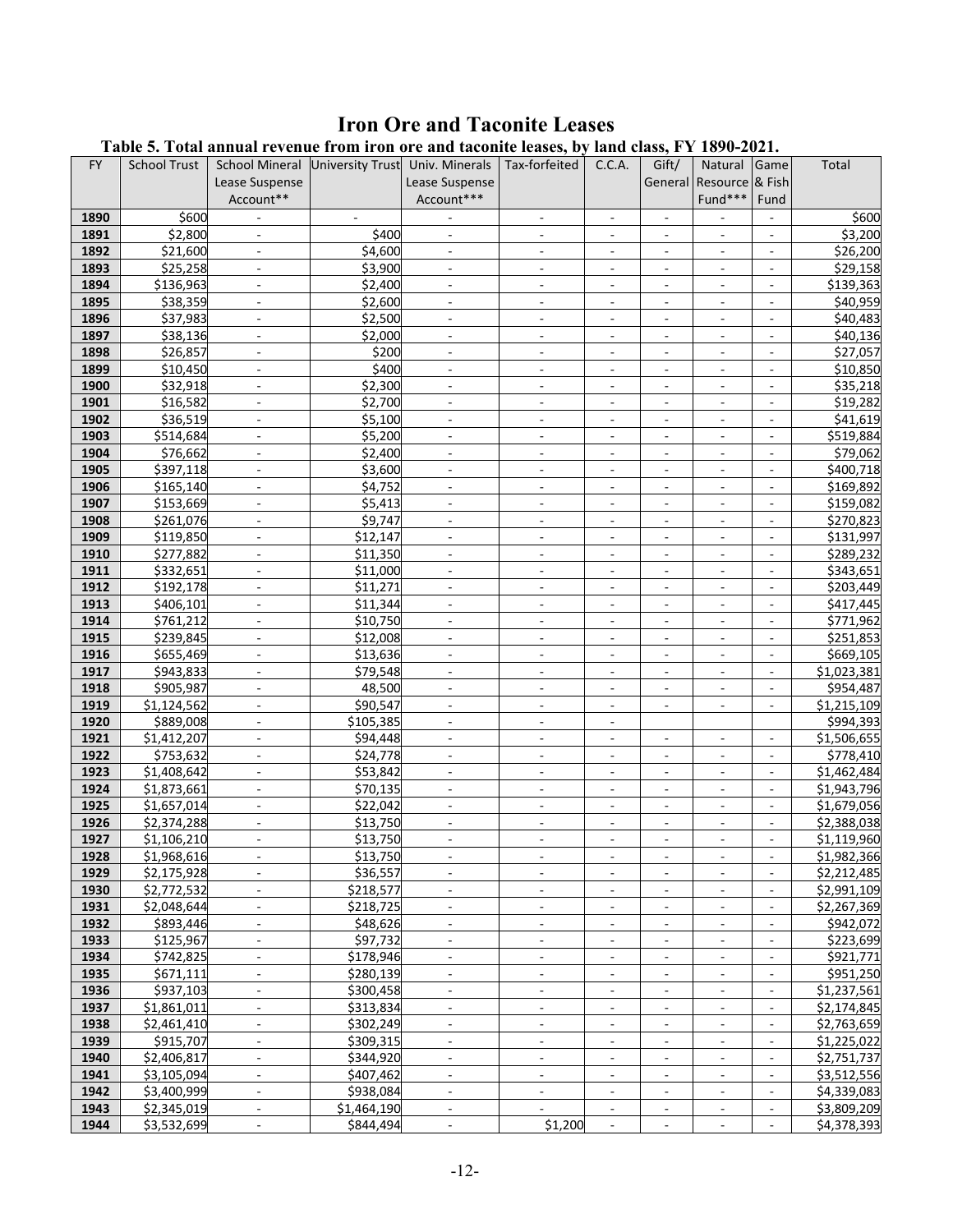| <b>FY</b>             | <b>School Trust</b>        | School Mineral University Trust            |                        | Univ. Minerals                   | Tax-forfeited          | C.C.A.                                          | Gift/                                                | Natural                                         | Game                                                 | Total                      |
|-----------------------|----------------------------|--------------------------------------------|------------------------|----------------------------------|------------------------|-------------------------------------------------|------------------------------------------------------|-------------------------------------------------|------------------------------------------------------|----------------------------|
|                       |                            | Lease Suspense                             |                        | Lease Suspense                   |                        |                                                 | General                                              | Resource & Fish                                 |                                                      |                            |
|                       |                            | Account**                                  |                        | Account***                       |                        |                                                 |                                                      | Fund***                                         | Fund                                                 |                            |
| 1945                  | \$3,767,075                | $\blacksquare$                             | \$790,212              |                                  | \$2,967                | $\overline{\phantom{a}}$                        | $\blacksquare$                                       |                                                 | $\overline{\phantom{a}}$                             | \$4,560,254                |
| 1946                  | \$3,233,674                | $\overline{\phantom{a}}$                   | \$720,860              | $\overline{\phantom{a}}$         | \$3,763                | $\overline{\phantom{a}}$                        | $\overline{\phantom{a}}$                             | $\overline{\phantom{a}}$                        | $\overline{\phantom{a}}$                             | \$3,958,297                |
| 1947                  | \$3,050,522                | $\blacksquare$                             | \$307,074              | $\overline{\phantom{a}}$         | \$3,872                |                                                 | $\overline{\phantom{a}}$                             | $\overline{\phantom{a}}$                        | $\frac{1}{2}$                                        | \$3,361,468                |
| 1948                  | \$2,946,184                | $\overline{\phantom{a}}$                   | \$386,544              | $\overline{\phantom{a}}$         | \$5,163                | $\overline{\phantom{a}}$                        | $\overline{\phantom{a}}$                             | $\overline{\phantom{a}}$                        | $\overline{\phantom{a}}$                             | \$3,337,891                |
| 1949                  | \$3,490,848                | $\overline{\phantom{a}}$                   | \$517,035              | $\blacksquare$                   | \$9,367                |                                                 | $\overline{\phantom{a}}$                             |                                                 |                                                      | \$4,017,250                |
| 1950                  | \$2,339,175                | $\blacksquare$                             | \$827,656              | $\omega$                         | \$48,186               | \$375                                           | $\omega$                                             | $\overline{\phantom{a}}$                        | ٠                                                    | \$3,215,392                |
| 1951                  | \$2,873,133                | $\overline{\phantom{a}}$                   | \$229,652              | $\blacksquare$                   | \$31,095               | \$1,500                                         | $\blacksquare$                                       | $\overline{\phantom{a}}$                        | $\overline{\phantom{a}}$                             | \$3,135,380                |
| 1952                  | \$3,163,518                | $\bar{a}$                                  | \$710,012              | $\overline{\phantom{a}}$         | \$26,274               | \$4,397                                         | $\sim$                                               | ÷,                                              | $\frac{1}{2}$                                        | \$3,904,201                |
| 1953                  | \$2,326,798                | $\overline{\phantom{a}}$                   | \$757,917              | $\blacksquare$                   | \$48,826               | \$6,619                                         | \$472                                                | $\overline{\phantom{a}}$                        | $\overline{\phantom{a}}$                             | \$3,140,632                |
| 1954                  | \$2,530,997                | $\blacksquare$                             | \$1,171,466            | $\overline{\phantom{a}}$         | \$72,638               | \$6,260                                         | \$2,667                                              | $\overline{\phantom{a}}$                        | $\frac{1}{2}$                                        | \$3,784,028                |
| 1955                  | \$2,259,148                | $\mathbf{r}$                               | \$629,852              | $\omega$                         | \$53,559               | \$2,383                                         | \$5,000                                              | $\blacksquare$                                  | $\overline{\phantom{a}}$                             | \$2,949,942                |
| 1956                  | \$4,120,000                | $\blacksquare$                             | \$1,251,509            | $\blacksquare$                   | \$84,748               | \$2,176                                         | \$1,331                                              | $\blacksquare$                                  | $\overline{\phantom{a}}$                             | \$5,459,764                |
| 1957                  | \$3,706,497                | $\sim$                                     | \$421,306              | $\blacksquare$                   | \$60,949               |                                                 | \$62                                                 | $\overline{\phantom{a}}$                        | $\bar{a}$                                            | \$4,188,814                |
| 1958                  | \$3,920,310                | $\blacksquare$                             | \$650,632              | $\blacksquare$                   | \$81,941               | $\blacksquare$                                  | \$927                                                | $\overline{\phantom{a}}$                        | $\overline{\phantom{a}}$                             | \$4,653,810                |
| 1959                  | \$2,851,534                | $\blacksquare$                             | \$367,390              | $\blacksquare$                   | \$199,255              | $\blacksquare$                                  |                                                      | $\overline{\phantom{a}}$                        | ÷,                                                   | \$3,418,179                |
| 1960                  | \$2,332,705                | $\mathbf{r}$                               | \$366,405              | $\omega$                         | \$224,719              | $\blacksquare$                                  | $\omega$                                             | $\overline{\phantom{a}}$                        | ٠                                                    | \$2,923,829                |
| 1961                  | \$3,097,470                | $\overline{\phantom{a}}$<br>$\sim$         | \$480,154              | $\blacksquare$                   | \$266,931              | $\overline{\phantom{a}}$<br>$\bar{\phantom{a}}$ | $\blacksquare$                                       | $\overline{\phantom{a}}$<br>$\bar{\phantom{a}}$ | $\overline{\phantom{a}}$                             | \$3,844,555                |
| 1962<br>1963          | \$2,277,696                |                                            | \$519,927              | $\blacksquare$                   | \$198,198<br>\$180,307 |                                                 | $\blacksquare$                                       |                                                 | $\bar{a}$                                            | \$2,995,821<br>\$2,340,881 |
| 1964                  | \$1,530,036<br>\$1,695,339 | $\overline{\phantom{a}}$<br>$\blacksquare$ | \$630,538<br>\$553,197 | $\blacksquare$<br>$\blacksquare$ | \$227,521              | $\blacksquare$<br>$\overline{\phantom{a}}$      | $\overline{\phantom{a}}$<br>$\overline{\phantom{a}}$ | $\overline{\phantom{a}}$                        | $\overline{\phantom{a}}$                             | \$2,476,057                |
| 1965                  | \$1,646,092                | $\mathbf{r}$                               | \$1,184,139            | $\blacksquare$                   | \$289,122              | $\blacksquare$                                  | $\blacksquare$                                       | $\blacksquare$                                  | $\overline{\phantom{a}}$                             | \$3,119,353                |
| 1966                  | $\overline{5}$ 1,274,441   | $\overline{\phantom{a}}$                   | \$604,896              | $\overline{\phantom{a}}$         | \$187,721              | $\overline{\phantom{a}}$                        | $\blacksquare$                                       | $\overline{\phantom{a}}$                        | $\overline{\phantom{a}}$                             | \$2,067,058                |
| 1967                  | \$974,157                  | $\sim$                                     | \$270,194              | $\blacksquare$                   | \$198,210              |                                                 | $\overline{\phantom{a}}$                             | $\overline{\phantom{a}}$                        | $\frac{1}{2}$                                        | \$1,442,561                |
| 1968                  | \$665,379                  | $\blacksquare$                             | \$383,139              | $\blacksquare$                   | \$449,398              | $\overline{\phantom{a}}$                        | $\overline{\phantom{a}}$                             | $\overline{\phantom{a}}$                        | $\overline{\phantom{a}}$                             | \$1,497,916                |
| 1969                  | \$642,940                  |                                            | \$851,974              |                                  | \$454,166              |                                                 | $\overline{\phantom{a}}$                             | $\overline{\phantom{0}}$                        |                                                      | \$1,949,080                |
| 1970                  | \$711,158                  | $\overline{\phantom{a}}$                   | \$1,160,430            | $\blacksquare$                   | \$355,280              | $\blacksquare$                                  | $\blacksquare$                                       | $\overline{\phantom{a}}$                        | ÷,                                                   | \$2,226,868                |
| 1971                  | \$541,285                  | $\overline{\phantom{a}}$                   | \$1,447,642            | $\overline{\phantom{a}}$         | \$263,679              | $\blacksquare$                                  | $\blacksquare$                                       | $\blacksquare$                                  | $\overline{\phantom{a}}$                             | \$2,252,606                |
| 1972                  | \$665,775                  | $\blacksquare$                             | \$1,049,093            | $\blacksquare$                   | \$666,667              |                                                 | $\overline{\phantom{a}}$                             | $\overline{\phantom{a}}$                        | $\blacksquare$                                       | \$2,381,535                |
| 1973                  | \$264,131                  | $\overline{\phantom{a}}$                   | \$780,061              | $\overline{\phantom{a}}$         | \$755,026              | $\overline{\phantom{a}}$                        | $\overline{\phantom{a}}$                             | $\overline{\phantom{a}}$                        | $\overline{\phantom{a}}$                             | \$1,799,218                |
| 1974                  | \$320,355                  |                                            | \$309,970              |                                  | \$514,306              |                                                 |                                                      |                                                 |                                                      | \$1,144,631                |
| 1975                  | \$550,070                  | $\sim$                                     | \$768,299              | $\blacksquare$                   | \$954,970              | $\blacksquare$                                  | $\blacksquare$                                       | $\overline{\phantom{a}}$                        | ÷,                                                   | \$2,273,339                |
| 1976                  | \$871,416                  | $\overline{\phantom{a}}$                   | \$131,671              | $\overline{\phantom{a}}$         | \$2,684,460            | $\overline{\phantom{a}}$                        | $\overline{\phantom{a}}$                             | $\overline{\phantom{a}}$                        | $\overline{\phantom{a}}$                             | \$3,687,547                |
| 1977                  | \$1,272,064                | $\overline{\phantom{a}}$                   | \$111,266              | $\Box$                           | \$1,345,825            |                                                 | $\overline{\phantom{a}}$                             | $\blacksquare$                                  | $\frac{1}{2}$                                        | \$2,729,155                |
| 1978                  | \$1,226,328                | $\overline{\phantom{a}}$                   | \$67,062               | $\overline{\phantom{a}}$         | \$569,706              | $\overline{\phantom{a}}$                        | $\overline{\phantom{a}}$                             | ٠                                               | $\overline{\phantom{a}}$                             | \$1,863,096                |
| 1979                  | \$1,451,829                |                                            | \$92,716               | $\blacksquare$                   | \$892,932              |                                                 | $\overline{\phantom{a}}$                             |                                                 |                                                      | \$2,437,477                |
| 1980                  | \$2,071,963                | $\blacksquare$                             | \$78,397               | $\omega$                         | \$1,033,209            | $\mathcal{L}_{\mathcal{A}}$                     | $\sim$                                               | $\overline{\phantom{a}}$                        | ٠                                                    | \$3,183,569                |
| 1981                  | \$3,086,931                | $\overline{\phantom{a}}$                   | \$75,602               | $\blacksquare$                   | \$422,381              | $\blacksquare$                                  | $\blacksquare$                                       | $\overline{\phantom{a}}$                        | $\frac{1}{2}$                                        | \$3,584,914                |
| 1982                  | \$2,097,118                | $\sim$                                     | \$68,208               | $\overline{\phantom{a}}$         | \$822,155              | $\overline{\phantom{a}}$                        | $\overline{\phantom{a}}$                             | $\blacksquare$                                  | $\overline{\phantom{a}}$                             | \$2,987,481                |
| 1983                  | \$846,420                  | $\overline{\phantom{a}}$                   | \$67,300               | $\sim$                           | \$60,695               |                                                 | $\overline{\phantom{a}}$                             | $\overline{\phantom{a}}$                        | $\sim$                                               | \$974,415                  |
| 1984                  | \$1,041,708                |                                            | \$69,190               |                                  | \$643,735              |                                                 |                                                      |                                                 |                                                      | \$1,754,633                |
| 1985<br>1986          | \$1,604,766                | $\overline{\phantom{a}}$                   | \$76,428               | $\blacksquare$                   | \$829,405<br>\$815,890 | $\blacksquare$                                  | $\overline{\phantom{a}}$                             | $\overline{\phantom{a}}$                        | ٠                                                    | \$2,510,599                |
| 1987                  | \$1,864,052<br>\$573,068   | $\overline{\phantom{a}}$<br>$\blacksquare$ | \$62,860<br>\$46,333   | $\blacksquare$<br>$\blacksquare$ | \$1,006,982            | $\blacksquare$<br>$\blacksquare$                | $\blacksquare$<br>$\overline{\phantom{a}}$           | $\blacksquare$<br>$\overline{\phantom{a}}$      | $\overline{\phantom{a}}$<br>$\overline{\phantom{a}}$ | \$2,742,802<br>\$1,626,383 |
| 1988                  | \$1,207,338                | $\overline{\phantom{a}}$                   | \$145,955              | $\overline{\phantom{a}}$         | \$761,962              | $\overline{\phantom{a}}$                        | $\overline{\phantom{a}}$                             | $\overline{\phantom{a}}$                        | $\overline{\phantom{a}}$                             | \$2,115,255                |
| 1989                  | \$1,346,755                | $\blacksquare$                             | \$240,584              | $\blacksquare$                   | \$962,653              |                                                 |                                                      |                                                 |                                                      | \$2,549,992                |
| 1990(*)               | \$1,728,867                | $\overline{\phantom{a}}$                   | \$376,210              | $\blacksquare$                   | \$479,671              | $\blacksquare$                                  | $\overline{\phantom{a}}$                             | $\overline{\phantom{a}}$                        | $\overline{\phantom{a}}$                             | \$2,584,748                |
| $1991$ <sup>(*)</sup> | \$1,592,536                | $\overline{\phantom{a}}$                   | \$384,550              | $\overline{\phantom{a}}$         | \$1,229,533            | $\overline{\phantom{a}}$                        | $\blacksquare$                                       | $\blacksquare$                                  | $\overline{\phantom{a}}$                             | \$3,206,619                |
| 1992(*)               | \$1,603,581                | $\Box$                                     | \$2,971,807            | $\overline{\phantom{a}}$         | \$999,898              | $\blacksquare$                                  | $\overline{\phantom{a}}$                             | $\overline{\phantom{a}}$                        | $\overline{\phantom{a}}$                             | \$5,575,286                |
| $1993$ <sup>(*)</sup> | \$934,825                  | $\overline{\phantom{a}}$                   | \$4,006,867            | $\overline{\phantom{a}}$         | \$920,516              | $\overline{\phantom{a}}$                        | $\overline{\phantom{a}}$                             | $\overline{\phantom{a}}$                        | $\overline{\phantom{a}}$                             | \$5,862,208                |
| 1994(*)               | \$1,052,977                | $\overline{\phantom{a}}$                   | \$3,863,098            | $\blacksquare$                   | \$1,172,156            |                                                 |                                                      |                                                 |                                                      | \$6,088,231                |
| $1995$ <sup>(*)</sup> | \$1,172,016                | $\overline{\phantom{a}}$                   | \$5,272,754            | $\blacksquare$                   | \$490,307              | $\overline{\phantom{a}}$                        | $\blacksquare$                                       | $\overline{\phantom{a}}$                        | $\overline{\phantom{a}}$                             | \$6,935,077                |
| 1996(*)               | \$1,592,437                | $\overline{\phantom{a}}$                   | \$5,425,694            | $\blacksquare$                   | \$301,105              | $\blacksquare$                                  | $\blacksquare$                                       | $\blacksquare$                                  | $\overline{\phantom{a}}$                             | \$7,319,236                |
| $1997$ <sup>(*)</sup> | \$1,402,567                | $\Box$                                     | \$2,683,448            | $\overline{\phantom{a}}$         | \$1,694,485            | ۰                                               |                                                      | $\qquad \qquad \blacksquare$                    | $\overline{\phantom{a}}$                             | \$5,780,500                |
| 1998(*)               | \$6,508,908                | $\overline{\phantom{a}}$                   | \$1,613,920            | $\blacksquare$                   | \$817,807              | $\overline{\phantom{a}}$                        | \$4,642                                              | $\overline{\phantom{a}}$                        | $\overline{\phantom{a}}$                             | \$8,945,277                |
| $1999(*)$             | \$2,327,790                | $\overline{\phantom{0}}$                   | \$1,342,218            | $\overline{\phantom{a}}$         | \$1,774,881            |                                                 | \$6,971                                              | $\frac{1}{2}$                                   |                                                      | \$5,451,860                |
| $2000(*)$             | \$2,139,591                | $\overline{\phantom{a}}$                   | \$832,728              | $\overline{\phantom{a}}$         | \$3,267,437            | $\overline{\phantom{a}}$                        | \$8,284                                              | ÷,                                              | $\overline{\phantom{a}}$                             | \$6,248,040                |
| $2001$ (*)            | \$5,325,137                | $\overline{\phantom{a}}$                   | \$2,040,864            | $\overline{\phantom{a}}$         | \$2,345,931            | $\blacksquare$                                  | \$6,057                                              | $\overline{\phantom{a}}$                        | $\overline{\phantom{a}}$                             | \$9,717,989                |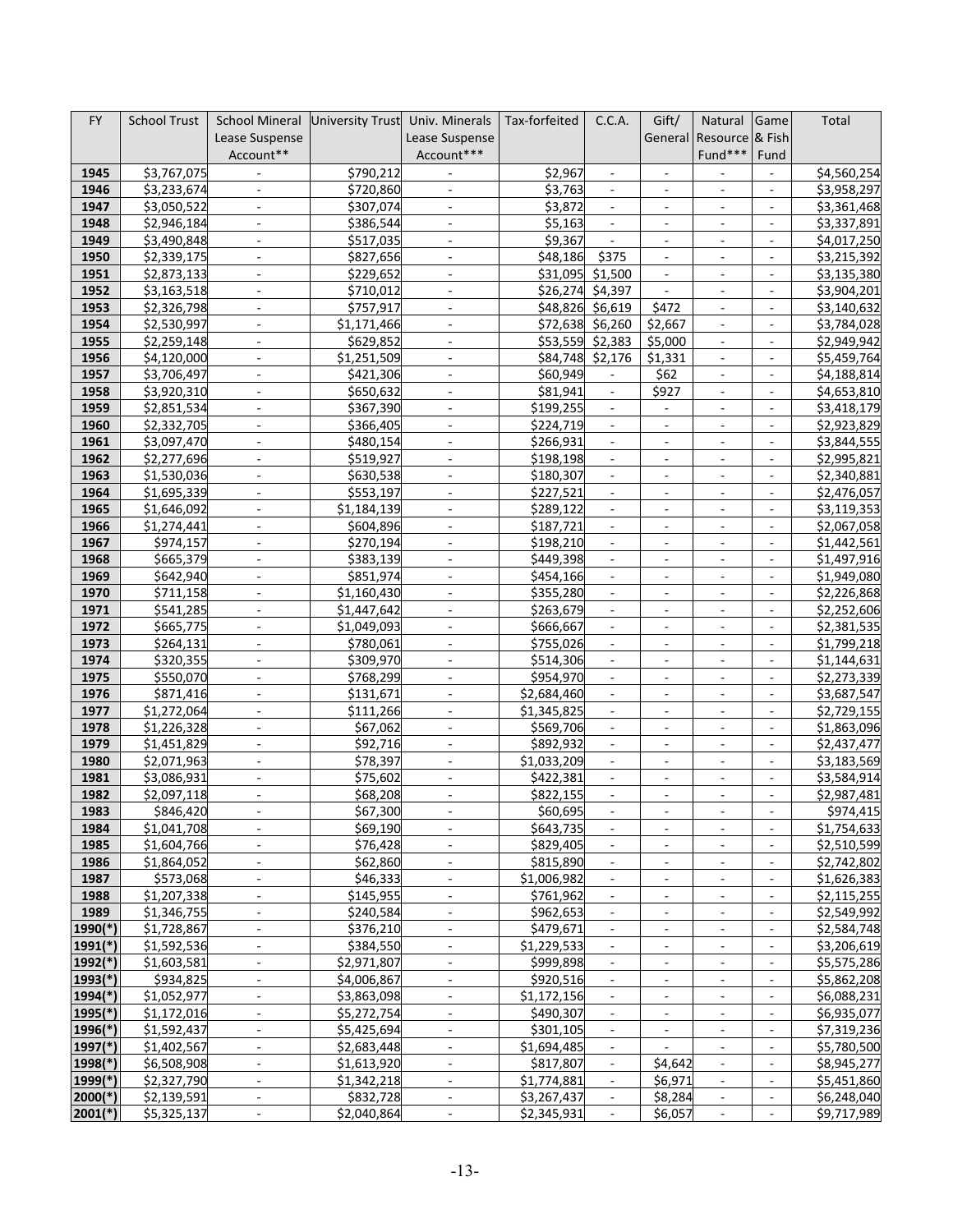| <b>FY</b>             | <b>School Trust</b> | <b>School Mineral</b> | University Trust | Univ. Minerals           | Tax-forfeited                  | C.C.A.                   | Gift/    | Natural                  | Game  | Total         |
|-----------------------|---------------------|-----------------------|------------------|--------------------------|--------------------------------|--------------------------|----------|--------------------------|-------|---------------|
|                       |                     | Lease Suspense        |                  | Lease Suspense           |                                |                          |          | General Resource & Fish  |       |               |
|                       |                     | Account**             |                  | Account***               |                                |                          |          | Fund***                  | Fund  |               |
| $2002(*)$             | \$111,277           | \$4,439,306           | \$23,455         | \$2,297,630              | \$428,298                      |                          | \$2,047  |                          |       | \$7,302,013   |
| $2003(*)$             | \$74,289            | \$6,543,780           | \$863            | \$5,451,793              | \$550,241                      |                          | \$2,047  | ٠                        |       | \$12,623,013  |
| $2004$ <sup>(*)</sup> | \$5,471,662         |                       | \$4,667,424      |                          | \$237,255                      |                          | \$797    | ٠                        | ٠     | \$10,377,138  |
| $2005$ (*)            | \$11,436,331        |                       | \$7,549,656      |                          | \$1,403,062                    |                          | \$697    |                          |       | \$20,389,746  |
| $2006(*)$             | \$10,985,207        |                       | \$7,089,461      |                          | \$1,161,579                    |                          | \$4,824  |                          |       | \$19,241,071  |
| $2007$ (*)            | \$16,296,482        |                       | \$9,959,622      |                          | \$1,436,267                    |                          | \$697    |                          |       | \$27,693,068  |
| $2008$ <sup>(*)</sup> | \$20,790,644        |                       | \$9,380,671      |                          | \$374,183                      | ٠                        | \$697    | \$6,948                  |       | \$30,553,143  |
| $2009(*)$             | \$16,457,049        |                       | \$8,267,797      |                          | \$436,050                      | ٠                        | \$300    |                          | -     | \$25,161,198  |
| $2010(*)$             | \$10,119,771        |                       | \$2,269,979      | $\blacksquare$           | \$301,703                      | ٠                        |          | \$1,817                  |       | \$12,693,270  |
| $2011(*)$             | \$20,967,969        |                       | \$12,526,491     |                          | \$388,927                      | $\overline{\phantom{a}}$ | ٠        |                          |       | \$33,883,387  |
| $2012(*)$             | \$32,840,734        |                       | \$12,495,584     | $\overline{\phantom{0}}$ | \$3,836,337                    | $\overline{\phantom{a}}$ |          | ٠                        | ۰     | \$49,172,655  |
| $2013(*)$             | \$31,441,598        |                       | \$12,062,785     |                          | \$4,111,526                    | $\overline{\phantom{a}}$ | \$1,100  | $\blacksquare$           | ٠     | \$47,617,009  |
| $2014(*)$             | \$53,006,878        |                       | \$15,379,079     |                          | \$3,849,647                    | $\overline{\phantom{a}}$ | \$17,381 | $\blacksquare$           | ٠     | \$72,252,985  |
| $2015(*)$             | \$30,035,102        |                       | \$5,937,174      |                          | \$4,141,932                    |                          | \$3,566  | ÷,                       | ۰     | \$40,117,774  |
| $2016(*)$             | \$15,811,995        |                       | \$677,505        |                          | \$4,237,987                    |                          | \$2,331  | ٠                        |       | \$20,729,818  |
| $2017$ (*)            | \$11,730,282        |                       | \$291,324        |                          | \$3,158,234                    |                          | \$180    | $\overline{\phantom{0}}$ | \$630 | \$15,180,650  |
| $2018(*)$             | \$14,610,061        |                       | \$4,411,408      |                          | \$5,417,950                    |                          | \$400    | ۰                        |       | \$24,439,819  |
| $2019(*)$             | \$23,459,030        |                       | \$1,986,825      |                          | \$3,407,522                    |                          | \$800    |                          |       | \$28,854,177  |
| $2020(*)$             | \$27,280,766        |                       | \$1,992,573      |                          | \$496,495                      |                          |          |                          |       | \$29,769,834  |
| $2021(*)$             | \$27,811,393        |                       | \$6,820,810      |                          | \$5,821,379                    |                          | \$394    |                          |       | \$40,453,970  |
| <b>Total</b>          | \$546,242,485       | \$10,983,086          | \$184,125,892    | \$7,749,423              | \$80,462,315 \$23,710 \$74,671 |                          |          | \$8,765                  | \$630 | \$829,670,977 |

(\*) Includes interests from Taconite Iron Ore Special Advance Royalty Account. Revenue from tax-forfeited lands and minerals for 1991 includes \$5,657 of late interest-payment penalty.

(\*\*) For FY 1890-2001, and in FY2004, interest is included in the values shown for School Trust. In FY2002-2003, interest was instead added to the School Minerals Lease Suspense Account data.

(\*\*) For FY 1890-2001, and in FY2004, interest is included in the values shown for University Trust. In FY2002-2003, interest was instead added to the University Minerals Lease Suspense Account data. All revenue in the Suspense Accounts from FY03 was transferred to the permanent funds. The law authorizing the Suspense Accounts was repealed July 1, 2003.

(\*\*\*) Revenue is from the Iron Range Off-Road Highway Vehicle Recreation Area and is directed to the natural resources fund per Minn. Stat., sec. 85.052, subd. 4 (c).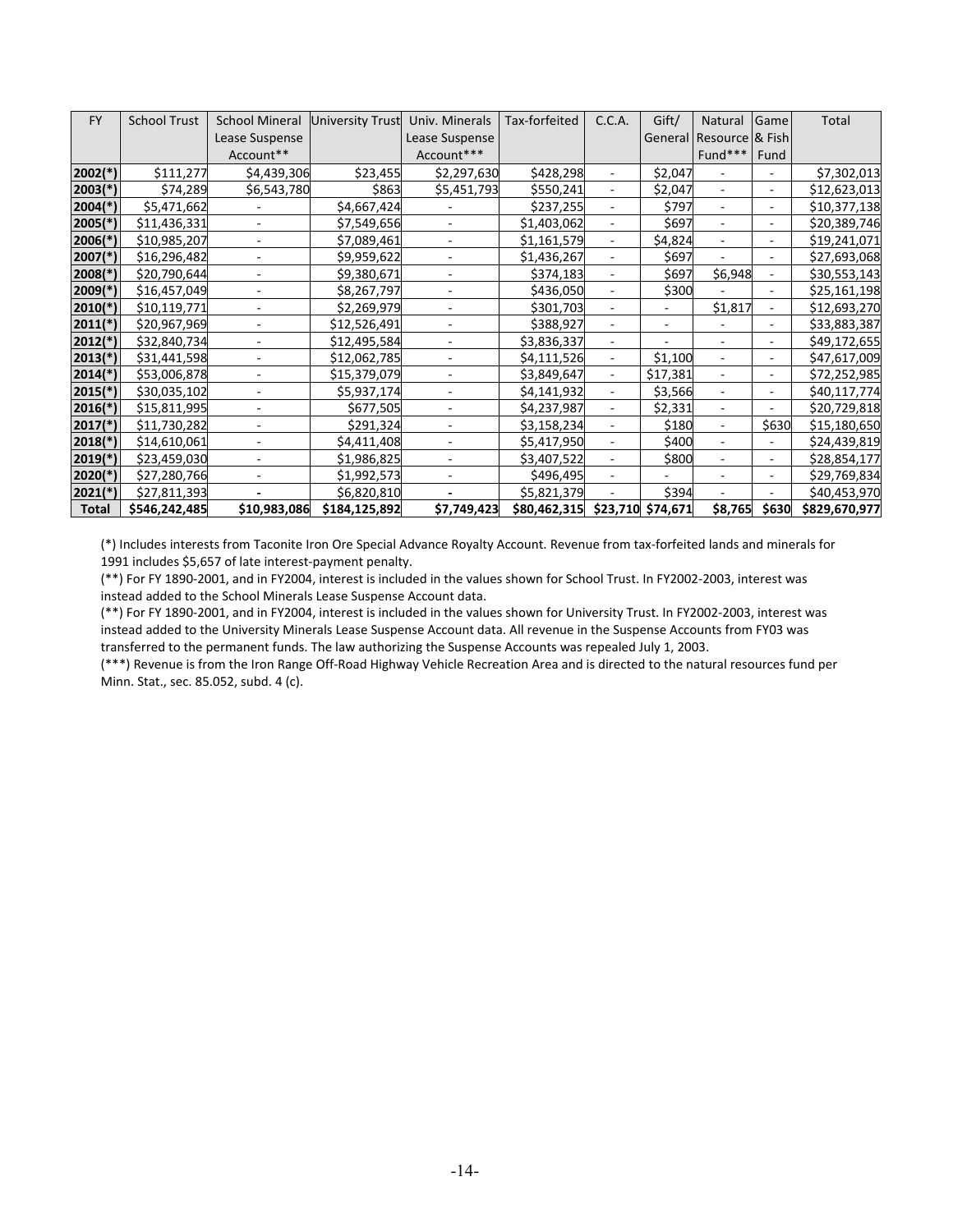| Fund / Account               | <b>Trusts</b> | Tax<br>Forfeited | Consolidated<br>Conservation<br>Areas | General<br>/Gift<br><b>Minerals</b> | Natural<br>Resource<br>Fund | Game &<br><b>Fish</b><br>Fund | Total<br>Revenue |
|------------------------------|---------------|------------------|---------------------------------------|-------------------------------------|-----------------------------|-------------------------------|------------------|
| School Trust Fund (1)        | \$482,823,464 |                  |                                       |                                     |                             |                               | \$482,823,464    |
| University Trust Fund (2)    | \$168,044,960 |                  |                                       | $\qquad \qquad \blacksquare$        |                             | -                             | \$168,044,960    |
| Counties (3)                 |               | \$64,406,531     | \$11,855                              |                                     |                             | $\overline{\phantom{0}}$      | \$64,418,386     |
| <b>General Fund</b>          | \$3,746,502   | \$7,030,600      |                                       | \$70,543                            |                             | $\overline{\phantom{0}}$      | \$10,847,645     |
| <b>Mineral Lease Account</b> |               | \$546,319        |                                       |                                     |                             | $\qquad \qquad \blacksquare$  | \$546,319        |
| Mineral Mgt. Account         | \$94,485,960  | \$8,478,865      |                                       | \$4,128                             |                             | $\overline{\phantom{0}}$      | \$102,968,953    |
| Con-Con Account              |               |                  | \$11,855                              | $\overline{\phantom{a}}$            |                             | $\qquad \qquad \blacksquare$  | \$11,855         |
| Natural Resource Fund        |               |                  |                                       | $\qquad \qquad \blacksquare$        | \$8,765                     | $\overline{\phantom{0}}$      | \$8,765          |
| Game & Fish Fund             |               |                  |                                       |                                     |                             | \$630                         | \$630            |
| <b>Total</b>                 | \$749,100,886 | \$80,462,315     | \$23,710                              | \$74,671                            | \$8,765                     | \$630                         | \$829,670,977    |

<span id="page-15-0"></span>**Table 6. Distribution of revenue from state iron ore and taconite leases, by land class, FY1890-2021.** 

(1) FY1890-2001: 100% revenue to School Trust Fund. FY2002: 100% initially to an interest-bearing School Minerals Lease Suspense Account. At year-end, all account interest and 80% revenue was distributed to the School Trust Fund, 20% of revenue to the General Fund. Note: Interest from the School Minerals Lease Suspense Account from FY2002 was deposited into the School Trust Fund in FY2003.

- (2) FY1890-2001: 100% revenue to University Trust Fund, except for a \$250,000 one-time appropriation in FY1997 for administrative and management costs. FY2002: 100% initially to an interest-bearing University Minerals Lease Suspense Account. At year-end, all account interest and 80% of revenue is distributed to University Trust Fund, 20% of revenue to General Fund. Note: Interest from the University Minerals Lease Suspense Account from FY2002 was deposited into the University Trust Fund in FY2003.
- (3) Counties: 80% of accumulated total from 1944 to current FY. General Fund: 20% of said accumulated total except years 1987 thru 1989 and FY2006 to current; Mineral Lease Account: 20% of FY1987-FY1989 total; Minerals Management Account: 20% of said accumulated total FY2006 to current.

#### <span id="page-15-1"></span>**Table 7. Distribution of revenue from state iron ore and taconite leases to the School and University Minerals Suspense Accounts, FY 2002-2003.**

| FY           | <b>School Trust Minerals</b><br>Suspense Account (*) | University Trust Minerals<br>Suspense Account (*) |             | Total        |
|--------------|------------------------------------------------------|---------------------------------------------------|-------------|--------------|
| 2002         | \$3,551,445                                          | \$1,838,104                                       | \$1,347,387 | \$6,736,936  |
| 2003         | \$6,543,780                                          | \$5,451,793                                       | \$0         | \$11,995,573 |
| <b>Total</b> | \$10,095,225                                         | \$7,289,897                                       | \$1,347,387 | \$18,732,509 |

(\*) In FY2002 and FY2003,100% was initially deposited in interest-bearing School Minerals Lease and University Trust Minerals Lease Suspense Accounts. At the end of FY2002, all account interest and 80% of revenue is distributed to the School Trust Fund, with the other 20% going to the General Fund. The law authorizing the School and University Minerals Lease Suspense Accounts was repealed on July 1, 2003, and all revenue in the suspense accounts was transferred to the permanent funds.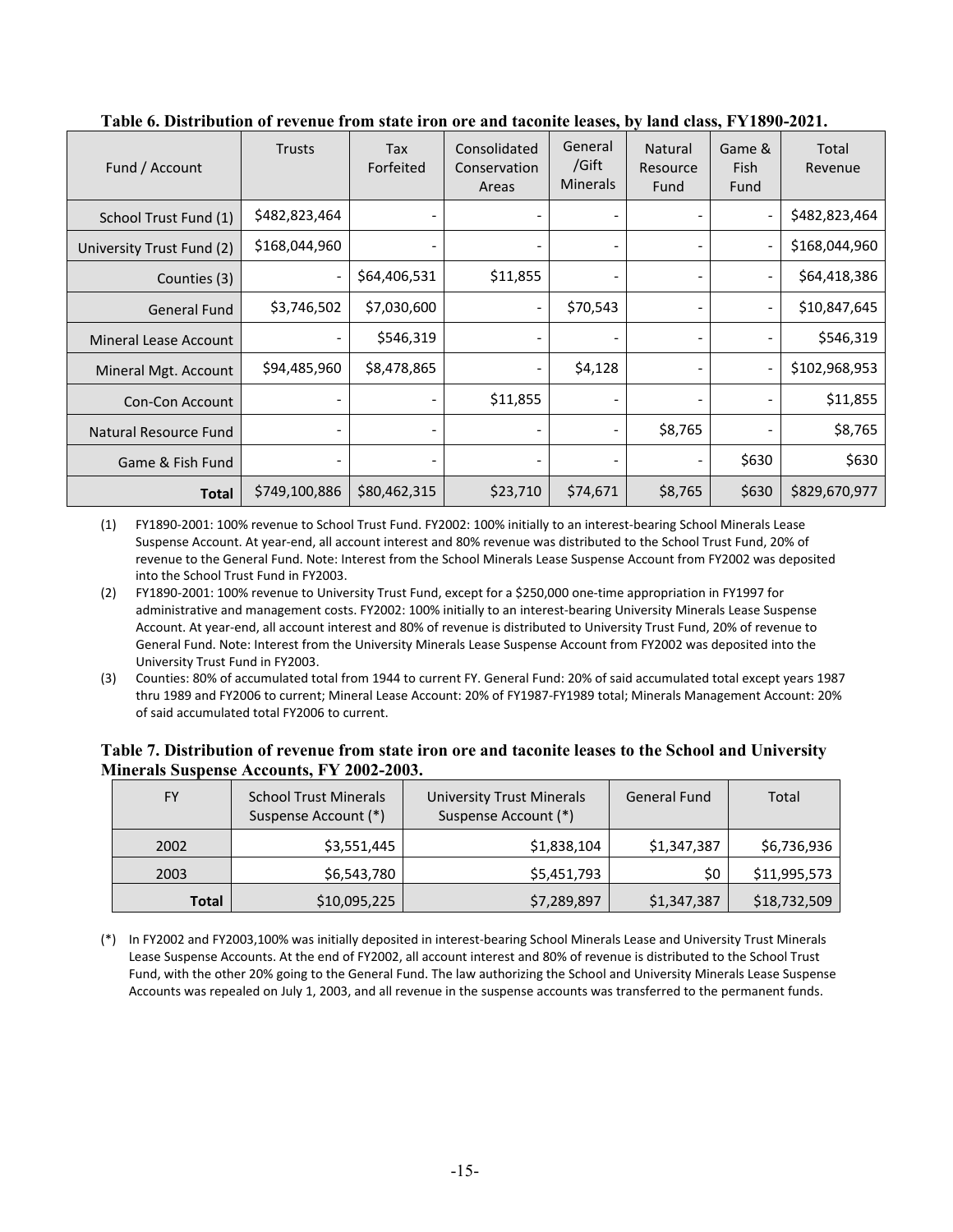| FY           | University<br><b>School Trust Fund</b> |                   | <b>Tax Forfeit</b> | General | Total         |
|--------------|----------------------------------------|-------------------|--------------------|---------|---------------|
|              |                                        | <b>Trust Fund</b> |                    |         |               |
| 2006         | \$2,141,874                            | \$1,417,795       | \$229,373          |         | \$3,789,042   |
| 2007         | \$3,220,833                            | \$1,991,639       | \$283,990          |         | \$5,496,462   |
| 2008         | \$4,118,072                            | \$1,876,064       | \$71,615           |         | \$6,065,751   |
| 2009         | \$3,203,885                            | \$1,646,831       | \$85,274           |         | \$4,935,990   |
| 2010         | \$2,013,979                            | \$451,195         | \$59,311           |         | \$2,524,485   |
| 2011         | \$4,179,772                            | \$2,503,344       | \$76,321           |         | \$6,759,437   |
| 2012         | \$6,537,519                            | \$2,494,469       | \$766,645          |         | \$9,798,633   |
| 2013         | \$6,263,730                            | \$2,408,772       | \$820,117          |         | \$9,492,619   |
| 2014         | \$10,576,561                           | \$3,074,198       | \$769,045          | \$3,476 | \$14,423,280  |
| 2015         | \$6,001,961                            | \$1,186,652       | \$827,827          | \$633   | \$8,017,073   |
| 2016         | \$3,147,412                            | \$134,402         | \$846,756          |         | \$4,128,570   |
| 2017         | \$2,259,391                            | \$53,886          | \$628,630          |         | \$2,941,907   |
| 2018         | \$2,900,278                            | \$881,951         | \$1,079,702        |         | \$4,861,931   |
| 2019         | \$4,665,567                            | \$394,806         | \$676,458          |         | \$5,736,831   |
| 2020         | \$5,432,699                            | \$398,514         | \$95,491           |         | \$5,926,704   |
| 2021         | \$5,541,956                            | \$1,363,922       | \$1,162,310        | \$19    | \$8,068,207   |
| <b>Total</b> | \$72,205,489                           | \$22,280,471      | \$8,478,865        | \$4,128 | \$102,968,953 |

<span id="page-16-0"></span>**Table 8. Distribution of revenue from state iron ore and taconite leases to Mineral Management Account by Land Type, FY 2006-2021 (Does not include transfers in to Minerals Management Account – see Table 3).**

<span id="page-16-1"></span>

| Table 9. Accumulated iron ore and taconite lease revenue from tax-forfeited lands, by county, FY |  |
|--------------------------------------------------------------------------------------------------|--|
| 1944-2021.                                                                                       |  |

| <b>FY</b> | Aitkin | Crow Wing | Itasca    | St. Louis | Total     |
|-----------|--------|-----------|-----------|-----------|-----------|
| 1944      |        |           |           | \$1,200   | \$1,200   |
| 1945      |        |           |           | \$2,967   | \$2,967   |
| 1946      |        |           |           | \$3,763   | \$3,763   |
| 1947      |        |           |           | \$3,872   | \$3,872   |
| 1948      |        |           |           | \$5,163   | \$5,163   |
| 1949      |        | \$124     |           | \$9,243   | \$9,367   |
| 1950      |        | \$938     | \$383     | \$46,865  | \$48,186  |
| 1951      | \$25   | \$4,433   | \$300     | \$26,337  | \$31,095  |
| 1952      | \$132  | \$3,805   | \$776     | \$21,561  | \$26,274  |
| 1953      | \$500  | \$321     | \$3,449   | \$44,556  | \$48,826  |
| 1954      | \$624  | \$1,001   | \$5,417   | \$65,596  | \$72,638  |
| 1955      |        | \$3,125   | \$5,300   | \$45,134  | \$53,559  |
| 1956      |        | \$16,258  | \$5,300   | \$63,190  | \$84,748  |
| 1957      |        | \$12,405  | \$4,397   | \$44,147  | \$60,949  |
| 1958      |        | \$10,717  | \$300     | \$70,924  | \$81,941  |
| 1959      |        | \$17,468  | \$550     | \$181,237 | \$199,255 |
| 1960      |        | \$3,299   | \$1,200   | \$220,220 | \$224,719 |
| 1961      |        | \$9,757   | \$1,200   | \$255,974 | \$266,931 |
| 1962      |        | \$2,942   | \$1,200   | \$194,056 | \$198,198 |
| 1963      |        | \$657     | \$1,200   | \$178,450 | \$180,307 |
| 1964      |        |           | \$1,200   | \$226,321 | \$227,521 |
| 1965      |        |           | \$1,200   | \$287,922 | \$289,122 |
| 1966      |        |           | \$1,200   | \$186,521 | \$187,721 |
| 1967      |        |           | \$8,700   | \$189,510 | \$198,210 |
| 1968      |        |           | \$36,075  | \$413,323 | \$449,398 |
| 1969      |        |           | \$16,753  | \$437,413 | \$454,166 |
| 1970      |        |           | \$105,735 | \$249,545 | \$355,280 |
| 1971      |        |           | \$66,402  | \$197,276 | \$263,678 |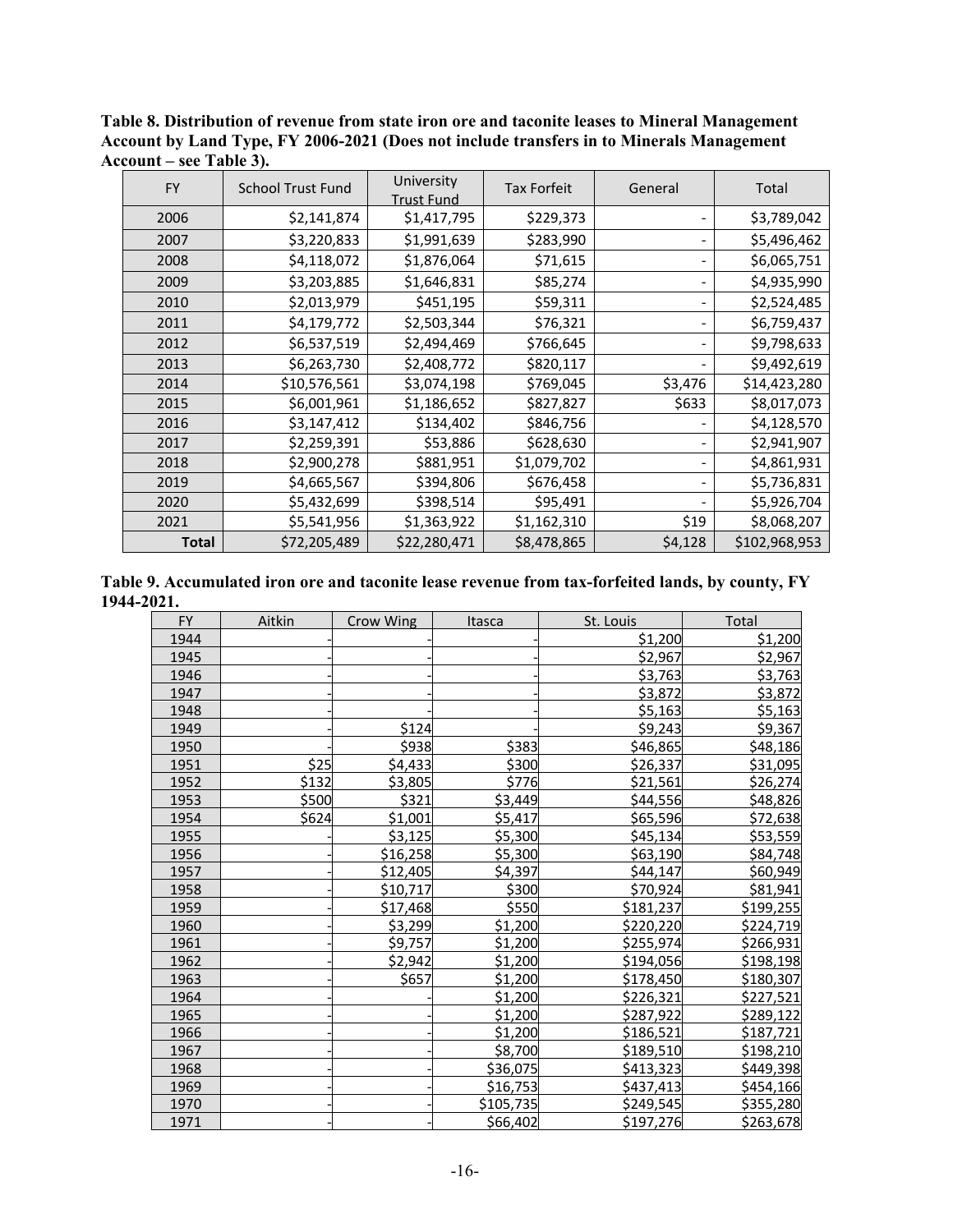| <b>FY</b>             | Aitkin  | Crow Wing | Itasca               | St. Louis    | Total        |
|-----------------------|---------|-----------|----------------------|--------------|--------------|
| 1972                  |         |           | \$201,232            | \$465,435    | \$666,667    |
| 1973                  |         |           | \$32,971             | \$722,055    | \$755,026    |
| 1974                  |         |           | \$51,042             | \$463,264    | \$514,306    |
| 1975                  |         |           | \$175,792            | \$779,178    | \$954,970    |
| 1976                  |         |           | \$163,867            | \$2,520,593  | \$2,684,460  |
| 1977                  |         |           | \$301,469            | \$1,044,356  | \$1,345,825  |
| 1978                  |         |           | $\overline{518,700}$ | \$551,006    | \$569,806    |
| 1979                  |         |           | \$3,700              | \$889,232    | \$892,932    |
| 1980                  |         |           | \$10,603             | \$1,022,606  | \$1,033,209  |
| 1981                  |         |           | \$10,000             | \$412,381    | \$422,381    |
| 1982                  |         |           | \$10,000             | \$812,155    | \$822,155    |
| 1983                  |         |           | \$10,000             | \$50,695     | \$60,695     |
| 1984                  |         | \$1,330   | \$4,999              | \$637,406    | \$643,735    |
| 1985                  |         | \$867     | \$3,334              | \$825,204    | \$829,405    |
| 1986                  |         |           | \$3,331              | \$812,559    | \$815,890    |
| 1987                  |         |           | \$831                | \$1,006,151  | \$1,006,982  |
| 1988                  |         |           | \$5,002              | \$756,960    | \$761,962    |
| 1989                  |         |           | \$833                | \$961,820    | \$962,653    |
| $1990(*)$             |         |           |                      | \$479,671    | \$479,671    |
| $1991(*)$             |         |           |                      | \$1,229,533  | \$1,229,533  |
| $1992$ <sup>(*)</sup> |         |           |                      | \$999,898    | \$999,898    |
| $1993(*)$             |         |           |                      | \$920,516    | \$920,516    |
| $1994$ <sup>(*)</sup> |         |           |                      | \$1,172,156  | \$1,172,156  |
| $1995(*)$             |         |           | \$1,968              | \$488,339    | \$490,307    |
| $1996(*)$             |         |           | \$70                 | \$301,035    | \$301,105    |
| $1997$ <sup>(*)</sup> |         |           |                      | \$1,694,485  | \$1,694,485  |
| $1998$ <sup>(*)</sup> |         |           |                      | \$817,807    | \$817,807    |
| $1999(*)$             |         |           |                      | \$1,774,880  | \$1,774,880  |
| $2000(*)$             |         |           |                      | \$3,267,437  | \$3,267,437  |
| $2001(*)$             |         |           |                      | \$2,345,931  | \$2,345,931  |
| $2002(*)$             |         |           |                      | \$428,298    | \$428,298    |
| $2003(*)$             |         |           | \$500                | \$549,741    | \$550,241    |
| $2004$ <sup>(*)</sup> |         |           | \$760                | \$236,495    | \$237,255    |
| $2005(*)$             |         |           | \$12,545             | \$1,390,517  | \$1,403,062  |
| $2006(*)$             |         |           | \$32,824             | \$1,128,755  | \$1,161,579  |
| $2007$ (*)            |         |           | \$30,050             | \$1,406,217  | \$1,436,267  |
| $2008(*)$             |         |           | \$30,575             | \$343,608    | \$374,183    |
| $2009(*)$             |         |           | \$31,100             | \$404,951    | \$436,051    |
| $2010(*)$             |         |           | \$58,696             | \$243,005    | \$301,701    |
| $2011(*)$             |         |           | \$64,174             | \$324,753    | \$388,927    |
| $2012(*)$             |         |           | \$134,434            | \$3,701,904  | \$3,836,338  |
| $2013(*)$             |         |           | \$219,055            | \$3,892,471  | \$4,111,526  |
| $2014(*)$             |         |           | \$187,965            | \$3,661,682  | \$3,849,647  |
| $2015(*)$             |         |           | \$197,101            | \$3,944,831  | \$4,141,931  |
| $2016(*)$             |         |           | \$2,520,950          | \$1,717,039  | \$4,237,988  |
| $2017$ <sup>*</sup> ) |         |           | \$1,036,222          | \$2,122,012  | \$3,158,234  |
| $2018(*)$             |         |           | \$1,726,594          | \$3,691,356  | \$5,417,950  |
| $2019(*)$             |         |           | \$143,616            | \$3,263,906  | \$3,407,522  |
| $2020(*)$             |         |           | \$79,318             | \$417,177    | \$496,495    |
| $2021(*)$             |         |           | \$4,005,977          | \$1,815,401  | \$5,821,378  |
| <b>Total</b>          | \$1,281 | \$89,447  | \$11,790,437         | \$68,581,149 | \$80,462,315 |

(\*) Includes interest from Taconite Iron Ore Special Advance Royalty Account. St. Louis County's revenue in 1991 includes \$5,657 of late interest payment penalty.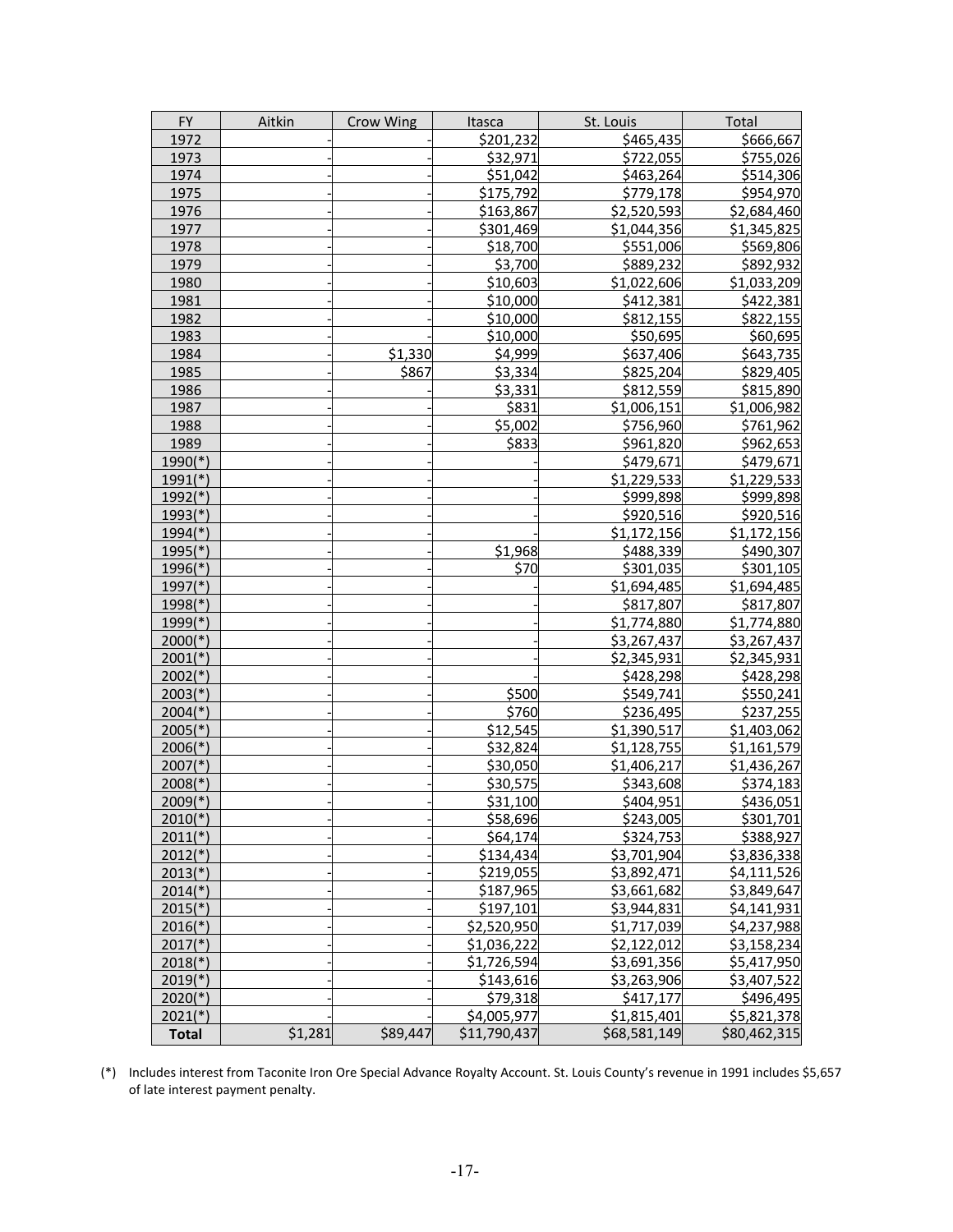|                              | Aitkin  | Crow Wing | Itasca       | St. Louis    | Total        |
|------------------------------|---------|-----------|--------------|--------------|--------------|
| Counties                     | \$1,025 | \$71,558  | \$9,438,530  | \$54,880,729 | \$64,391,842 |
| <b>General Fund</b>          | \$256   | \$17,889  | \$257,024    | \$6,755,430  | \$7,030,599  |
| <b>Mineral Lease Account</b> |         |           | \$1,333      | \$544,986    | \$546,319    |
| Mineral Mgt. Account         |         |           | \$2,093,550  | \$6,400,004  | \$8,493,554  |
| Total                        | \$1,281 | \$89,447  | \$11,790,436 | \$68,581,149 | \$80,462,314 |

<span id="page-18-0"></span>**Table 10. Distribution of iron ore and taconite lease revenue from tax-forfeited lands, by county, FY1944-2021.** 

Note: 80% of the revenue was distributed to the counties, and 20% to the General Fund, except in fiscal years 1987-1989, when 20% was distributed to the Mineral Lease Account and none went to the General Fund. Starting in fiscal year 2006 80% of the revenue was distributed to the counties, and 20% to the Mineral Management Account. Totals may not add up due to independent rounding.

#### <span id="page-18-1"></span>**Table 11. Annual revenue from iron ore and taconite leases from Con-Con Lands and from Gift/General Lands, by county, FY1950-1958 and FY1998-2021.**

| <b>FY</b> | <b>Aitkin County</b>         | Itasca                   | St. Louis County |
|-----------|------------------------------|--------------------------|------------------|
|           | (CCA)                        | (Gift/General)           | (Gift/General)   |
| 1950      | \$375                        |                          |                  |
| 1951      | \$1,500                      |                          |                  |
| 1952      | \$4,397                      |                          |                  |
| 1953      | \$6,619                      |                          | \$472            |
| 1954      | \$6,260                      |                          | \$2,667          |
| 1955      | \$2,383                      |                          | \$5,000          |
| 1956      | \$2,176                      | -                        | \$1,332          |
| 1957      |                              |                          | \$62             |
| 1958      |                              | $\overline{\phantom{0}}$ | \$927            |
|           |                              |                          |                  |
| 1998      |                              | $\overline{\phantom{0}}$ | \$4,642          |
| 1999      |                              |                          | \$6,971          |
| 2000      |                              |                          | \$8,284          |
| 2001      | $\overline{\phantom{0}}$     | -                        | \$6,057          |
| 2002      |                              |                          |                  |
| 2003      |                              |                          | \$2,047          |
| 2004      |                              |                          | \$697            |
| 2005      |                              |                          | \$697            |
| 2006      | $\qquad \qquad \blacksquare$ | -                        | \$697            |
| 2007      |                              |                          | \$697            |
| 2008      | $\overline{\phantom{0}}$     |                          | \$697            |
| 2009-2013 |                              |                          |                  |
| 2014      | $\qquad \qquad \blacksquare$ | \$17,381                 |                  |
| 2015      | $\overline{\phantom{0}}$     | \$3,166                  |                  |
| 2016      |                              |                          | \$2,331          |
| 2017-2021 |                              |                          |                  |
| Total     | \$23,710                     | \$20,547                 | \$43,993         |

Note: FY1998 revenue is from access road lease and stockpile lease on stockpile lands donated to the state. FY1999-2008 revenue is from stockpile and surface leases on lands donated to the state. Totals may not add up due to independent rounding. FY2014-2015 revenue is from state residue leases: 80% of the revenue was distributed to the general fund, and 20% to the Minerals Management Account.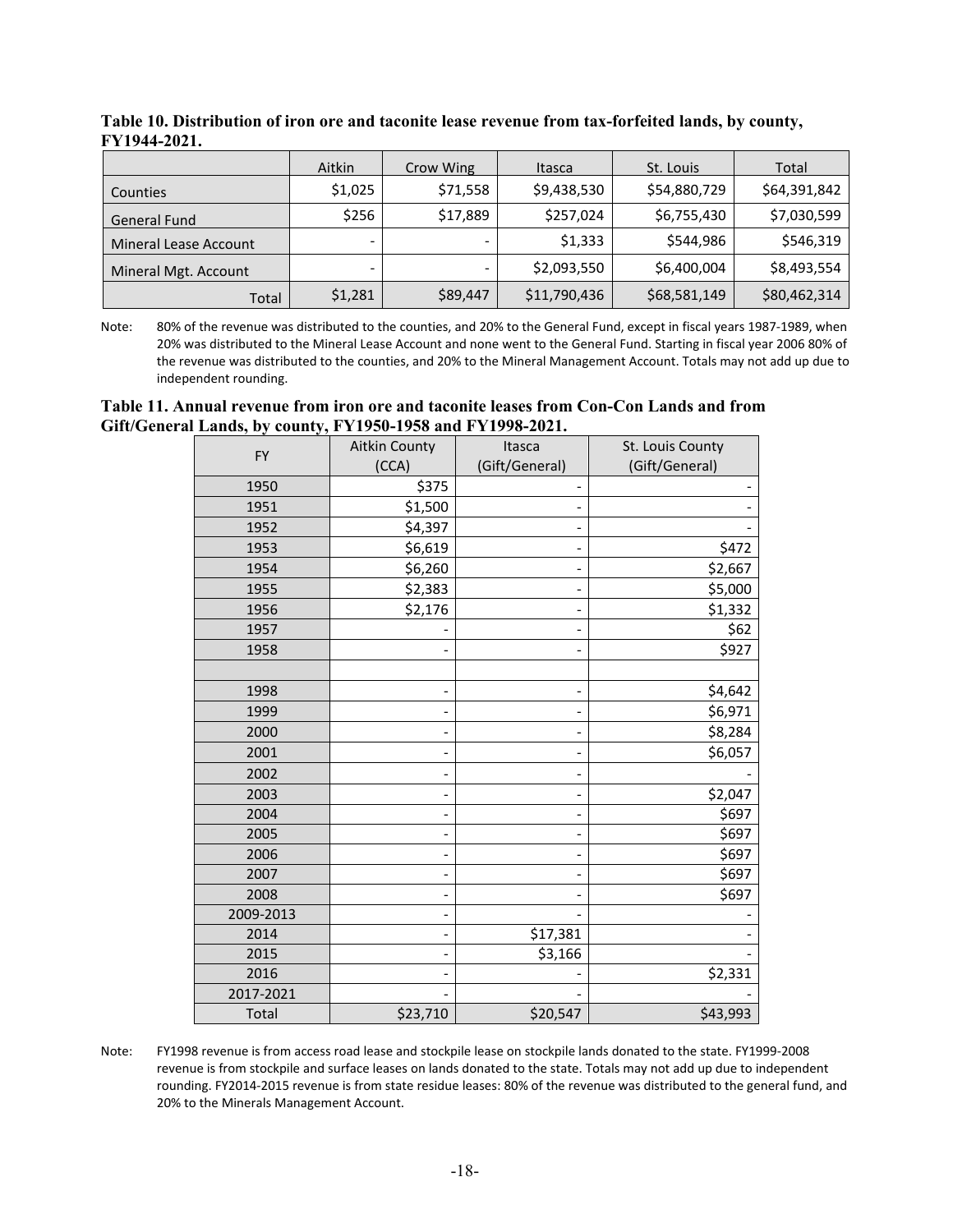# **Metallic Mineral Leases**

<span id="page-19-1"></span><span id="page-19-0"></span>

|  |  |  | Table 12. Annual and total metallic minerals lease revenue, by land class, FY1967-2021. |  |  |  |
|--|--|--|-----------------------------------------------------------------------------------------|--|--|--|
|--|--|--|-----------------------------------------------------------------------------------------|--|--|--|

|      |                      |                                            | o Amnuur unu totui metume mineruis ieuse refenuețio fiunu enissții 1997 |           |          |          |             |             |
|------|----------------------|--------------------------------------------|-------------------------------------------------------------------------|-----------|----------|----------|-------------|-------------|
| FY.  | School               | University                                 | Forfeited Lands                                                         | Consol.   | State    | Volstead | Other $(*)$ | Annual      |
|      | Trust                | Trust                                      | & Minerals                                                              | Conserv.  | Forest & |          |             | Total       |
|      |                      |                                            |                                                                         | Areas     | L.U.P.   |          |             | Revenue     |
| 1967 | \$33,156             | \$303                                      | \$48,899                                                                |           | \$2,778  |          |             | \$85,136    |
| 1968 | \$12,154             | \$86                                       | \$14,657                                                                |           | \$715    |          |             | \$27,612    |
| 1969 | \$60,249             | \$285                                      | \$104,435                                                               | \$65,876  | \$1,888  | \$3,081  |             | \$235,814   |
| 1970 | \$34,546             | \$186                                      | \$48,959                                                                | \$10,935  | \$1,904  | \$515    |             | \$97,045    |
| 1971 | \$74,086             | \$184                                      | \$106,510                                                               | \$86,789  | \$328    | \$1,745  |             | \$269,642   |
| 1972 | \$34,805             | \$60                                       | \$40,103                                                                | \$33,327  | \$81     | \$569    |             | \$108,945   |
| 1973 | \$18,408             |                                            | \$18,091                                                                | \$10,369  |          |          |             | \$46,868    |
| 1974 | \$19,295             | \$126                                      | \$38,142                                                                | \$16,255  | \$2,893  |          |             | \$76,711    |
| 1975 | \$13,024             |                                            | \$11,974                                                                | \$33,101  | \$931    | \$519    |             | \$59,549    |
| 1976 | \$15,912             |                                            | \$31,143                                                                | \$3,018   | \$2,765  | \$145    |             | \$52,983    |
| 1977 | \$55,435             |                                            | \$25,035                                                                |           | \$1,212  |          |             | \$81,682    |
| 1978 | \$102,170            |                                            | \$24,109                                                                |           |          |          |             | \$126,279   |
| 1979 | \$82,838             |                                            | \$22,660                                                                |           |          |          |             | \$105,498   |
| 1980 | \$76,699             |                                            | \$24,446                                                                |           |          |          |             | \$101,145   |
| 1981 | \$21,860             |                                            | \$6,045                                                                 |           |          |          |             | \$27,905    |
| 1982 | \$131,016            |                                            | \$38,888                                                                |           |          |          |             | \$169,904   |
| 1983 | \$142,412            | \$712                                      | \$88,176                                                                | \$53,684  | \$311    | \$257    |             | \$285,552   |
| 1984 | \$111,459            | \$150                                      | \$57,361                                                                | \$30,015  | \$74     | \$61     |             | \$199,120   |
| 1985 | \$110,443            | \$1,375                                    | \$95,610                                                                | \$89,527  | \$826    | \$4,028  |             | \$301,809   |
| 1986 | \$108,620            | \$1,406                                    | \$116,519                                                               | \$76,502  | \$968    | \$3,494  | \$292       | \$307,801   |
| 1987 | \$57,403             | \$1,312                                    | \$80,093                                                                | \$56,046  | \$576    | \$2,395  | \$56        | \$197,881   |
| 1988 | \$86,148             | \$2,195                                    | \$159,889                                                               | \$46,364  | \$1,630  | \$2,735  | \$602       | \$299,563   |
| 1989 | \$130,083            | \$2,913                                    | \$207,987                                                               | \$86,485  | \$773    | \$4,070  | \$2,136     | \$434,447   |
| 1990 | \$89,857             | \$508                                      | \$195,225                                                               | \$48,223  | \$574    | \$3,559  | \$181       | \$338,127   |
| 1991 | \$69,985             | \$359                                      | \$102,586                                                               | \$41,369  | \$687    | \$76     | \$20        | \$215,082   |
| 1992 | \$41,660             |                                            | \$62,761                                                                | \$13,609  |          |          | \$375       | \$118,405   |
| 1993 | \$37,445             | \$1,084                                    | \$42,720                                                                | \$45,884  |          |          | \$3,563     | \$130,696   |
| 1994 | $\overline{$}10,310$ |                                            | \$40,454                                                                | \$7,998   |          |          | \$2,943     | \$61,705    |
| 1995 | \$14,167             |                                            | \$14,717                                                                | \$1,209   |          |          | \$175       | \$30,268    |
| 1996 | \$20,702             |                                            | \$39,555                                                                | \$9,346   |          |          | \$5,342     | \$74,945    |
| 1997 | \$13,116             |                                            | \$35,156                                                                | \$8,555   |          |          | \$611       | \$57,438    |
| 1998 | \$9,371              |                                            | \$20,250                                                                | \$16,672  |          |          | \$2,081     | \$48,374    |
| 1999 | \$14,786             |                                            | \$28,502                                                                |           |          |          | \$2,748     | \$46,036    |
| 2000 | \$23,206             |                                            | \$49,635                                                                | \$217     | \$230    |          | \$2,748     | \$76,036    |
| 2001 | \$46,856             | \$246                                      | \$75,990                                                                | \$7,438   |          |          | \$9,322     | \$139,852   |
| 2002 | \$58,644             |                                            | \$113,792                                                               |           | \$75     |          | \$17,255    | \$189,766   |
| 2003 | \$42,964             | \$100                                      | \$55,725                                                                | \$3,275   | \$174    |          | \$900       | \$103,138   |
| 2004 | \$81,225             | \$429                                      | \$83,795                                                                | \$21,710  |          |          | \$1,000     | \$188,159   |
| 2005 | \$82,964             |                                            | \$80,840                                                                | \$13,098  |          |          | \$25,818    | \$202,720   |
| 2006 | \$119,519            |                                            | \$126,798                                                               | \$38,065  |          | \$1,989  | \$6,867     | \$293,238   |
| 2007 | \$167,270            |                                            | \$155,010                                                               | \$62,811  |          |          | \$13,303    | \$398,394   |
| 2008 | \$178,421            |                                            | \$158,666                                                               | \$42,087  |          | \$400    | \$28,273    | \$407,847   |
| 2009 | \$249,891            |                                            | \$256,315                                                               | \$69,476  |          | \$912    | \$36,979    | \$613,573   |
| 2010 | \$290,069            | $\qquad \qquad \blacksquare$               | \$384,416                                                               | \$151,203 |          | \$2,800  | \$61,121    | \$889,609   |
| 2011 | \$329,353            | $\Box$                                     | \$424,535                                                               | \$112,745 |          | \$3,400  | \$98,492    | \$968,525   |
| 2012 | \$495,056            | $\overline{\phantom{a}}$                   | \$606,133                                                               | \$120,994 |          |          | \$96,049    | \$1,318,232 |
| 2013 | \$573,234            |                                            | \$600,574                                                               | \$117,378 |          |          | \$3,325     | \$1,294,511 |
| 2014 | \$457,113            | $\blacksquare$<br>$\overline{\phantom{a}}$ | \$478,816                                                               | \$156,351 |          |          | \$35,425    | \$1,127,705 |
| 2015 | \$453,856            | $\overline{\phantom{0}}$                   | \$460,156                                                               | \$172,898 |          |          | \$501       | \$1,087,411 |
| 2016 | \$541,455            |                                            | \$559,136                                                               | \$187,980 |          |          | \$6,654     | \$1,295,226 |
| 2017 | \$528,255            |                                            | \$602,348                                                               | \$238,101 |          |          | \$1,695     | \$1,370,399 |
|      |                      |                                            |                                                                         |           |          |          |             |             |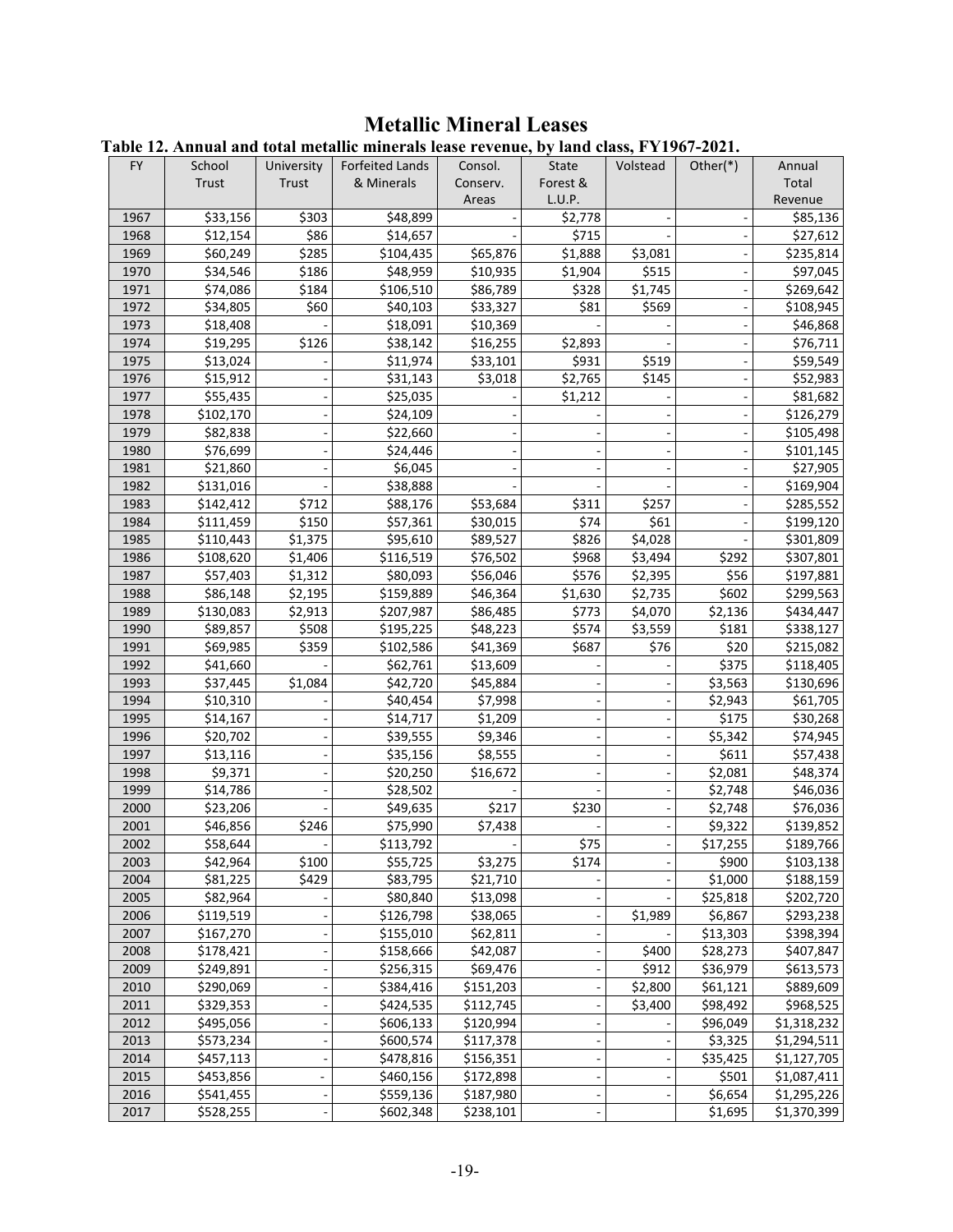| <b>FY</b> | School      | University | <b>Forfeited Lands</b> | Consol.     | <b>State</b> | Volstead | Other $(*)$ | Annual       |
|-----------|-------------|------------|------------------------|-------------|--------------|----------|-------------|--------------|
|           | Trust       | Trust      | & Minerals             | Conserv.    | Forest &     |          |             | <b>Total</b> |
|           |             |            |                        | Areas       | L.U.P.       |          |             | Revenue      |
| 2018      | \$592,671   |            | \$719.666              | \$301.956   |              |          | \$32.168    | \$1,646,461  |
| 2019      | \$570,709   |            | \$690.355              | \$182.553   |              |          | \$3.082     | \$1,446,699  |
| 2020      | \$527.469   |            | \$670,759              | \$190,275   |              |          | (5131)      | \$1,388,372  |
| 2021      | \$542.582   |            | \$676,863              | \$207.473   |              |          | \$1.700     | \$1,428,617  |
| Total     | \$8,806,402 | \$14,019   | \$10,021,980           | \$3,289,242 | \$22,393     | \$36,750 | \$503,671   | \$22,694,457 |

(\*) e.g. Game & Fish, General, Rural Credit, Natural Resources Fund, and Dept. of Transportation. The values shown include filing fees in Other. See Table 21 (p. 22) for a detailed revenue breakdown. Note: Totals may not add up due to independent rounding.

<span id="page-20-0"></span>

| Table 13. Distribution of revenue from metallic minerals leases to Mineral Management Account, by      |
|--------------------------------------------------------------------------------------------------------|
| land class, FY 2006-2021 (Does not include transfers in to Minerals Management Account – see Table 3). |

|           |             |            |                        |           |              | $\bullet$ |          |                      |
|-----------|-------------|------------|------------------------|-----------|--------------|-----------|----------|----------------------|
| <b>FY</b> | School      | University | <b>Forfeited Lands</b> | Consol.   | <b>State</b> | Volstead  | Other(*) | Annual               |
|           | Trust       | Trust      | & Minerals             | Conserv.  | Forest &     |           |          | <b>Total Revenue</b> |
|           |             |            |                        | Areas     | L.U.P.       |           |          |                      |
| 2006      | \$23,904    |            | \$25,360               | \$7,613   |              | \$398     | \$813    | \$58,088             |
| 2007      | \$33,454    |            | \$31,002               | \$12,562  |              |           | \$2,641  | \$79,659             |
| 2008      | \$35,684    |            | \$31,733               | \$8,417   |              | \$80      | \$4,495  | \$80,409             |
| 2009      | \$49,978    |            | \$51,263               | \$13,895  |              | \$182     | \$6,516  | \$121,834            |
| 2010      | \$58,014    |            | \$76,883               | \$30,241  |              | \$560     | \$9,564  | \$175,262            |
| 2011      | \$65,871    |            | \$84,907               | \$22,549  |              | \$680     | \$17,898 | \$191,905            |
| 2012      | \$99,011    |            | \$121,227              | \$24,199  |              |           | \$19,150 | \$263,587            |
| 2013      | \$114,647   |            | \$120,115              | \$23,476  |              |           | \$25     | \$258,263            |
| 2014      | \$91,423    |            | \$95,763               | \$31,270  |              |           | \$6,705  | \$225,161            |
| 2015      | \$90,771    |            | \$92,031               | \$34,580  |              |           | \$100    | \$217,482            |
| 2016      | \$108,291   |            | \$111,827              | \$37,596  |              |           | \$331    | \$258,045            |
| 2017      | \$105,651   |            | \$120,470              | \$47,620  |              |           | \$299    | \$274,040            |
| 2018      | \$118,534   |            | \$143,933              | \$60,391  |              |           | \$354    | \$323,212            |
| 2019      | \$114,142   |            | \$138,071              | \$36,511  |              |           | \$496    | \$289,220            |
| 2020      | \$105,494   |            | \$134,152              | \$38,055  |              |           | (526)    | \$277,675            |
| 2021      | \$108,516   |            | \$135,373              | \$41,495  |              |           | \$300    | \$285,684            |
| Total     | \$1,323,385 | \$0        | \$1,514,110            | \$470,470 | \$0          | \$1,900   | \$69,661 | \$3,379,526          |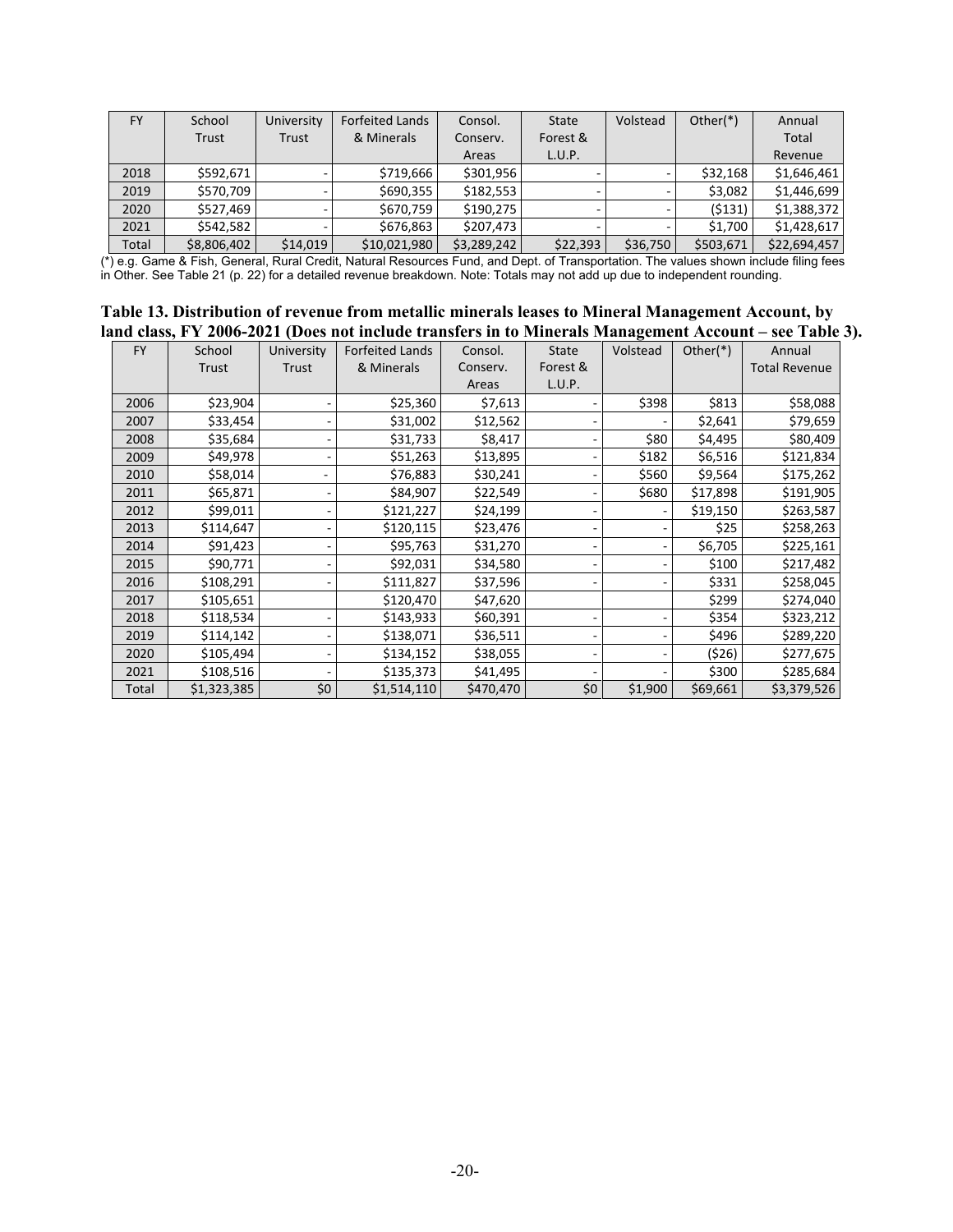|                              | School &<br>University<br>Trusts | Forfeited<br>Lands &<br>Minerals (1) | Consolidated<br>Conservation<br>Area $(2)$ | State Forest Volstead (4)<br>& L.U.P. (3) |          | Other (5) | Accumulated<br>Revenue |
|------------------------------|----------------------------------|--------------------------------------|--------------------------------------------|-------------------------------------------|----------|-----------|------------------------|
| <b>School Trust</b>          | \$7,483,016                      |                                      |                                            |                                           |          |           | \$7,483,016            |
| <b>University Trust</b>      | \$14,019                         |                                      |                                            |                                           |          |           | \$14,019               |
| Counties                     |                                  | \$8,017,582                          | \$1,644,622                                | \$10,957                                  | \$17,425 |           | \$9,690,586            |
| <b>General Fund</b>          |                                  | \$400,693                            | \$773,404                                  | \$479                                     | \$7,125  | \$341,701 | \$1,523,402            |
| <b>Mineral Lease Account</b> |                                  | \$89,594                             |                                            |                                           |          |           | \$89,594               |
| Mineral Mgt. Account         | \$1,323,385                      | \$1,514,110                          | \$470,470                                  |                                           | \$1,900  | \$69,581  | \$3,379,445            |
| Forest Mgt. Fund             |                                  |                                      | \$400,747                                  | \$10,957                                  | \$10,300 |           | \$422,004              |
| Game & Fish Fund             |                                  |                                      |                                            |                                           |          | \$92,312  | \$92,312               |
| State Highway Fund           |                                  |                                      |                                            |                                           |          | \$78      | \$78                   |
| <b>Land Class Totals</b>     | \$8,820,420                      | \$10,021,979                         | \$3,289,243                                | \$22,393                                  | \$36,750 | \$503,672 | \$22,694,457           |

<span id="page-21-0"></span>**Table 14. Distribution of accumulated revenue from metallic minerals leases, by land class, FY1967-2021.** 

(1) 80% to counties; 20% to General Fund through FY 2005 except FY 1987-89 when 20% was distributed to Mineral Lease Account instead; thereafter 80% to County and 20% to Mineral Management Account

(2) 50% to counties and 50% to Forest Management Fund through June 30, 1992; 50% to County and 50% to General Fund through FY 2005; thereafter 50% to County, 20% to Mineral Management Account, and 30% to General Fund (Consol. Conserv. Acct. to General fund via transfer).

(3) 50% to counties and 50% to Forest Management Fund through June 30, 1992; for FY 1993 through FY 2005 100% to General Fund; thereafter 80% to General Fund, 20% to Mineral Management Account.

(4) See page 21 for detailed explanation of fund receiving this revenue.

(5) See page 22 for detailed explanation of funds receiving this revenue.

Note: Totals may not add up due to independent rounding.

#### <span id="page-21-1"></span>**Table 15. Revenue distributed to counties from metallic minerals leases, FY 1967-2021.**

| County            | Forfeited Lands &<br><b>Minerals</b> | Consolidated<br>Conservation | State Forest &<br>L.U.P. | Volstead | <b>Accumulated Revenue</b><br>by County |
|-------------------|--------------------------------------|------------------------------|--------------------------|----------|-----------------------------------------|
| Aitkin            | \$1,405,744                          | \$1,116,358                  | \$119                    |          | \$2,522,220                             |
| Beltrami          | \$37,704                             | \$98,555                     |                          |          | \$136,259                               |
| Carlton           | \$1,876,014                          |                              |                          |          | \$1,876,014                             |
| Cook              | \$943                                |                              |                          |          | \$943                                   |
| Crow Wing         | \$3,086                              | \$797                        |                          |          | \$3,883                                 |
| Itasca            | \$742,113                            | 1366.4                       | \$1,032                  |          | \$744,511                               |
| Kanabec           | \$205,713                            |                              |                          |          | \$205,713                               |
| Koochiching       | \$108,811                            | \$217,415                    | \$2,027                  | \$17,379 | \$345,632                               |
| Lake              | \$457,015                            |                              | \$271                    |          | \$457,286                               |
| Lake of the Woods | \$198                                | \$149,431                    |                          |          | \$149,629                               |
| Marshall          |                                      | \$9,871                      |                          |          | \$9,871                                 |
| Mille Lacs        | \$124,771                            |                              | \$0                      | \$0      | \$124,771                               |
| Pine              | \$144                                |                              |                          |          | \$144                                   |
| Roseau            | \$26,487                             | \$50,829                     |                          | \$46     | \$77,362                                |
| St. Louis         | \$3,010,674                          |                              | \$7,508                  |          | \$3,018,182                             |
| Todd              | \$18,165                             |                              |                          |          | \$18,165                                |
| <b>Totals</b>     | \$8,017,582                          | \$1,644,622                  | \$10,957                 | \$17,425 | \$9,690,586                             |

Note: Totals may not add up due to independent rounding.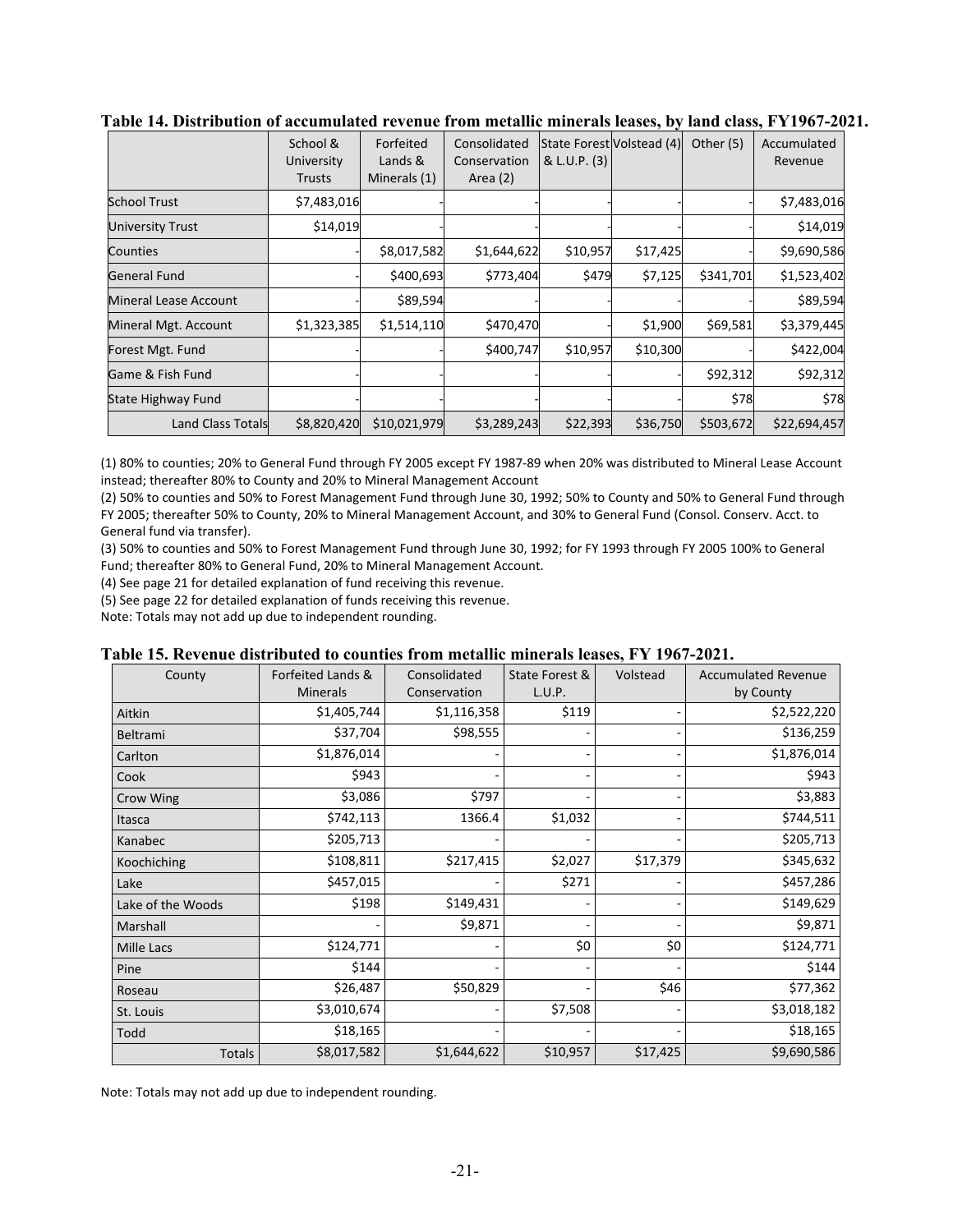| <b>FY</b>       | Aitkin               | Beltrami | Carlton                                                                                  | Cook  | Crow<br>Wing | Itasca               | Kanabec                    | Koochi-<br>ching    | Lake                | Lake<br>Woods | of the Mille Lacs Pine Roseau |       |         | St. Louis             | Todd    | <b>Annual Total</b>                                              |
|-----------------|----------------------|----------|------------------------------------------------------------------------------------------|-------|--------------|----------------------|----------------------------|---------------------|---------------------|---------------|-------------------------------|-------|---------|-----------------------|---------|------------------------------------------------------------------|
| 1967            |                      |          |                                                                                          | \$379 |              |                      |                            |                     | \$975               |               |                               |       |         | \$47,546              |         | \$48,900                                                         |
| 1968            |                      |          |                                                                                          | \$94  |              |                      |                            |                     | \$485               |               |                               |       |         | \$14,079              |         | \$14,658                                                         |
| 1969            |                      |          |                                                                                          | \$377 |              | \$13,798             |                            | \$11,168            | \$898               |               |                               |       |         | \$78,194              |         | \$104,435                                                        |
| 1970            |                      |          |                                                                                          | \$329 |              | \$3,318              |                            | \$2,078             | \$464               |               |                               |       |         | \$42,768              |         | \$48,957                                                         |
| 1971            |                      |          |                                                                                          |       |              | \$35,108             |                            | \$11,130            | \$727               |               |                               |       |         | \$59,546              |         | \$106,511                                                        |
| 1972            |                      | \$11,172 |                                                                                          |       |              | \$7,278              |                            | \$1,719             | \$1,136             |               |                               |       |         | \$18,798              |         | \$40,103                                                         |
| 1973            |                      | \$3,940  |                                                                                          |       |              | \$4,180              |                            | \$138               | \$945               |               |                               |       |         | \$8,888               |         | \$18,091                                                         |
| 1974            |                      | \$4,053  |                                                                                          |       |              | \$445                |                            |                     | \$945               |               |                               |       |         | \$32,700              |         | \$38,143                                                         |
| 1975            |                      | \$33     |                                                                                          |       |              |                      |                            |                     | \$945               |               |                               |       |         | \$10,996              |         | \$11,974                                                         |
| 1976<br>1977    |                      |          |                                                                                          |       |              |                      |                            |                     | \$945<br>\$4,725    |               |                               |       |         | \$30,198<br>\$20,310  |         | \$31,143<br>\$25,035                                             |
| 1978            |                      |          |                                                                                          |       |              |                      |                            |                     | \$1,728             |               |                               |       |         | \$22,382              |         | \$24,110                                                         |
| 1979            |                      |          |                                                                                          |       |              |                      |                            |                     |                     |               |                               |       |         | \$22,660              |         | \$22,660                                                         |
| 1980            |                      |          |                                                                                          |       |              |                      |                            |                     |                     |               |                               |       |         | \$24,446              |         | \$24,446                                                         |
| 1981            |                      |          |                                                                                          |       |              |                      |                            |                     |                     |               |                               |       |         | \$6,045               |         | \$6,045                                                          |
| 1982            |                      | \$209    |                                                                                          |       |              |                      |                            |                     |                     |               |                               |       |         | \$38,679              |         | \$38,888                                                         |
| 1983            |                      | \$14,110 |                                                                                          |       |              | \$25,500             |                            | \$4,608             |                     |               |                               |       | \$9,090 | \$34,868              |         | \$88,176                                                         |
| 1984            |                      | \$3,271  |                                                                                          |       |              | \$27,466             |                            | \$4,115             | \$703               |               |                               |       | \$2,558 | \$19,249              |         | \$57,362                                                         |
| 1985            |                      | \$10,342 |                                                                                          |       |              | \$18,889             |                            | 55,983              | \$62                |               |                               |       | \$7,257 | \$53,077              |         | \$95,610                                                         |
| 1986            | \$4,243              |          | \$556                                                                                    |       |              | \$39,660             |                            | \$9,203             | \$1,357             |               |                               | \$128 | \$4,480 | \$56,891              |         | \$116,518                                                        |
| 1987            | \$991                |          | \$462                                                                                    |       |              | \$25,245             |                            | \$2,531             | \$237               |               |                               |       | \$2,682 | \$47,943              |         | \$80,091                                                         |
| 1988            | \$3,966              |          | \$223                                                                                    |       |              | \$64,892             |                            | \$3,235             | \$5,947             |               |                               | \$52  | \$3,974 | \$77,601              |         | \$159,890                                                        |
| 1989            | \$7,028              |          | \$61                                                                                     |       |              | \$68,957             |                            | \$5,723             | \$2,338             |               |                               |       | \$1,914 | \$121,966             |         | \$207,987                                                        |
| 1990            | \$1,754              |          | \$244                                                                                    |       |              | \$59,466             |                            | \$11,671            | \$3,495             |               |                               |       |         | \$118,594             |         | \$195,224                                                        |
| 1991<br>1992    | \$2,578<br>\$1,840   |          | \$230                                                                                    |       |              | \$49,044<br>\$19,256 |                            | \$2,522<br>\$13.073 | \$1,103<br>\$1,399  |               |                               |       |         | \$47,109<br>\$27,194  |         | \$102,586<br>\$62,762                                            |
| 1993            | \$611                |          |                                                                                          |       |              | \$21,217             |                            | \$3,870             |                     |               |                               |       | \$1,154 | \$10,108              | \$5,759 | \$42,719                                                         |
| 1994            | \$3,509              |          | \$3,835                                                                                  |       | \$163        | \$26,123             |                            | \$163               |                     |               |                               |       |         | \$6,661               |         | \$40,454                                                         |
| 1995            | \$202                |          |                                                                                          |       |              | \$7,508              |                            | \$150               |                     |               |                               |       |         | \$5,183               | \$1,674 | \$14,717                                                         |
| 1996            | \$3,066              |          | \$12,332                                                                                 |       | \$2,264      | \$998                |                            | \$660               |                     |               |                               |       |         | \$13,538              | \$6,697 | \$39,555                                                         |
| 1997            | \$1,920              |          | \$9,816                                                                                  |       | \$261        |                      |                            | \$1,091             |                     |               |                               |       |         | \$13,492              | \$8,576 | \$35,156                                                         |
| 1998            | \$3,343              |          | \$9,191                                                                                  |       | \$1,169      |                      |                            |                     |                     | \$139         |                               |       |         | \$6,408               |         | \$20,250                                                         |
| 1999            |                      |          | \$14,500                                                                                 |       |              |                      |                            |                     | \$5,105             |               |                               |       |         | \$8,897               |         | \$28,502                                                         |
| 2000            |                      |          | \$21,553                                                                                 |       |              |                      |                            |                     | \$12,980            | \$109         |                               |       |         | \$14,993              |         | \$49,635                                                         |
| 2001            | \$4,291              |          | \$34,892                                                                                 |       |              |                      |                            |                     | \$7,705             |               |                               |       |         | \$29,102              |         | 575,990                                                          |
| 2002            | \$1,531              |          | \$21,322                                                                                 |       |              |                      |                            |                     | \$16,516            |               |                               |       |         | \$74,423              |         | \$113,792                                                        |
| 2003            | \$938                |          | \$7,053                                                                                  |       |              |                      |                            |                     | \$10,429            |               |                               |       |         | \$37,304              |         | \$55,724                                                         |
| 2004            | \$9,201              |          | \$22,606                                                                                 |       |              |                      | \$929                      |                     | \$5,401             |               |                               |       |         | \$45,659              |         | \$83,796                                                         |
| 2005            | \$4,754              |          | \$25,499                                                                                 |       |              | \$1.322              | \$12,468                   |                     | \$502               |               | \$8,184                       |       |         | \$28,112              |         | \$80,841                                                         |
| 2006            | \$8,364              |          | \$42,954                                                                                 |       |              | \$2.644              |                            |                     | \$502               |               | \$462                         |       |         | \$71,873              |         | $\frac{1}{126,799}$                                              |
| 2007<br>2008    | \$24,992<br>\$15,894 |          | \$86,175<br>\$67,721                                                                     |       |              |                      | \$10,688<br>\$754 \$18,611 |                     | \$2,090<br>\$16,770 |               | \$6,621<br>\$10,382           |       |         | \$24,445<br>\$28,529  |         | \$155,011<br>\$158,661                                           |
| 2009            | \$28,460             |          | \$81,196                                                                                 |       |              |                      | \$3,367 \$24,144           |                     | \$2,866             |               | \$14,164                      |       |         | \$102,119             |         | \$256,316                                                        |
| 2010            | \$68,357             |          | \$104,772                                                                                |       |              |                      | \$12,839 \$36,363          |                     | \$519 \$26,269      |               | \$20,963                      |       |         | \$114,334             |         | \$384,417                                                        |
| 2011            | \$50,053             |          | \$111,260                                                                                |       |              |                      | \$5,924 \$70,576           |                     | \$508 \$26,985      |               | \$41,377                      |       |         | \$117,852             |         | \$424,535                                                        |
| 2012            | \$67,448             |          | \$179,357                                                                                |       |              |                      | \$11,365 \$66,105          |                     | \$29,240            |               | \$38,656                      |       |         | \$213,962             |         | \$606,133                                                        |
| 2013            | \$81,174             |          | \$148,704                                                                                |       |              | \$27,009             |                            |                     | \$100 \$99,671      |               |                               |       |         | $\overline{$}243,916$ |         | \$600,574                                                        |
| 2014            | \$115,001            |          | \$159,764                                                                                |       |              |                      | \$25,560 \$17,255          |                     | \$398 \$35,750      |               | \$15,152                      |       |         | \$109,936             |         | \$478,817                                                        |
| 2015            | \$141,386            |          | \$150,109                                                                                |       |              | \$14,097             |                            |                     | \$398 \$49,889      |               |                               |       |         | \$104,277             |         | \$460,156                                                        |
| 2016            | \$165,228            |          | \$150,109                                                                                |       |              | \$29,161             |                            |                     | \$19,129 \$47,482   |               |                               |       |         | \$148,028             |         | \$559,136                                                        |
| 2017            | \$214,140            |          | \$167,375                                                                                |       |              | \$18,874             |                            |                     | \$1,195 \$30,406    |               |                               |       |         | \$170,357             |         | \$602,347                                                        |
| 2018            | \$232,629            |          | \$174,394                                                                                |       |              | \$102,924            |                            |                     | \$620 \$34,888      |               |                               |       |         | \$174,212             |         | \$719,666                                                        |
| 2019            | \$149,619            |          | \$176,501                                                                                |       |              | \$89,148             |                            |                     | \$18,317 \$26,089   |               |                               |       |         | \$230,681             |         | 5690,355                                                         |
| 2020            | \$162,941            |          | \$177,951                                                                                |       |              | \$51,009             |                            |                     | \$26,089            |               |                               |       |         | \$252,770             |         | \$670,759                                                        |
| 2021            | \$175,728            |          | \$182,301                                                                                |       |              | \$13,297             |                            |                     | \$26,089            |               |                               |       |         | \$279,449             |         | \$676,863                                                        |
| County<br>Total |                      |          | \$1,757,180 \$47,130 \$2,345,015 \$1,179 \$3,857 \$927,640 \$257,140 \$136,015 \$571,272 |       |              |                      |                            |                     |                     |               |                               |       |         |                       |         | \$248 \$155,961 \$180 \$33,109 \$3,763,346 \$22,706 \$10,021,978 |

### <span id="page-22-0"></span>**Table 16. Annual metallic minerals lease revenue from tax-forfeited lands and minerals, by county, FY1967-2021.**

Note: This table lists the total revenue generated from tax-forfeited lands by county, not the amount actually distributed to the counties (those values are presented in Table 15). See footnote (1) in table 14. Totals may not add up due to independent rounding.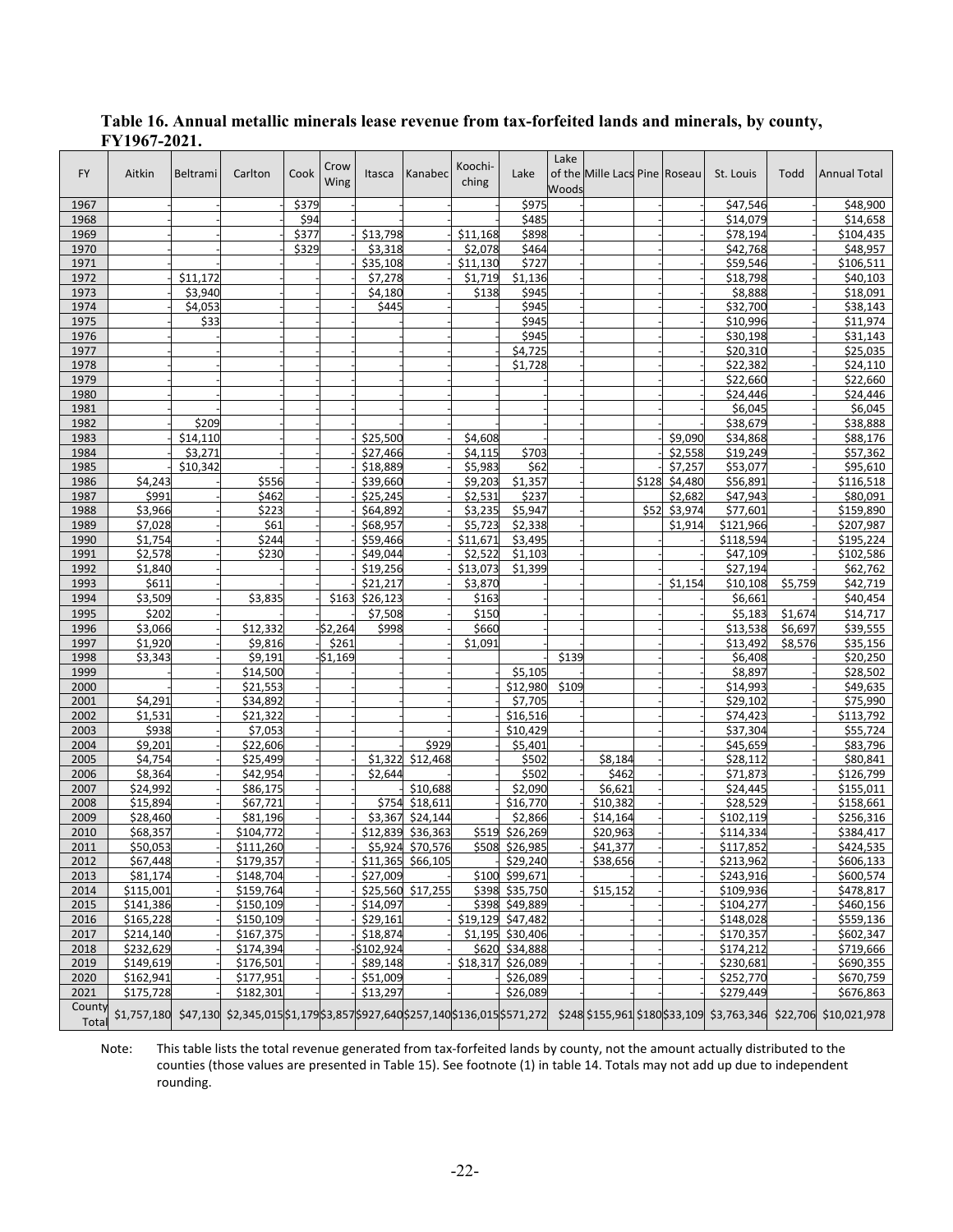<span id="page-23-0"></span>

| Table 17. Distribution of metallic minerals lease revenue from tax-forfeited lands and minerals, by |  |  |  |  |  |  |  |
|-----------------------------------------------------------------------------------------------------|--|--|--|--|--|--|--|
| county, FY1967-2021.                                                                                |  |  |  |  |  |  |  |
|                                                                                                     |  |  |  |  |  |  |  |

|                       | Aitkin      | Beltrami | Carlton                                                                      | Cook  | Crow<br>Wing  | Itasca    | Kanabec | Koochi-<br>ching   | Lake                          | Lake<br>of the<br>Woods | Mille<br>Lacs | Pine | Roseau  | St. Louis                                 | Todd     | Accumulated<br>Revenue |
|-----------------------|-------------|----------|------------------------------------------------------------------------------|-------|---------------|-----------|---------|--------------------|-------------------------------|-------------------------|---------------|------|---------|-------------------------------------------|----------|------------------------|
| Counties              | \$1,405,743 |          | \$37,704 \$1,876,013                                                         |       | \$943 \$3,086 | \$742,111 |         |                    | \$205,711 \$108,813 \$457,013 |                         |               |      |         | \$198\$124,770 \$144 \$26,487 \$3,010,679 | \$18,165 | \$8,017,580            |
| General Fund          | \$8,757     | \$9,426  | \$36,725                                                                     | \$236 | \$771         | \$72,114  | \$2,680 | \$16,668           | \$16,338                      | \$50                    | \$1,637       | \$26 | \$4,908 | \$225,817                                 | \$4,541  | \$400,694              |
| Min. Lease<br>Account | \$2,397     |          | \$149                                                                        |       |               | \$31,819  |         | \$2,298            | \$1,705                       |                         |               | \$10 | \$1,714 | \$49,502                                  |          | \$89,594               |
| Min. Mgmt.<br>Account | \$340,283   |          | \$432,129                                                                    |       |               | \$81,595  |         | \$48,748\$8,236.94 | \$96,215                      |                         | \$29,555      |      |         | \$477,348                                 |          | \$1,514,111            |
| County<br>Totals      | \$1,757,180 |          | \$47,130 \$2,345,016 \$1,179 \$3,857 \$927,639 \$257,139 \$136,016 \$571,271 |       |               |           |         |                    |                               |                         |               |      |         | \$248\$155,961\$180 \$33,109 \$3,763,347  | \$22,706 | \$10,021,979           |

Note: 80% of tax-forfeited revenue goes to the counties and 20% to the Mineral Management Account, Prior to 2006 20% went to the General Fund except FY1987-1989, when the 20% went instead to the Mineral Lease Account. Totals may not add up due to independent rounding.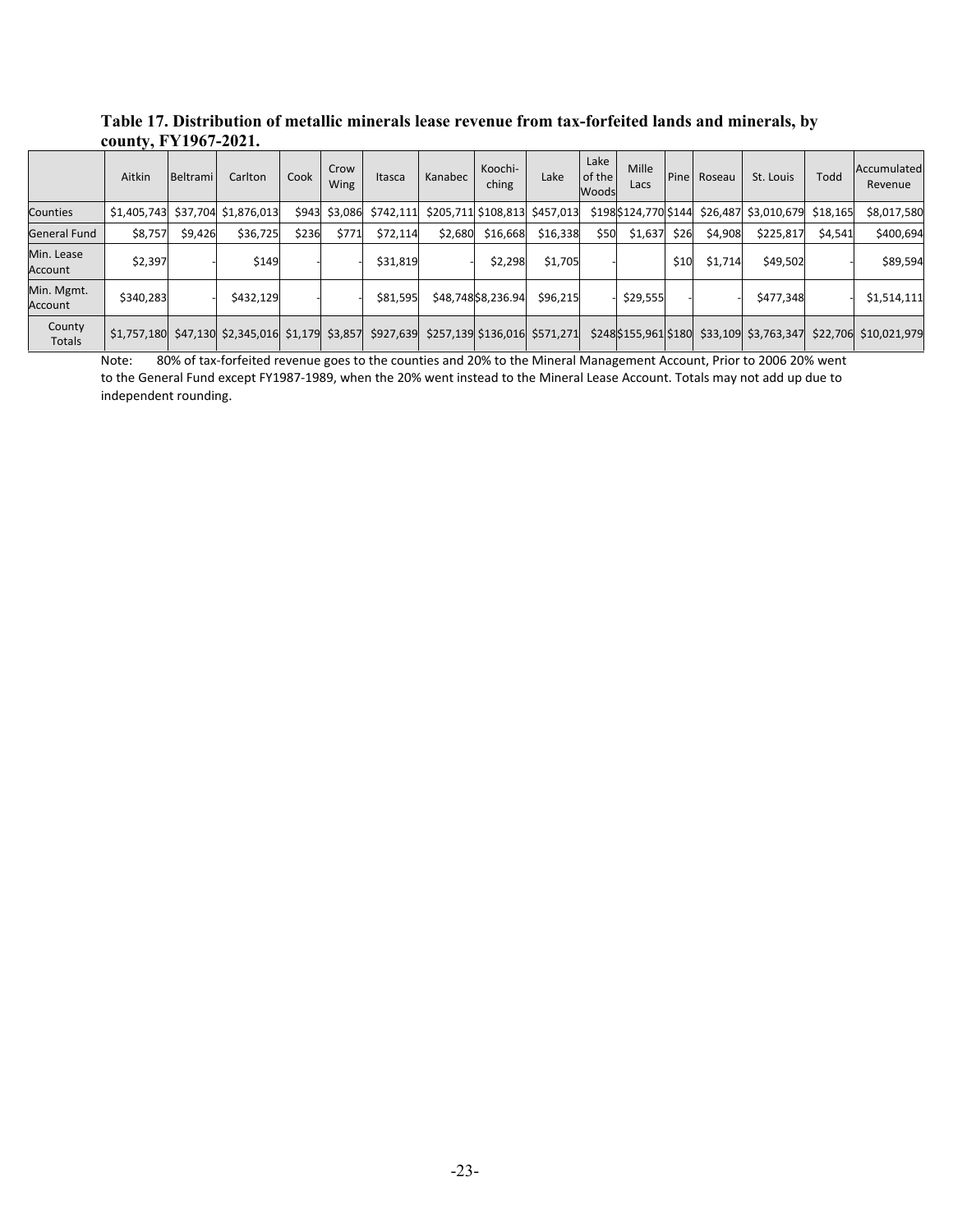| <b>FY</b> | Aitkin                 | Beltrami  | Crow    | Itasca  | Koochiching | Lake of the | Marshall | Roseau    | Annual      |
|-----------|------------------------|-----------|---------|---------|-------------|-------------|----------|-----------|-------------|
|           |                        |           | Wing    |         |             | Woods       |          |           | Revenue     |
| 1967-1969 |                        |           |         |         |             |             |          |           | \$0         |
| 1970      |                        |           |         |         | \$55,269    | \$10,608    |          |           | \$65,877    |
| 1971      |                        |           |         |         | \$9,572     | \$1,363     |          |           | \$10,935    |
| 1972      |                        |           |         |         | \$23,709    | \$63,080    |          |           | \$86,789    |
| 1973      |                        | \$16,362  |         |         | \$3,000     | \$13,166    |          | \$800     | \$33,328    |
| 1974      |                        | \$4,684   |         |         |             | \$5,685     |          |           | \$10,369    |
| 1975      |                        | \$8,283   |         |         |             | \$4,668     | \$3,304  |           | \$16,255    |
| 1976      |                        | \$1,833   |         |         | \$24,063    | \$7,204     |          |           | \$33,100    |
| 1977      |                        | \$1,090   |         |         | \$857       | \$688       | \$382    |           | \$3,017     |
| 1978-1983 |                        |           |         |         |             |             |          |           | \$0         |
| 1984      |                        | \$1,428   |         |         | \$2,987     | \$21,664    | \$7,315  | \$20,291  | \$53,685    |
| 1985      |                        | \$14,578  |         |         | \$2,832     | \$5,220     | \$1,866  | \$5,519   | \$30,015    |
| 1986      |                        | \$3,894   |         |         | \$42,386    | \$25,489    | \$1,729  | \$16,030  | \$89,528    |
| 1987      |                        | \$3,006   |         |         | \$50,971    | \$15,137    | \$239    | \$7,150   | \$76,503    |
| 1988      |                        | \$21,176  |         |         | \$30,711    | \$1,237     |          | \$2,921   | \$56,045    |
| 1989      |                        | \$3,006   |         |         | \$37,158    | \$2,474     |          | \$3,727   | \$46,365    |
| 1990      |                        | \$33,465  |         |         | \$37,961    | \$2,264     | \$4,907  | \$7,886   | \$86,483    |
| 1991      |                        | \$9,695   |         |         | \$33,390    |             |          | \$5,138   | \$48,223    |
| 1992      |                        | \$16,818  |         |         | \$12,347    | \$11,145    |          | \$1,059   | \$41,369    |
| 1993      |                        | \$1,306   |         |         | \$8,392     | \$3,912     |          |           | \$13,610    |
| 1994      |                        | \$22,105  |         |         |             | \$1,542     |          | \$22,236  | \$45,883    |
| 1995      | \$1,306                | \$2,477   |         |         |             |             |          | \$4,216   | \$7,999     |
| 1996      |                        | \$789     |         |         |             |             |          | \$420     | \$1,209     |
| 1997      | \$480                  | \$5,190   | \$1,594 |         |             |             |          | \$2,082   | \$9,346     |
| 1998      | \$2,273                | \$4,100   |         |         |             |             |          | \$2,182   | \$8,555     |
| 1999      |                        | \$16,392  |         |         |             | \$279       |          |           | \$16,671    |
| 2000      |                        |           |         |         |             |             |          |           | \$0         |
| 2001      |                        |           |         |         |             | \$217       |          |           | \$217       |
| 2002      | \$7,438                |           |         |         |             |             |          |           | \$7,438     |
| 2003      | \$2,672                |           |         |         |             | \$603       |          |           | \$3,275     |
| 2004      | \$21,710               |           |         |         |             |             |          |           | \$21,710    |
| 2005      | \$13,098               |           |         |         |             |             |          |           | \$13,098    |
| 2006      | \$22,386               |           |         |         | \$6,965     | \$8,714     |          |           | \$38,065    |
| 2007      | \$62,812               |           |         |         |             |             |          |           | \$62,812    |
| 2008      | \$37,687               |           |         |         | \$4,400     |             |          |           | \$42,087    |
| 2009      | \$57,855               |           |         |         | \$7,021     | \$4,600     |          |           | \$69,476    |
| 2010      | \$120,920              |           |         | \$2,733 | \$15,200    | \$12,350    |          |           | \$151,203   |
| 2011      | \$76,906               |           |         |         | \$25,639    | \$10,200    |          |           | \$112,745   |
| 2012      | \$106,944              |           |         |         |             | \$14,049    |          |           | \$120,993   |
| 2013      | \$117,378              |           |         |         |             |             |          |           | \$117,378   |
| 2014      | \$156,351              |           |         |         |             |             |          |           | \$156,351   |
| 2015      | \$172,897              |           |         |         |             |             |          |           | \$172,897   |
| 2016      | \$187,980              |           |         |         |             |             |          |           | \$187,980   |
| 2017      |                        |           |         |         |             |             |          |           | \$238,101   |
| 2018      | \$238,101<br>\$248,719 | \$1,932   |         |         |             | \$51,305    |          |           | \$301,956   |
|           |                        |           |         |         |             |             |          |           |             |
| 2019      | \$182,553              |           |         |         |             |             |          |           | \$182,553   |
| 2020      | \$190,275              |           |         |         |             |             |          |           | \$190,275   |
| 2021      | \$203,973              | \$3,500   |         |         |             |             |          |           | \$207,473   |
| Total     | \$2,232,714            | \$197,109 | \$1,594 | \$2,733 | \$434,830   | \$298,863   | \$19,742 | \$101,657 | \$3,289,242 |

<span id="page-24-0"></span>**Table 18. Annual metallic minerals lease revenue from Consolidated Conservation (Con-Con) lands, by county, FY1967-2021.** 

Note: Totals may not add up due to independent rounding.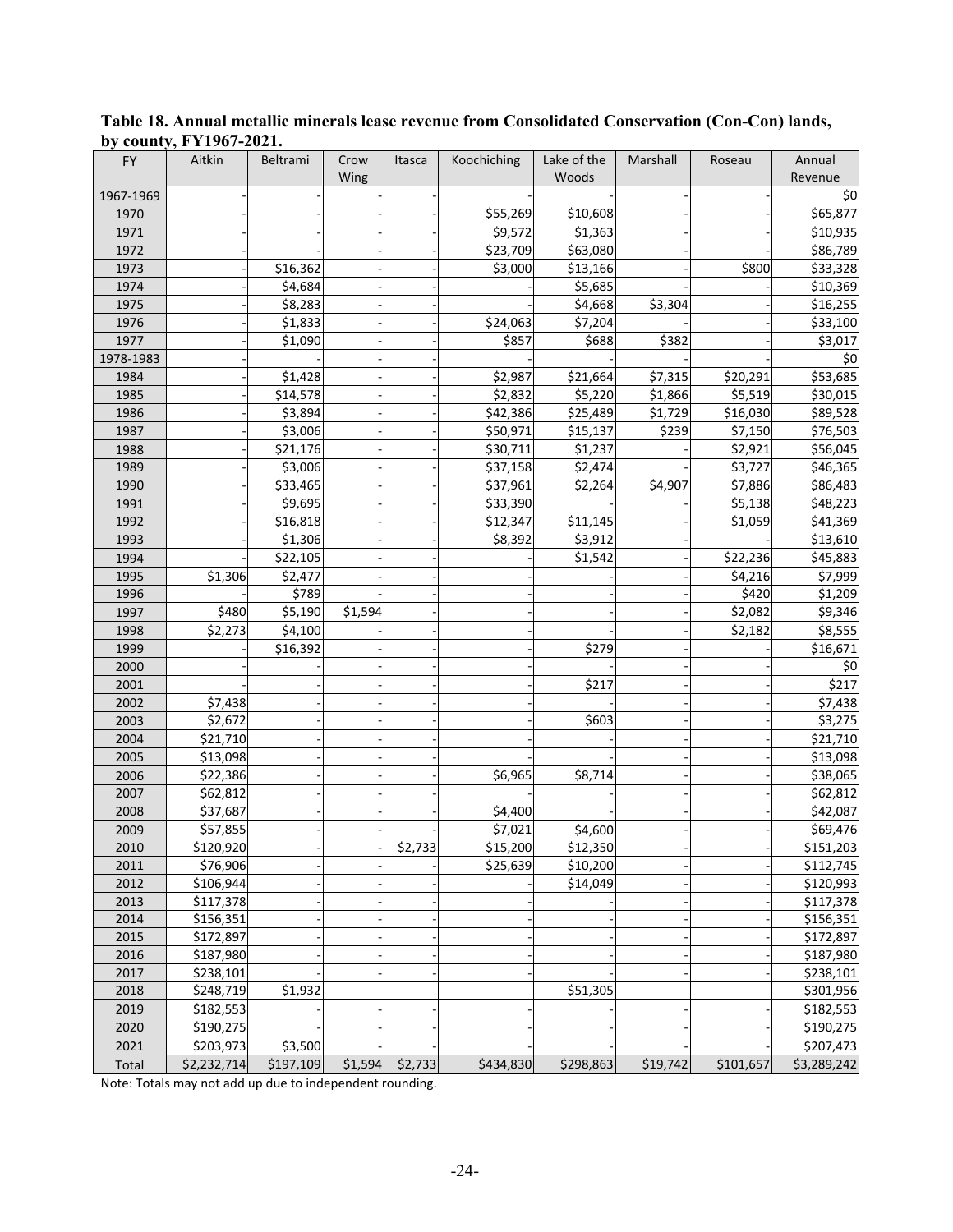|                      | Aitkin      | Beltrami  | Crow<br>Wing | Itasca  | Koochiching | Lake of the<br><b>Woods</b> | Marshall | Roseau    | Accumulated<br>Revenue |
|----------------------|-------------|-----------|--------------|---------|-------------|-----------------------------|----------|-----------|------------------------|
| <b>Counties</b>      | \$1,116,357 | \$98,555  | \$797        | \$1,366 | \$217,416   | \$149.431                   | \$9,871  | \$50,829  | \$1,644,623            |
| Forest Mgt. Fund     |             | \$70.313  |              |         | \$187,802   | \$95.545                    | \$9,871  | \$35,260  | \$398,791              |
| <b>General Fund</b>  | \$679.610   | \$27,155  | \$797        | \$820   | \$17,768    | \$33,642                    |          | \$15,569  | \$775,360              |
| Mineral Mgt. Acct.   | \$436,748   | \$1.086   |              | \$547   | \$11.845    | \$20.244                    |          |           | \$470.469              |
| <b>County Totals</b> | \$2,232,714 | \$197,109 | \$1,594      | \$2,733 | \$434,831   | \$298,862                   | \$19,742 | \$101,658 | \$3,289,243            |

<span id="page-25-0"></span>**Table 19. Distribution of metallic minerals lease revenue from Consolidated Conservation (Con-Con) lands, by county, FY1967-2021.** 

Note: Through June 30, 1992, 50% of revenue went to the counties and 50% went to the Forest Management Fund. Since June 30, 1992, 50% went to the counties and 50% went to the General Fund (Consolidated Conservation Account to General Fund via transfer.) Since FY2006 50% went to the counties, 30% went to the General Fund, and 20% went to the Minerals Management Account. Totals may not add up due to independent rounding.

<span id="page-25-1"></span>**Table 20. Annual metallic minerals lease revenue from State Forest & L.U.P. lands, by county, FY1967-2021.** 

|                     | Aitkin | Itasca  | Koochiching | Lake    | St. Louis | Annual Revenue |
|---------------------|--------|---------|-------------|---------|-----------|----------------|
| 1967                |        |         |             |         | \$2,778   | \$2,778        |
| 1968                |        |         |             |         | \$715     | \$715          |
| 1969                |        | \$38    |             |         | \$1,850   | \$1,888        |
| 1970                |        | \$15    |             |         | \$1,888   | \$1,903        |
| 1971                |        | \$250   |             |         | \$78      | \$328          |
| 1972                |        | \$81    |             |         |           | \$81           |
| 1973                |        |         |             |         |           |                |
| 1974                |        |         |             |         | \$2,893   | \$2,893        |
| 1975                |        |         | \$240       |         | \$691     | \$931          |
| 1976                |        |         | \$1         |         | \$2,764   | \$2,765        |
| 1977                |        |         |             |         | \$1,212   | \$1,212        |
| 1978-1982           |        |         |             |         |           |                |
| 1983                |        | \$258   | \$53        |         |           | \$311          |
| 1984                |        | \$61    | \$12        |         |           | \$73           |
| 1985                |        | \$120   | \$706       |         |           | \$826          |
| 1986                |        | \$85    | \$856       | \$8     | \$19      | \$968          |
| 1987                |        | \$20    | \$551       | \$1     | \$5       | \$577          |
| 1988                |        | \$533   | \$762       | \$271   | \$64      | \$1,630        |
| 1989                |        | \$139   | \$572       | \$38    | \$24      | \$773          |
| 1990                |        | \$319   | \$78        | \$142   | \$35      | \$574          |
| 1991                | \$238  | \$144   | \$223       | \$82    |           | \$687          |
| 1992-1999           |        |         |             |         |           |                |
| 2000                |        |         |             | \$230   |           | \$230          |
| 2001                |        |         |             |         |           |                |
| 2002                |        |         |             | \$75    |           | \$75           |
| 2003                |        |         |             | \$174   |           | \$174          |
| 2004-2021           |        |         |             |         |           |                |
| <b>County Total</b> | \$238  | \$2,063 | \$4,054     | \$1,021 | \$15,016  | \$22,392       |

Note: Totals may not add up due to independent rounding.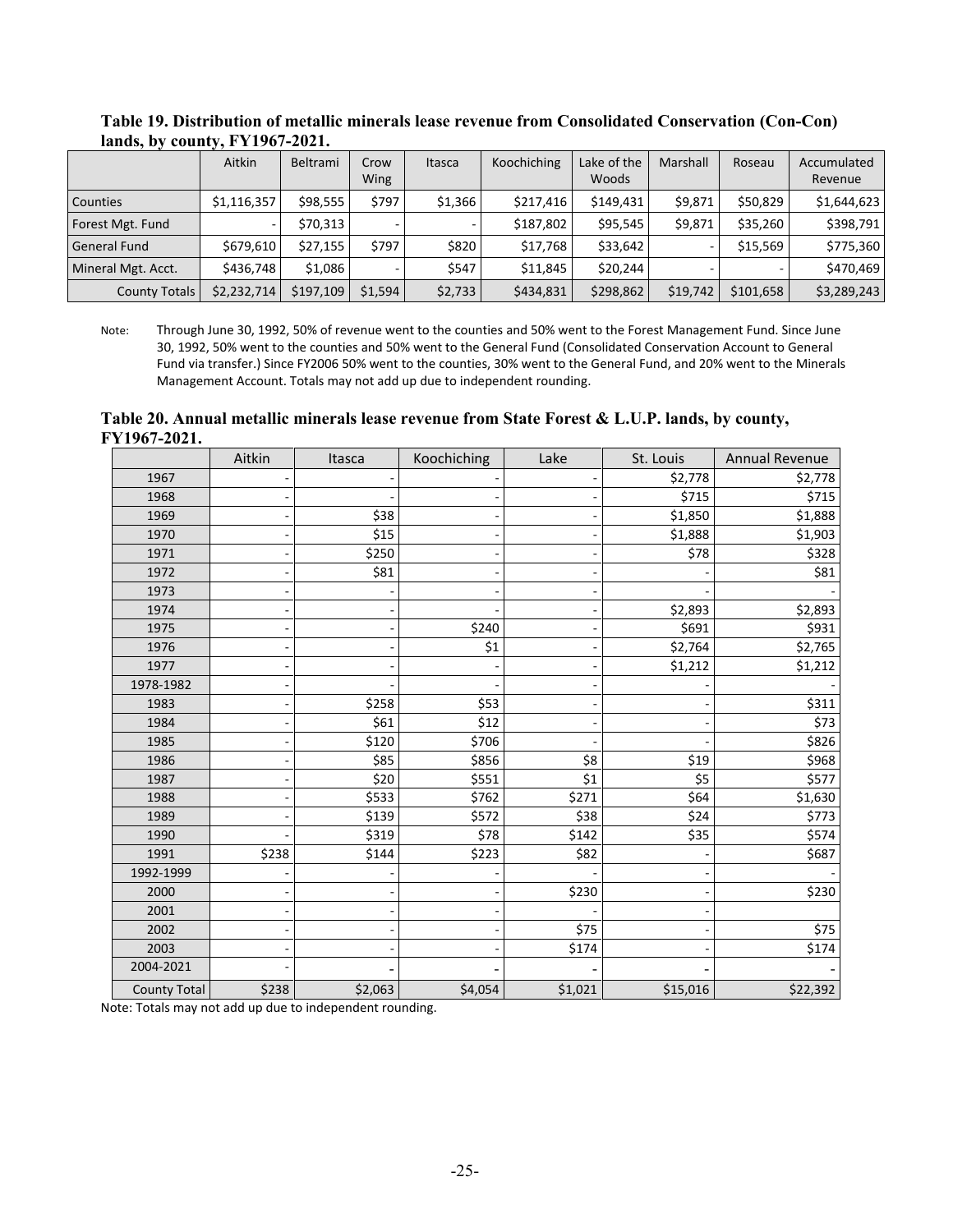|                        | Aitkin | Itasca  | Koochiching | Lake    | St. Louis | Totals   |
|------------------------|--------|---------|-------------|---------|-----------|----------|
| <b>Counties</b>        | \$119  | \$1.032 | \$2.027     | \$271   | \$7.508   | \$10.957 |
| Forest Management Fund | \$119  | \$1,032 | \$2,027     | \$271   | \$7,508   | \$10,957 |
| <b>General Fund</b>    |        |         |             | \$479   |           |          |
| <b>County Totals</b>   | \$238  | \$2,064 | \$4,054     | \$1,021 | \$15,016  | \$22,392 |

<span id="page-26-0"></span>**Table 21. Distribution of metallic minerals lease revenue from State Forest & L.U.P. lands, by county, FY1967-2021.** 

Note: Through June 30, 1992, 50% of revenue went to the counties and 50% to the Forest Management Fund. After June 30, 1992, 100% of revenue went to the General Fund. Totals may not add up due to independent rounding.

<span id="page-26-1"></span>

| Table 22. Annual metallic minerals lease revenue from Volstead lands, by county, FY1967-2021. |  |  |  |
|-----------------------------------------------------------------------------------------------|--|--|--|
|-----------------------------------------------------------------------------------------------|--|--|--|

| <b>FY</b>           | Koochiching | Roseau | <b>Annual Total</b> |
|---------------------|-------------|--------|---------------------|
| 1967-1968           |             |        |                     |
| 1969                | \$3,081     |        | \$3,081             |
| 1970                | \$515       |        | \$515               |
| 1971                | \$1,745     |        | \$1,745             |
| 1972                | \$569       |        | \$569               |
| 1973                |             |        |                     |
| 1974                |             |        |                     |
| 1975                | \$519       |        | \$519               |
| 1976                | \$145       |        | \$145               |
| 1977-1982           |             |        |                     |
| 1983                | \$215       | \$42   | \$257               |
| 1984                | \$51        | \$10   | \$61                |
| 1985                | \$3,988     | \$40   | \$4,028             |
| 1986                | \$3,494     |        | \$3,494             |
| 1987                | \$2,395     |        | \$2,395             |
| 1989                | \$2,735     |        | \$2,735             |
| 1990                | \$4,070     |        | \$4,070             |
| 1990                | \$3,559     |        | \$3,559             |
| 1991                | \$76        |        | \$76                |
| 1992-2005           |             |        |                     |
| 2006                | \$1,989     |        | \$1,989             |
| 2007                |             |        |                     |
| 2008                | \$400       |        | \$400               |
| 2009                | \$912       |        | \$912               |
| 2010                | \$2,800     |        | \$2,800             |
| 2011                | \$3,400     |        | \$3,400             |
| 2012-2021           |             |        |                     |
| <b>County Total</b> | \$36,658    | \$92   | \$36,750            |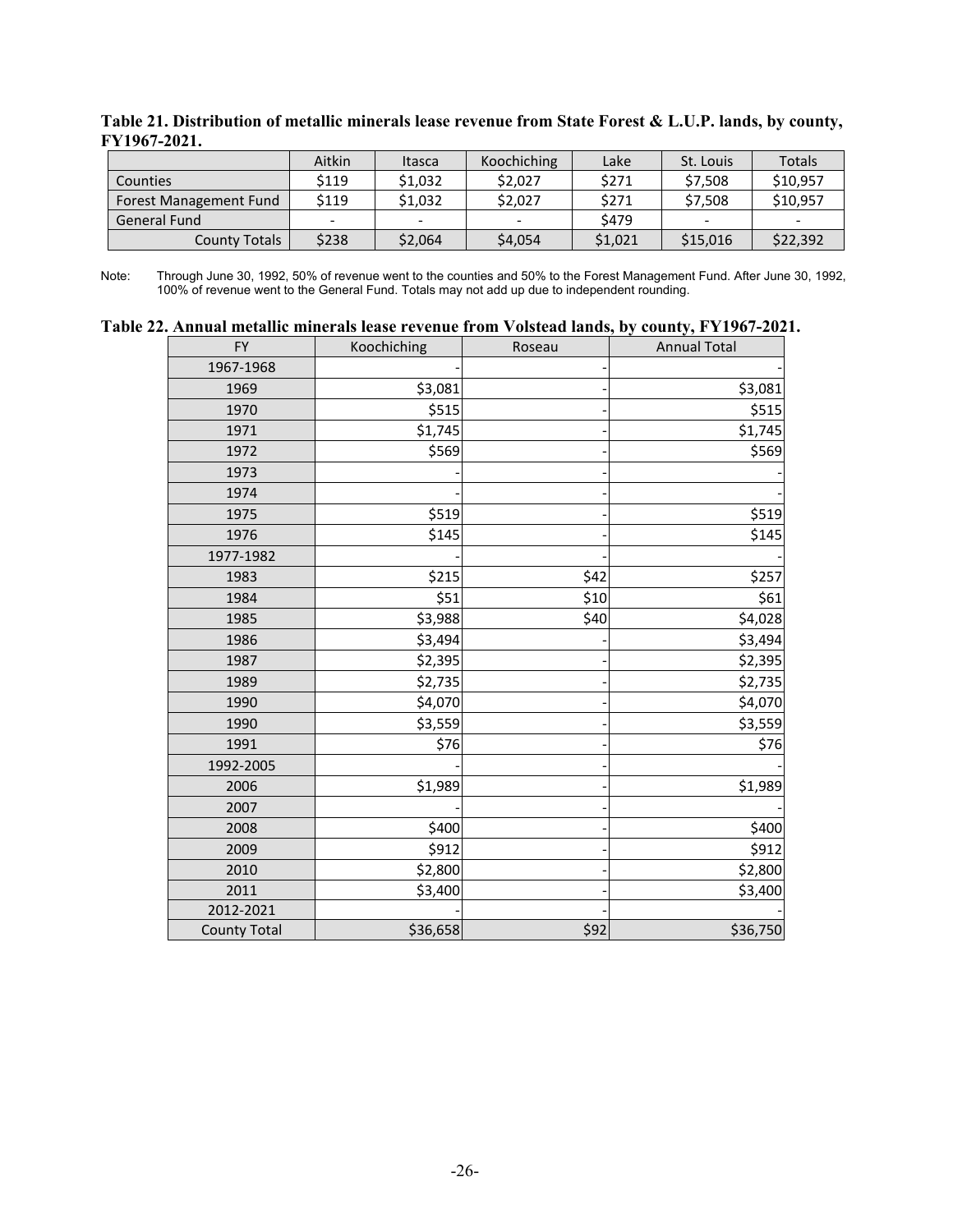|                          | Koochiching | Roseau                   | <b>Accumulated Revenue</b> |
|--------------------------|-------------|--------------------------|----------------------------|
| Counties                 | \$17,379    | \$46                     | \$17,425                   |
| Forest Management Fund   | \$10,254    | \$46                     | \$10,300                   |
| General Fund             | \$7,125     | $\overline{\phantom{a}}$ | \$7,125                    |
| Minerals Management Fund | \$1,900     | -                        | \$1,900                    |
| <b>County Totals</b>     | \$36,658    | \$92                     | \$36,750                   |

<span id="page-27-0"></span>**Table 23. Distribution of metallic minerals lease revenue from Volstead lands, by county, FY1967-2021.** 

Note: Through FY1982 and FY 1991 through 2004, 50% of revenue went to the counties and 50% went to the General Fund. From FY1983 through FY1990, 50% went to the counties and 50% went to the Forest Management Fund. From FY2006 40% went to the counties, 40% went to the General Fund, and 20% went to the Minerals Management Account. Totals may not add up due to independent rounding.

<span id="page-27-1"></span>

|  |  | Table 24. Annual metallic minerals lease revenue from other lands, by land class, FY1986-2021. |  |  |  |
|--|--|------------------------------------------------------------------------------------------------|--|--|--|
|  |  |                                                                                                |  |  |  |

| <b>FY</b>     | Game & Fish | General Fund | <b>Rural Credit</b> | D.O.T. | <b>Natural Resources Fund</b> | Annual Revenue |
|---------------|-------------|--------------|---------------------|--------|-------------------------------|----------------|
| 1986          | \$16        | \$43         | \$161               | \$72   |                               | \$292          |
| 1987          | \$3         | \$10         | \$38                | \$6    |                               | \$57           |
| 1988          | \$10        | \$126        | \$467               |        |                               | \$603          |
| 1989          | \$10        | \$40         | \$2,086             |        |                               | \$2,136        |
| 1990          | \$10        | \$90         | \$81                |        |                               | \$181          |
| 1991          | \$20        |              |                     |        |                               | \$20           |
| 1992          | \$45        | \$329        |                     |        |                               | \$374          |
| 1993          |             | \$3,563      |                     |        |                               | \$3,563        |
| 1994          |             | \$2,942      |                     |        |                               | \$2,942        |
| 1995          |             | \$175        |                     |        |                               | \$175          |
| 1996          |             | \$2,642      |                     |        |                               | \$2,642        |
| 1997          |             | \$311        |                     |        |                               | \$311          |
| 1998          |             | \$681        |                     |        |                               | \$681          |
| 1999          |             | \$748        |                     |        |                               | \$748          |
| 2000          |             | \$748        |                     |        |                               | \$748          |
| 2001          |             | \$1,122      |                     |        |                               | \$1,122        |
| 2002          |             | \$1,555      |                     |        |                               | \$1,555        |
| 2003          |             |              |                     |        |                               |                |
| 2004          |             |              |                     |        |                               |                |
| 2005          | \$4,697     | \$11,621     |                     |        |                               | \$16,318       |
| 2006          | \$2,527     | \$1,540      |                     |        |                               | \$4,067        |
| 2007          | \$3,800     | \$9,403      |                     |        |                               | \$13,203       |
| 2008          | \$6,500     | \$15,573     |                     |        |                               | \$22,073       |
| 2009          | \$11,000    | \$21,579     |                     |        |                               | \$32,579       |
| 2010          | \$15,550    | \$32,271     |                     |        |                               | \$47,821       |
| 2011          | \$29,600    | \$59,816     |                     |        | \$76                          | \$89,416       |
| 2012          | \$34,539    | \$61,210     |                     |        |                               | \$95,749       |
| 2013          |             | \$100        |                     |        | \$25                          | \$125          |
| 2014          | \$12,360    | \$21,066     |                     |        | \$98                          | \$33,524       |
| 2015          |             | \$402        |                     |        | \$99                          | \$501          |
| 2016          |             | \$1,506      |                     |        | \$148                         | \$1,654        |
| 2017          |             | \$1,200      |                     |        | \$295                         | \$1,495        |
| 2018          |             | \$1,473      |                     |        | \$295                         | \$1,768        |
| 2019          |             | \$2,187      |                     |        | \$295                         | \$2,482        |
| 2020          |             | \$1,200      |                     |        | (51, 331)                     | (5131)         |
| 2021          |             | \$1,500      |                     |        |                               | \$1,500        |
| <b>Totals</b> | \$120,687   | \$258,772    | \$2,833             | \$78   | \$1                           | \$382,371      |

Note: These values omit filing fees, which are included in the values shown in Table 12. Totals may not add up due to independent rounding.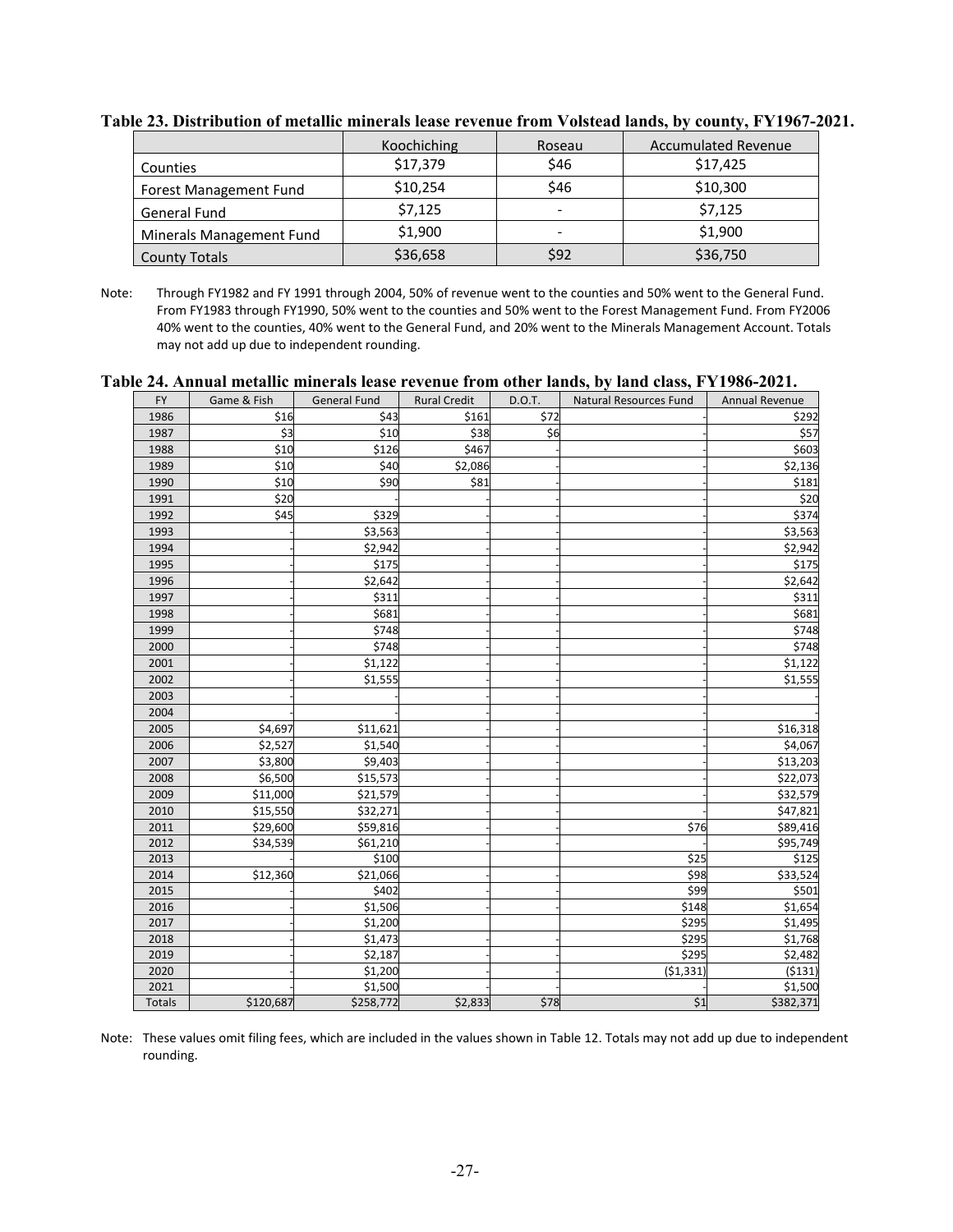| County            | General &           | Game &    | <b>State</b> | Natural                  | <b>Accumulated Revenue</b> |
|-------------------|---------------------|-----------|--------------|--------------------------|----------------------------|
|                   | <b>Rural Credit</b> | Fish      | Highway      | <b>Resources Fund</b>    | by County                  |
| Aitkin            | \$2,752             |           |              | $\overline{\phantom{a}}$ | \$2,752                    |
| Beltrami          | \$824               |           |              | $\overline{\phantom{a}}$ | \$824                      |
| Carlton           | \$11,446            |           |              | $\overline{\phantom{a}}$ | \$11,446                   |
| <b>Crow Wing</b>  | \$484               |           |              | $\overline{\phantom{a}}$ | \$484                      |
| Itasca            | \$856               |           |              | $\overline{\phantom{a}}$ | \$856                      |
| Kanabec           | \$61,459            | \$97,386  |              | $\overline{\phantom{a}}$ | \$158,845                  |
| Koochiching       | \$81                |           | \$78         | $\overline{\phantom{a}}$ | \$159                      |
| Lake              | \$2,707             |           |              | -                        | \$2,707                    |
| Lake of the Woods | \$125               | \$851     |              | $\overline{\phantom{a}}$ | \$976                      |
| Marshall          | \$325               |           |              | $\overline{\phantom{a}}$ | \$325                      |
| <b>Mille Lacs</b> | \$166,991           | \$22,337  |              | $\overline{\phantom{a}}$ | \$189,327                  |
| <b>Norman</b>     | \$902               |           |              | $\overline{\phantom{a}}$ | \$902                      |
| Ottertail         | \$467               |           |              | $\overline{\phantom{a}}$ | \$467                      |
| Roseau            | \$2,962             |           |              |                          | \$2,962                    |
| St. Louis         | \$9,224             | \$114     |              | \$1                      | \$9,339                    |
| <b>Totals</b>     | \$261,605           | \$120,687 | \$78         | \$1                      | \$382,371                  |

### <span id="page-28-0"></span>**Table 25. Accumulated metallic minerals lease revenue from other lands, by county, FY1986-2021.**

Note: These values omit filing fees, which are included in the values shown in Table 12. Totals may not add up due to independent rounding.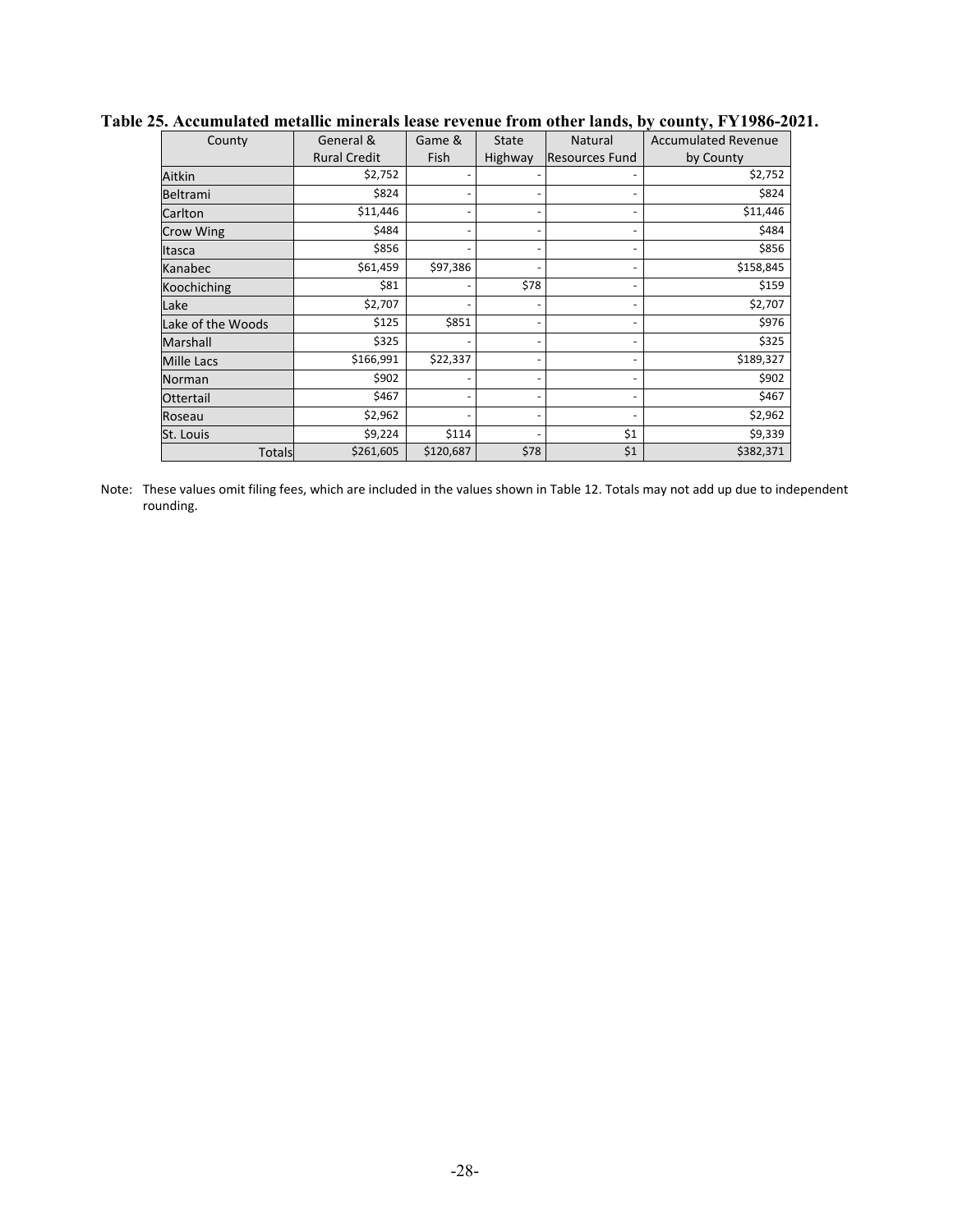<span id="page-29-1"></span>

|        |                     |                    |                     | 1 avit 20. Alliuai ptat itast Teveliut, by Ianu tiass, 1°1 1700-2021. |                |                       |                     |                    |
|--------|---------------------|--------------------|---------------------|-----------------------------------------------------------------------|----------------|-----------------------|---------------------|--------------------|
| FY.    | <b>School Trust</b> | Tax-forfeited      | <b>State Forest</b> | General Fund /<br><b>Professional Services</b>                        | Game<br>& Fish | Con-Con               | Volstead            | Annual<br>Revenue  |
| 1980   | \$2,632             |                    | \$7,829             |                                                                       |                |                       |                     | \$10,461           |
| 1981   | \$440               |                    | \$6,441             |                                                                       |                |                       |                     | \$6,881            |
| 1982   |                     |                    | \$2,166             |                                                                       |                |                       |                     | \$2,166            |
| 1983   |                     |                    |                     |                                                                       |                |                       |                     |                    |
| 1984   |                     | \$1,482            | \$333               |                                                                       |                |                       |                     |                    |
| 1985   |                     |                    | \$9,374             |                                                                       |                |                       |                     | \$1,815<br>\$9,374 |
|        |                     |                    | \$29,103            |                                                                       |                |                       |                     |                    |
| 1986   | \$8,433             | \$1,316            |                     |                                                                       |                |                       |                     | \$38,852           |
| 1987   | \$18,700            | \$1,228            | \$9,643             |                                                                       |                |                       |                     | \$29,571           |
| 1988   | \$9,008<br>\$17,707 | \$6,798<br>\$9,059 | \$13,678            |                                                                       |                |                       |                     | \$29,484           |
| 1989   |                     |                    | \$11,918            |                                                                       |                |                       |                     | \$38,684           |
| 1990   | \$35,003            | \$8,547            | \$29,131            |                                                                       |                |                       |                     | \$72,681           |
| 1991   | \$57,631            | \$4,625            | \$33,715            |                                                                       |                |                       |                     | \$95,971           |
| 1992   | \$28,686            | \$2,050            | \$18,296            |                                                                       |                |                       |                     | \$49,032           |
| 1993   | \$24,781            | \$7,177            | \$10,421            |                                                                       |                |                       |                     | \$42,379           |
| 1994   | \$52,478            | \$4,108            | \$10,549            |                                                                       |                |                       |                     | \$67,135           |
| 1995   | \$49,091            | \$7,650            | \$6,953             |                                                                       |                |                       |                     | \$63,694           |
| 1996   | \$30,443            | \$8,567            | \$10,602            |                                                                       |                |                       |                     | \$49,612           |
| 1997   | \$46,555            | \$4,852            | \$10,362            |                                                                       |                |                       |                     | \$61,769           |
| 1998   | \$23,533            | \$11,273           | \$8,951             |                                                                       |                |                       |                     | \$43,757           |
| 1999   | \$82,096            | \$12,031           | \$3,683             |                                                                       |                | \$720                 | \$479               | \$99,009           |
| 2000   | \$34,557            | \$8,129            | \$18,447            |                                                                       |                | \$1,440               | \$957               | \$63,530           |
| 2001   | \$58,034            | \$10,652           | \$1,248             |                                                                       |                |                       |                     | \$69,933           |
| 2002   | \$59,294            | \$10,862           | \$2,715             |                                                                       |                | \$1,980               | \$1,316             | \$76,167           |
| 2003   | \$44,082            | \$8,547            | \$11,878            |                                                                       | \$721          | \$4,708               | \$2,322             | \$72,258           |
| 2004   | \$42,207            | \$7,195            | \$16,928            |                                                                       | \$684          | \$3,607               | \$1,587             | \$72,208           |
| 2005   | \$45,490            | \$9,573            | \$15,628            |                                                                       | \$684          | \$3,607               | \$1,587             | \$76,569           |
| 2006   | \$54,916            | \$11,402           | \$7,641             |                                                                       |                | \$3,607               | \$1,587             | \$79,153           |
| 2007   | \$85,528            | \$20,142           | \$9,676             |                                                                       | \$1,562        | \$3,607               | \$1,587             | \$122,102          |
| 2008   | \$1,020             | \$694              |                     | \$21,970                                                              |                |                       |                     | \$23,683           |
| 2009   | \$81,214            | \$20,614           | \$5,154             |                                                                       | \$879          | \$9,650               | \$4,247             | \$121,758          |
| 2010*  | \$77,319            | \$43,299           |                     | \$2,768                                                               | \$879          | \$4,825               | \$2,124             | \$131,214          |
| 2011   | \$137,601           | \$37,860           | \$47,134            | \$9,465                                                               | \$879          | \$4,825               | \$2,124             | \$239,888          |
| 2012   | \$34,603            | \$31,257           |                     | \$7,814                                                               | \$879          | \$4,825               | \$2,124             | \$81,502           |
| 2013   | \$147,791           | \$43,127           | \$27,183            | \$10,782                                                              | \$1,069        | \$5,629               | \$2,477             | \$238,058          |
| 2014   | \$89,961            | \$52,163           | \$15,582            | \$13,041                                                              | \$1,080        | \$5,629               | \$2,477             | \$179,933          |
| 2015   | \$2,512             |                    |                     |                                                                       | \$1,080        | \$5,629               | \$2,477             | \$11,698           |
| 2016   | \$47,747            | \$27,149           | \$20,642            | \$6,787                                                               | \$1,080        | \$5,629               | \$2,477             | \$111,511          |
| 2017   | \$46,776            | \$23,213           | \$26,497            | \$5,803                                                               | \$1,080        | \$5,629               | \$2,477             | \$111,475          |
| 2018   | \$23,885            | \$1,706            |                     | \$426                                                                 |                | \$801                 |                     | \$26,818           |
| 2019   | \$77,754            | \$73,042           | \$54,972            | \$18,261                                                              |                | \$17,935              | \$4,723             | \$246,687          |
| 2020   | \$28,090            | \$56,813           |                     | \$31,626                                                              |                | \$19,775              | \$2,361             | \$138,665          |
| 2021   | \$29,877            | \$44,189           |                     | \$25,491                                                              |                | \$14,972<br>\$129,027 | \$2,361<br>\$43,873 | \$116,890          |
| Totals | \$1,737,475         | \$632,391          | \$514,473           | \$154,235                                                             | \$12,556       |                       |                     | \$3,224,030        |

<span id="page-29-0"></span>**Peat Leases Table 26. Annual peat lease revenue, by land class, FY1980-2021.** 

Note: Totals may not add up due to independent rounding. Professional Services Account revenue is included in the General Fund receipts.

\* In 2010 there was an adjustment of -\$23,940 made to the General Fund receipts due to a payment made to Carlton County for audited revenues owed.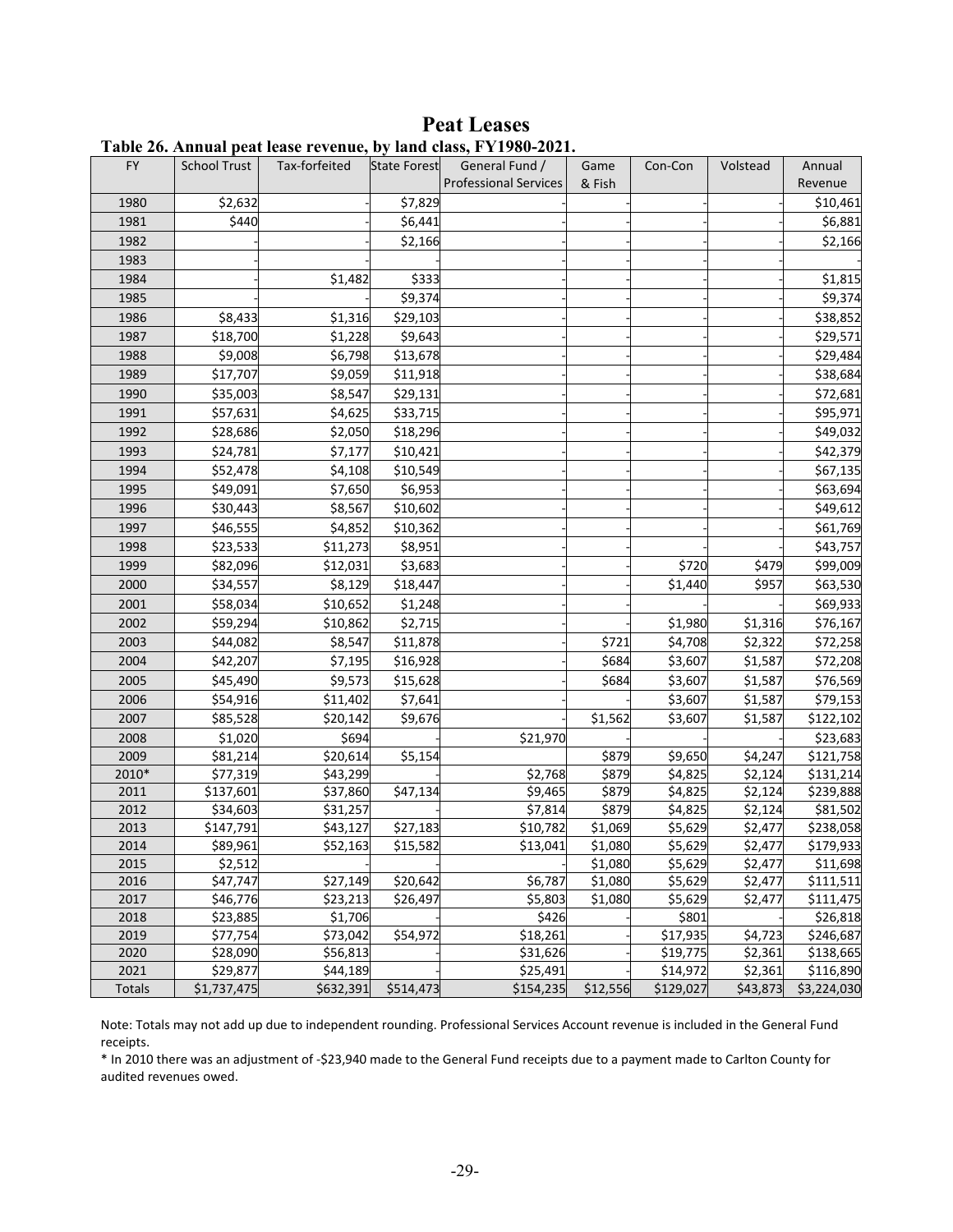| Fund / Account                       | <b>School Trust</b> | Tax-forfeited | State Forest | General<br>Fund | Game &<br><b>Fish</b> | Con-Con &<br>Volstead | Accumulated<br>Revenue |
|--------------------------------------|---------------------|---------------|--------------|-----------------|-----------------------|-----------------------|------------------------|
| <b>School Trust Fund</b>             | \$1,737,476         |               |              |                 |                       |                       | \$1,737,476            |
| Counties                             |                     | \$505,913     | \$85,814     |                 |                       | \$86,449              | \$678,176              |
| General Fund                         |                     | \$123,060     | \$342,846    | \$56,605        |                       | \$86,449              | \$608,960              |
| Mineral Lease Account                |                     | \$3,417       |              |                 |                       |                       | \$3,417                |
| <b>Forest Management Fund</b>        |                     |               | \$85,814     |                 |                       |                       | \$85,814               |
| Game & Fish Fund                     |                     |               |              |                 | \$12,556              |                       | \$12,556               |
| <b>Professional Services Account</b> |                     |               |              | \$97,630        |                       |                       | \$97,630               |
| <b>Totals</b>                        | \$1,737,476         | \$632,390     | \$514,474    | \$154,235       | \$12,556              | \$172,898             | \$3,224,029            |

<span id="page-30-0"></span>

|  |  | Table 27. Distribution of peat lease revenue, by land class, FY1980-2021. |
|--|--|---------------------------------------------------------------------------|
|--|--|---------------------------------------------------------------------------|

Note: 80% of tax-forfeited revenue went to the counties and 20% to the General Fund, except FY1987-1989, when the 20% went to the Mineral Lease Account instead. Through FY92, 50% of state forest revenue went to the Forest Management Fund and 50% went to the counties. Since FY92, 100% went to the General Fund. Starting in FY11, the 20% state management charge on tax forfeited lands is deposited in the Professional Services Account. Totals may not add up due to independent rounding.

<span id="page-30-1"></span>**Table 28. Peat lease revenue received by counties, FY1980-2021.** 

| County        | Tax-Forfeited | <b>State Forest</b> | Con-Con &<br>Volstead | Accumulated<br>Revenue |
|---------------|---------------|---------------------|-----------------------|------------------------|
| Aitkin        | \$54,579      |                     | \$15,609.88           | \$70,189               |
| Carlton       | \$441,325     | \$85,814            |                       | \$527,139              |
| Koochiching   | -             |                     | \$70,839              | \$70,839               |
| Marshall      | \$10,008      | -                   | -                     | \$10,008               |
| <b>Totals</b> | \$505,913     | \$85,814            | \$86,449              | \$678,175              |

Note: For FY1980-2012, all revenue from tax-forfeited lands and state forest lands was from lands leased in Carlton County. For FY2001-FY2018, all revenue from Consolidated Conservation (Con-Con) lands and Volstead lands was from lands leased in Koochiching County.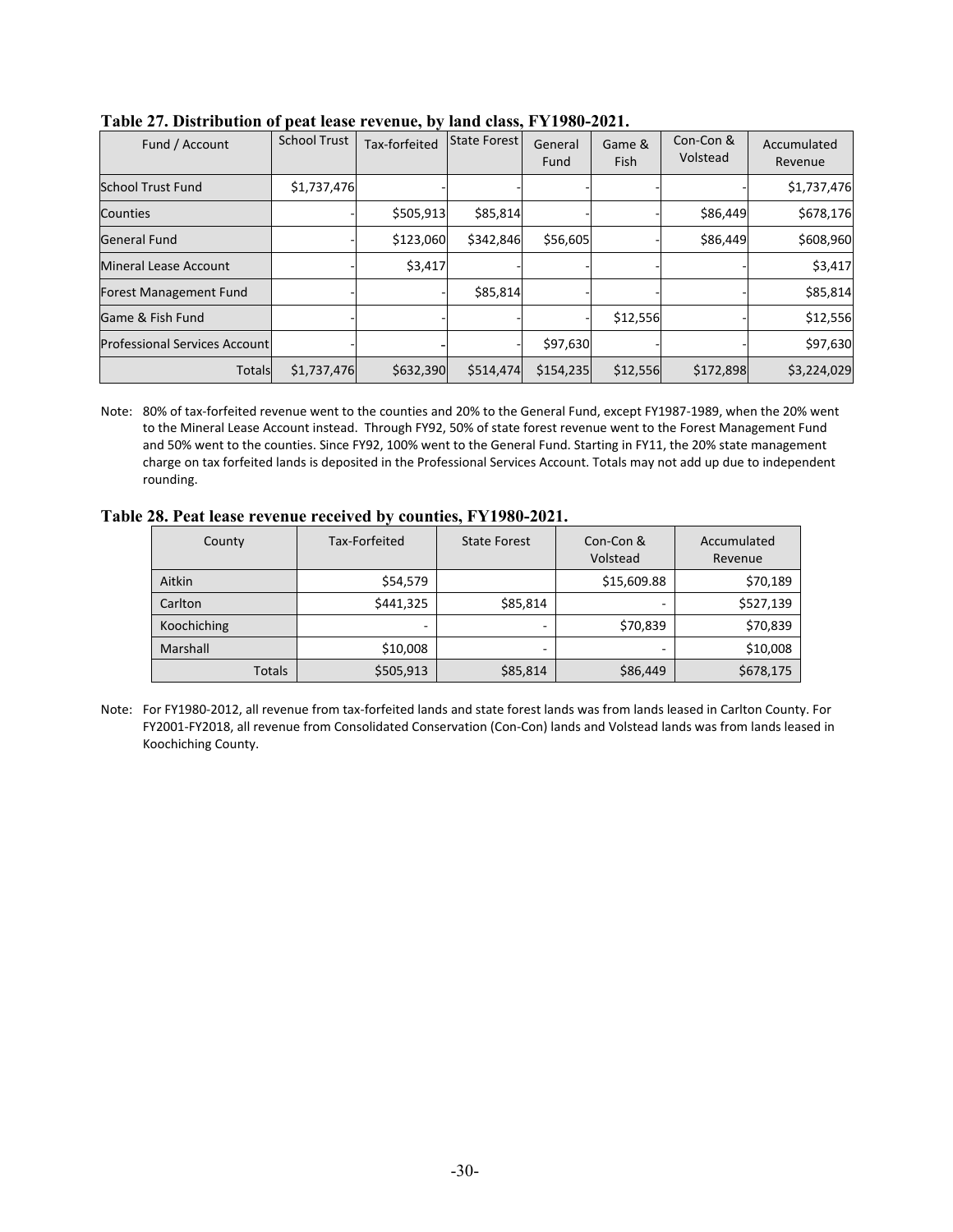| <b>FY</b>     | <b>School Trust</b> | Tax-forfeited | 419 IC49C TUTCHQG DJ TAHA CHO9G I 11220 2021.<br><b>General Fund</b> | Con-Con   | <b>Annual Revenue</b> |
|---------------|---------------------|---------------|----------------------------------------------------------------------|-----------|-----------------------|
| 1996          |                     | \$488         | \$100                                                                |           | \$588                 |
| 1997          |                     |               | \$200                                                                |           | \$200                 |
| 1998          | \$170               | \$1,685       | \$100                                                                |           | \$1,955               |
| 1999          |                     |               |                                                                      |           |                       |
| 2000          |                     |               |                                                                      |           |                       |
| 2001          | \$189               | \$1,874       |                                                                      |           | \$2,063               |
| 2002          | \$189               | \$1,874       |                                                                      |           | \$2,063               |
| 2003          | \$189               | \$1,874       |                                                                      |           | \$2,063               |
| 2004          |                     |               | \$100                                                                |           | \$100                 |
| 2005          |                     |               | \$1,000                                                              |           | \$1,000               |
| 2006          |                     | \$1,876       |                                                                      | \$12,585  | \$14,461              |
| 2007          |                     |               |                                                                      |           |                       |
| 2008          | \$2,189             | \$5,052       | \$600                                                                | \$7,280   | \$15,122              |
| 2009          | \$4,719             | \$46,857      |                                                                      |           | \$51,576              |
| 2010          |                     |               | \$100                                                                |           | \$100                 |
| 2011          | \$13,102            | \$7,542       |                                                                      | \$7,109   | \$27,753              |
| 2012          | \$12,600            | \$7,542       |                                                                      | \$7,109   | \$27,251              |
| 2013          | \$13,375            | \$7,542       |                                                                      | \$7,101   | \$28,018              |
| 2014          | \$23,775            | \$37,708      |                                                                      | \$35,525  | \$97,008              |
| 2015          | \$23,775            | \$37,708      | \$1,400                                                              | \$35,525  | \$98,408              |
| 2016          | \$27,448            | \$38,004      | \$200                                                                | \$35,525  | \$101,177             |
| 2017          | \$33,859            | \$37,708      |                                                                      | \$35,525  | \$107,092             |
| 2018          | \$49,122            | \$38,163      |                                                                      | \$35,525  | \$122,810             |
| 2019          | \$82,348            | \$38,163      |                                                                      | \$35,525  | \$156,036             |
| 2020          | \$97,619            | \$38,163      | \$100                                                                | \$35,525  | \$171,408             |
| 2021          | \$141,847           | \$58,736      |                                                                      | \$35,525  | \$236,108             |
| <b>Totals</b> | \$526,514           | \$408,556     | \$3,900                                                              | \$325,384 | \$1,264,356           |

## **Industrial Mineral Leases**

### <span id="page-31-1"></span><span id="page-31-0"></span>**Table 29. Annual industrial minerals lease revenue, by land class, FY1996-2021.**

#### <span id="page-31-2"></span>**Table 30. Distribution of industrial minerals lease revenue, by land class, FY1996-2021.**

| Fund / Account            | <b>School Trust</b>      | Tax-forfeited | Con-Con   | Other (fees) | Annual      |
|---------------------------|--------------------------|---------------|-----------|--------------|-------------|
| <b>School Trust Fund</b>  | \$421,359                | -             |           |              | \$421,359   |
| Counties                  | $\overline{\phantom{a}}$ | \$326,847     | \$162,692 |              | \$489,539   |
| <b>General Fund</b>       | $\overline{\phantom{0}}$ | \$1,559       | \$97,616  | \$3,900      | \$103,075   |
| <b>Mineral Management</b> | \$105,155                | \$80,152      | \$65,077  |              | \$250,384   |
| Totals                    | \$526,514                | \$408,558     | \$325,385 | \$3,900      | \$1,264,356 |

Note: 80% of revenue from tax-forfeited lands went to the counties, while 20% went to the General Fund. In FY1996, all revenue from tax-forfeited lands was from lands leased in Wilkin County. From FY1998 through FY2004, all revenue from taxforfeited lands was from lands leased in Lake County. Totals may not add up due to independent rounding.